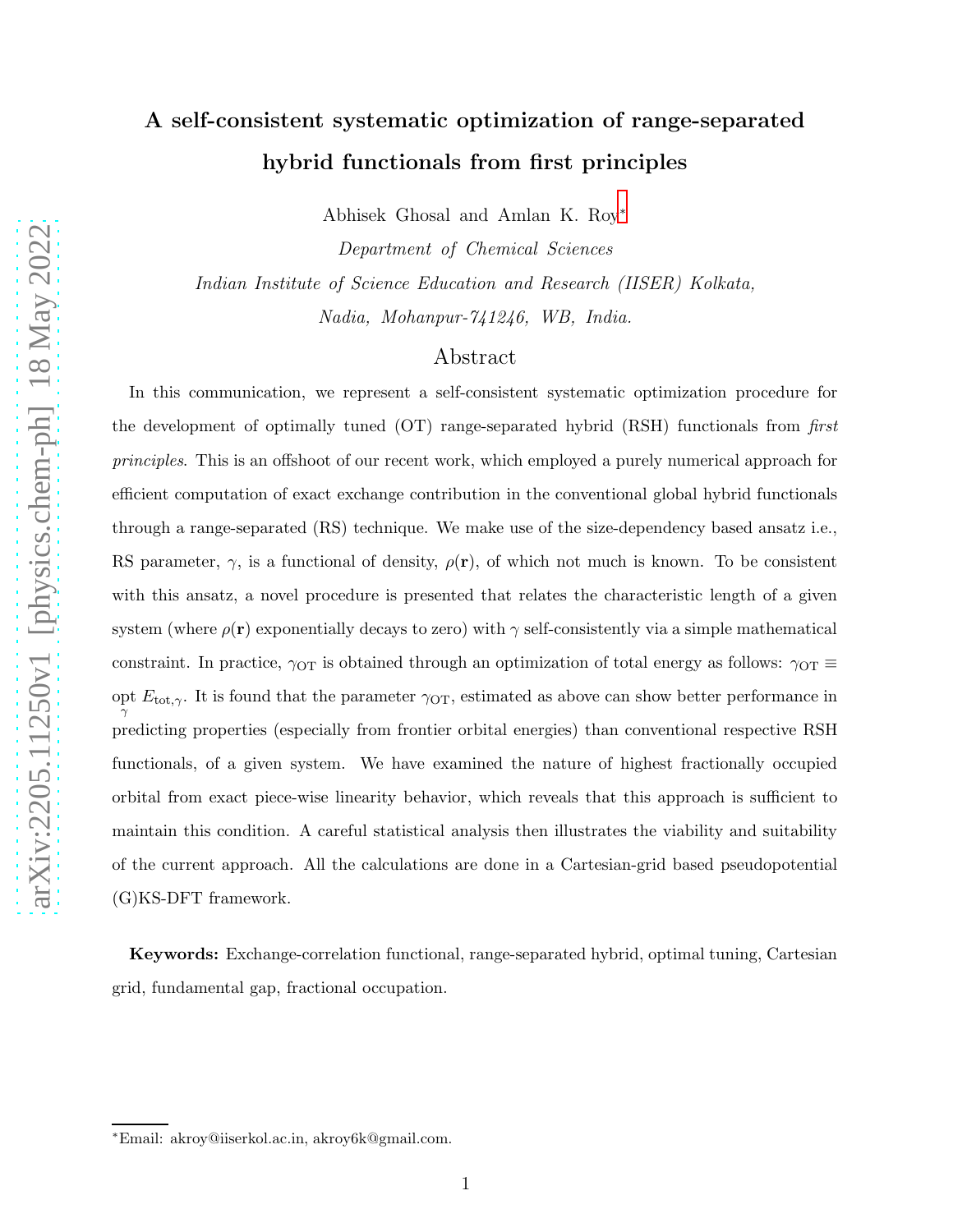## I. INTRODUCTION

Throughout the past several decades, density functional theory (DFT) [\[1](#page-29-0)] has been invoked to electronic structure calculations across an unusually wide variety of fields, from organic chemistry to condensed matter physics, as it allows for an accurate quantum mechanical description at a relatively modest computational cost [\[2](#page-29-1)[–5\]](#page-29-2). Practical applications of DFT, to a large extent relies on the solution of Kohn-Sham (KS) equation [\[6\]](#page-30-0) or generalization (G)KS equation [\[7](#page-30-1)]. Within such a framework, the interacting many-electron system is mapped onto an effective single-particle one through a local one-body potential, called KS potential,  $v_{\text{KS}}(\mathbf{r})$ , keeping the ground-state density fixed. In principle, the theory is exact, and has the ability to capture many-body effects completely and uniquely. All the pertinent interactions present in  $v_{\text{KS}}(\mathbf{r})$ , are included into a single additive exchange-correlation (XC) potential,  $v_{\rm xc}(\mathbf{r})$ . It is the functional derivative of XC energy,  $E_{\rm xc}[\rho(\mathbf{r})]$ , which includes Pauli, correlation and the subtle kinetic energy effects, depending only on  $\rho(\mathbf{r})$ . However, although the existence and uniqueness of  $E_{\text{xc}}[\rho(\mathbf{r})]$  is guaranteed, its exact form still remains elusive.

So in this scenario,  $E_{\text{xc}}[\rho(\mathbf{r})]$  needs to be approximated in the so-called density functional approximation (DFA) hoping that they are sufficiently accurate to be useful. Therefore, the practical success of (G)KS-DFT hinges entirely on the existence of suitable DFAs. The commonly used DFAs can be hierarchically categorized as local (spin) density approxima-tion L(S)DA [\[6](#page-30-0)] (containing  $\rho$  only), generalized gradient approximation GGA [\[8,](#page-30-2) [9](#page-30-3)] (with addition of gradient of electron density,  $\nabla \rho$ ), and meta-GGA [\[10,](#page-30-4) [11](#page-30-5)] (with inclusion of Laplacian of density and kinetic energy density,  $\tau$ ), the third rung of Jacob's ladder [\[12\]](#page-30-6). With additional introduction of exact exchange (EEX) energy, one gets the hybrid functionals  $[13, 14]$  $[13, 14]$ , while incorporation of EEX energy density,  $e^x$ , leads to the hyper functionals [\[15](#page-30-9), [16\]](#page-30-10), residing in the fourth rung of the ladder. Now we also have functionals that go beyond this (to include virtual orbitals), requiring even higher computational cost, and have also been successfully implemented in several quantum chemistry programs [\[17](#page-30-11), [18](#page-30-12)].

In general, the DFAs experience certain issues regarding (i) piece-wise linearity (PWL) of total energy in the fractional number of particles [\[19,](#page-30-13) [20](#page-30-14)] (ii) non-cancellation of spurious Coulomb self-repulsion energy−the so-called self-interaction error (SIE) [\[21,](#page-30-15) [22\]](#page-30-16) and (iii) asymptotically correct behavior of XC potential at long range (LR) for finite systems [\[23\]](#page-30-17). These three points are not equivalent, but are connected to each other by a certain extent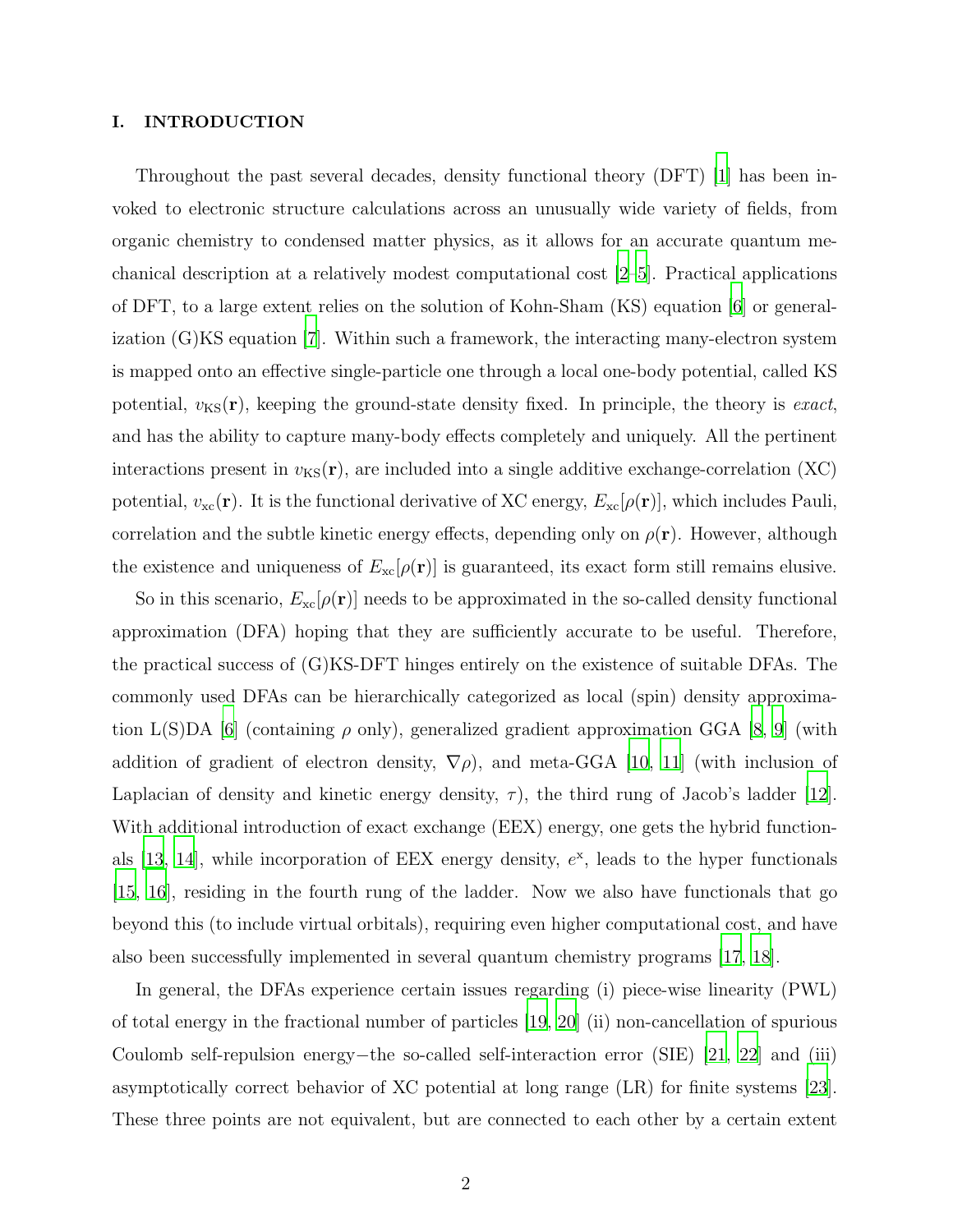[\[24\]](#page-30-18). These are very important conditions for developing advanced density functionals, as each of them allows one to avoid different aspects of spurious electron interaction. A very promising area in which the above conditions can be controlled in a satisfactory way is via an optimal tuning (OT) of the range-separated hybrid (RSH) functionals [\[25](#page-30-19), [26](#page-30-20)]. Generally, these are based on partitioning the Coulomb interaction kernel into a short range (SR) and a LR part, usually through an RS operator,  $g(\gamma, \mathbf{r})$ , and an RS parameter,  $\gamma$ , in the form of

$$
\frac{1}{\mathbf{r}} = \frac{\tilde{g}(\gamma, \mathbf{r})}{\mathbf{r}} + \frac{g(\gamma, \mathbf{r})}{\mathbf{r}},\tag{1}
$$

where,  $\tilde{g}(\gamma, r)$  represents the complementary RS operator. This was first proposed in [\[27\]](#page-30-21) in the field of multi-reference configuration interaction, keeping in mind that the dynamical electron correlation hardly affects the LR interactions due to the rapidly decaying features. Here,  $\gamma$  plays a pivotal role to adjust the contribution of EEX between SR to LR region for a given RS operator. In literature, these two regions are treated separately, depending on the system of interest. In general, the SR region is described using a modified inter-electronic distance-dependent local or semi-local DFA and the LR sector by EEX with the  $g(\gamma, \mathbf{r})/\mathbf{r}$ correction, mainly in the finite systems. The XC energy, based on above partitioning scheme then can be defined as,

$$
E_{\rm xc} = a_{\rm eex}^{\rm sr} E_{\rm eex}^{\rm sr}(\gamma) + (1 - a_{\rm eex}^{\rm sr}) E_{\rm dfa}^{\rm x, sr}(\gamma) + b_{\rm eex}^{\rm lr} E_{\rm eex}^{\rm lr}(\gamma) + (1 - b_{\rm eex}^{\rm lr}) E_{\rm dfa}^{\rm x, lr}(\gamma) + E_{\rm dfa}^{\rm c},\tag{2}
$$

where  $E_{\text{eex}}^{\text{sr}}, E_{\text{eex}}^{\text{lr}}$  refer to EEX energy contribution while  $E_{\text{dfa}}^{\text{x,sr}}, E_{\text{dfa}}^{\text{x,lr}}$  denote DFA exchange, at SR and LR regions respectively. A particular set of  $(a_{\text{eex}}^{\text{sr}}, b_{\text{eex}}^{\text{lr}})$  defines a specific mode of partitioning for a given  $g(\gamma, \mathbf{r})$ . RSH functionals with  $b_{\text{eex}}^{\text{lr}} = 1$  make XC potential asymptotically correct at LR region. At the same time, a delicate balance between EEX and dynamical correlation is retained by adopting an optimal value of  $a_{\text{eex}}^{\text{sr}}$ . Hence, these functionals are not fully SIE free. Moreover, they do not follow the PWL condition unless optimally tuned of a given system. This is due to the default value of  $\gamma$ , which is usually obtained semi-empirically by fitting the reference data [\[28](#page-30-22)[–31\]](#page-30-23).

In OT procedure,  $\gamma$  is usually determined from *first principles* by actively enforcing Koopmans' theorem [\[32](#page-30-24)]. It satisfies PWL conditions, and in principle, would preserve the size-dependency of  $\gamma$  on  $\rho$ , but is very hard to maintain with a universal value of  $\gamma$  [\[26\]](#page-30-20). It makes the XC potential asymptotically correct at LR region. This improves properties based on orbital energies, such as vertical ionization energy (IE), electron affinity (EA),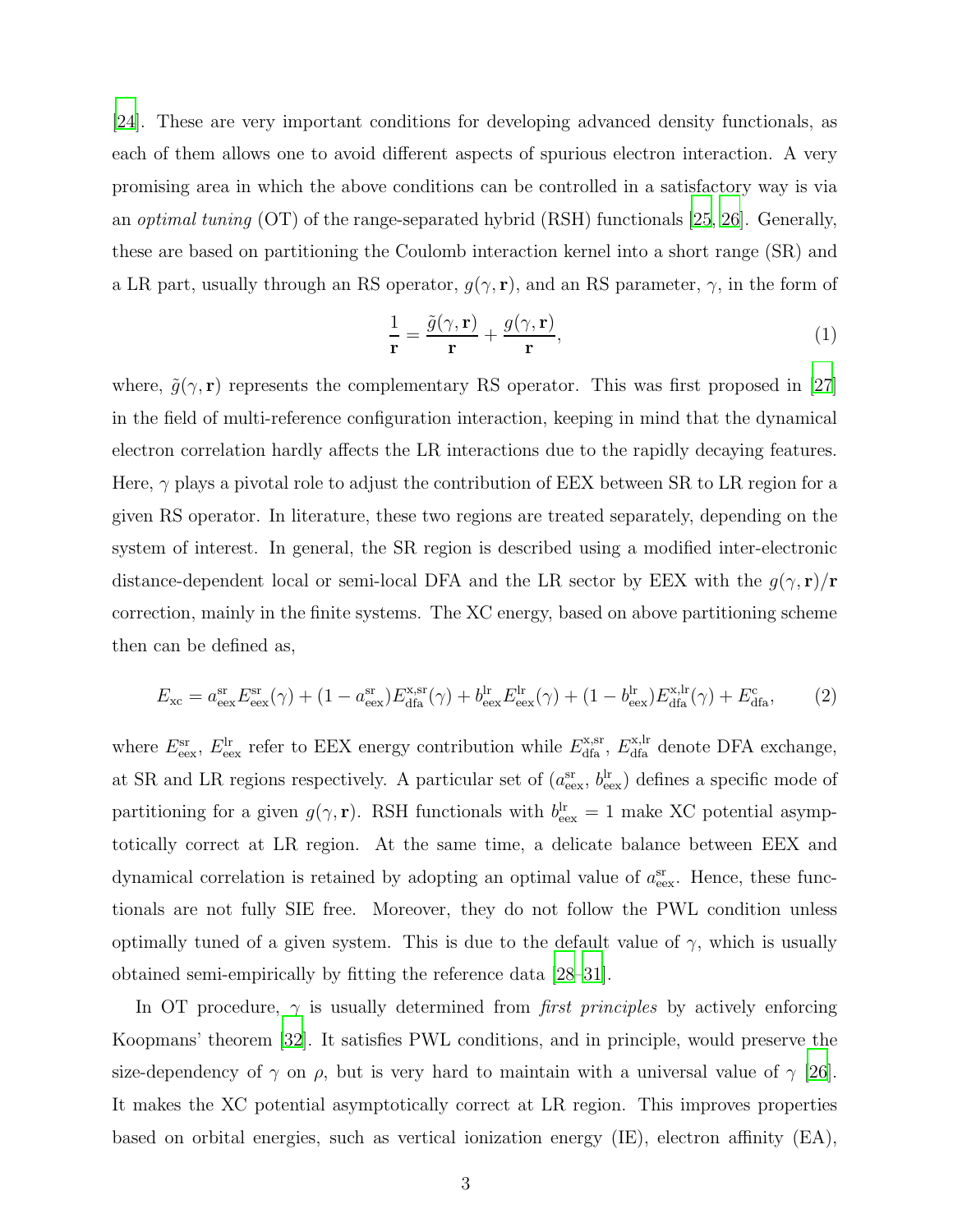fundamental gap (FG), optical gap, charge-transfer excitation as well as Rydberg excitation [\[33,](#page-30-25) [34](#page-30-26)]. Besides the traditional  $\gamma$ -tuning scheme based on satisfying Koopmans' theorem, recent advances based on electron localization function and localized orbital locator have been developed in the literature which requires only one single self-consistent field calculation [\[35,](#page-31-0) [36](#page-31-1)]. Moreover, a self-consistent OT-RSH approach [\[37](#page-31-2)] has been developed based on the minimization of inter-atomic forces, which offers better geometries and vibrational modes.

These developments motivated us to work further in this area by asking "how else one can self-consistently and systematically optimize  $\gamma$  for a given system from first principles irrespective of the properties of interest". That lies at the heart of constructing ab initio OT-RSH functionals. Here, we present such a procedure, taking inspiration from our recent work published elsewhere [\[38\]](#page-31-3), where we pursued a fully numerical approach for efficient computation of EEX contribution. A size-dependency based ansatz is invoked i.e.,  $\gamma$  is a functional of density. Thus a systematic procedure is presented that relates  $\rho(\mathbf{r})$  with  $\gamma$  via a simple mathematical constraint following the arguments of [\[38](#page-31-3)[–40\]](#page-31-4). In practice, we obtain  $\gamma_{\text{OT}}$  through an optimization of total energy as follows:  $\gamma_{\text{OT}} \equiv \text{opt } E_{\text{tot},\gamma}$ . The suitability, efficacy and performance of this  $\gamma_{\text{opt}}$  is analyzed by a comparison of certain properties derived from orbital energies. Next, we have examined the nature of highest fractionally occupied orbital from exact PWL behavior. Moreover, we also consider small chains versus small conjugated molecules to reveal the effect of conjugation in determining  $\gamma_{\text{OT}}$ . At the end, a comparison between present method with the traditional OT strategy is discussed.

The manuscript is organized as follows. In next section, we briefly review the general framework of Cartesian coordinate grid (CCG) based pseudopotential (G)KS-DFT. Then, we present the theoretical background for  $SR/LR$ -EEX through Fourier convolution theorem (FCT) in CCG. Next, we discuss in detail about optimal tuning of  $\gamma$ . In Sec. III, computational details are given. In Sec. IV, we illustrate the performance of proposed scheme considering following properties such as IE, EA, FG and fractional occupation for a decent number of atoms (15) and molecules (20). These are presented for LC-BLYP, CAM-B3LYP, LC-PBE, CAM-PBE0, LRC- $\omega$ PBEh<sup>\*</sup> functional along with their presently described OT version (denoted by "ot" subscript), as well as global hybrids B3LYP and PBE0 functionals. Finally, conclusions as well as future and outlook are summarized in the last section.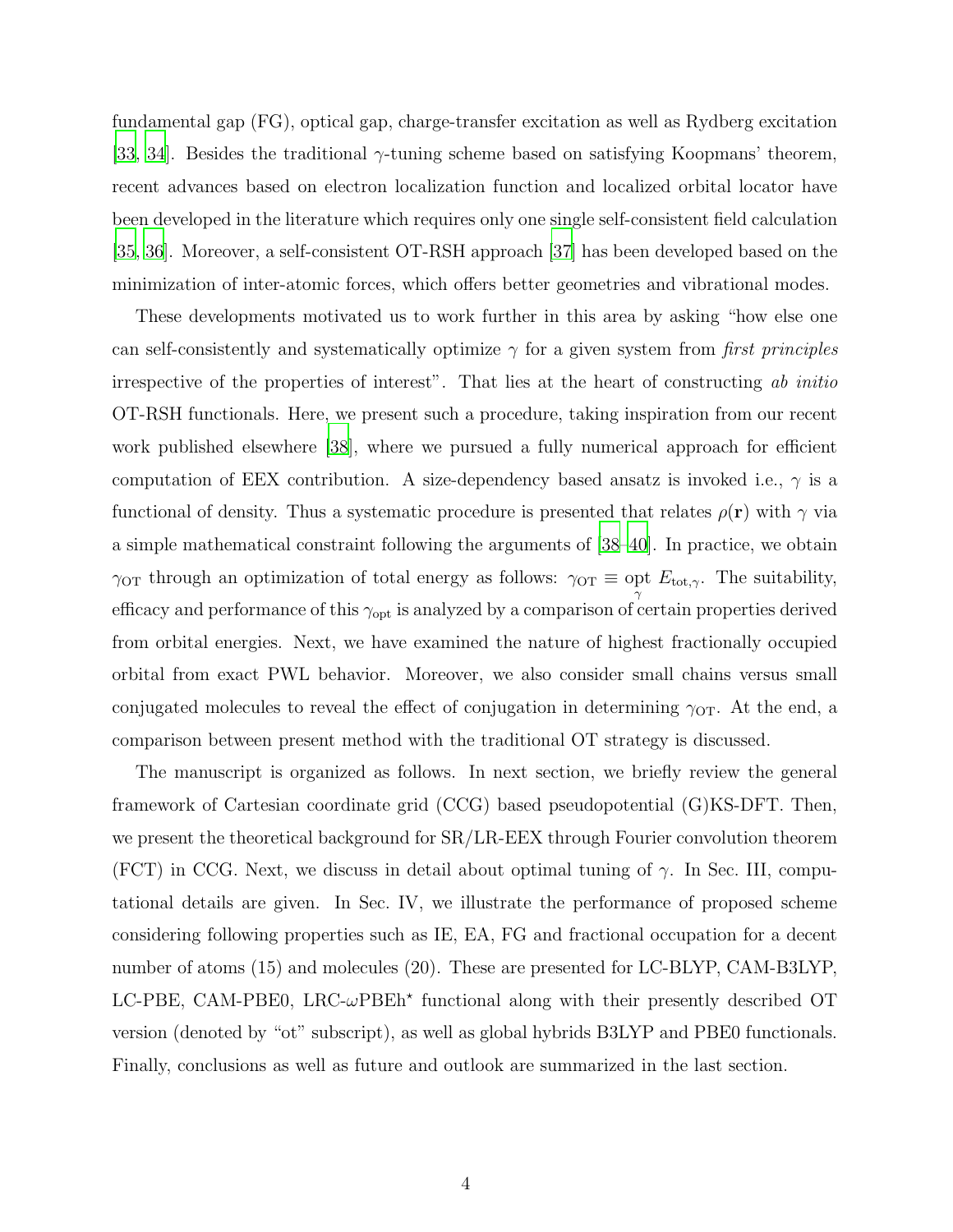## II. METHODOLOGY

## A. Pseudopotential (G)KS-DFT in CCG

For a many-electron system, one can write the single-particle (G)KS equation in presence of pseudopotential as (atomic unit employed unless stated otherwise),

$$
\[ -\frac{1}{2}\nabla^2 + v_{\text{ion}}^{\text{p}}(\mathbf{r}) + v_{\text{ext}}(\mathbf{r}) + v_{\text{H}}[\rho(\mathbf{r})] + v_{\text{xc}}[\rho(\mathbf{r})] \] \phi_i^{\sigma}(\mathbf{r}) = \epsilon_i^{\sigma} \phi_i^{\sigma}(\mathbf{r}), \tag{3}
$$

where  $v_{\text{ion}}^{\text{p}}$  denotes the ionic pseudopotential, written as below,

$$
v_{\text{ion}}^{\text{p}}(\mathbf{r}) = \sum_{\mathbf{R}_a} v_{\text{ion},a}^{\text{p}}(\mathbf{r} - \mathbf{R}_a). \tag{4}
$$

In the above equation,  $v_{\text{ic}}^{\text{p}}$  $_{\text{ion},a}^{\text{p}}$  signifies ion-core pseudopotential associated with atom A, situated at  $\mathbf{R}_a$ . The classical Coulomb (Hartree) term,  $v_H[\rho(\mathbf{r})]$  describes usual electrostatic interaction amongst valence electrons whereas  $v_{\rm xc}[\rho({\bf r})]$  signifies the non-classical XC part of latter, and  $\{\phi_i^{\sigma}, \sigma = \alpha \text{ or } \beta\}$  corresponds to a set of N occupied orthonormal spin-MOs. Within LCAO-MO approximation, the coefficients for expansion of spin-MOs satisfy a set of equations, very similar to that in HF theory,

$$
\sum_{\nu} F^{\sigma}_{\mu\nu} C^{\sigma}_{\nu i} = \epsilon^{\sigma}_i \sum_{\nu}^{\sigma} S_{\mu\nu} C^{\sigma}_{\nu i}, \tag{5}
$$

satisfying the orthonormality condition,  $(C^{\sigma})^{\dagger}SC^{\sigma} = I$ . Here  $C^{\sigma}$  contains the respective spin-MO coefficients  $\{C_{\nu i}^{\sigma}\}\$  for a given spin-MO  $\phi_i^{\sigma}(\mathbf{r})$ , **S** is the usual overlap matrix corresponding to elements  $S_{\mu\nu}$ ,  $\epsilon^{\sigma}$  refers to diagonal matrix of spin-MO eigenvalues  $\{\epsilon_i^{\sigma}\}$ . The (G)KS-Fock matrix has elements  $F^{\sigma}_{\mu\nu}$ , constituting of following contributions,

$$
F^{\sigma}_{\mu\nu} = H^{\text{core}}_{\mu\nu} + J_{\mu\nu} + F^{\text{xc}\sigma}_{\mu\nu}.
$$
 (6)

In this equation, all one-electron contributions, such as kinetic energy, nuclear-electron attraction and pseudopotential matrix elements are included in first term, whereas  $J_{\mu\nu}$  and  $F_{\mu\nu}^{\text{xc}\sigma}$  account for classical Hartree and XC potentials with EEX respectively.

Now we discretize various quantities like localized basis function, electron density, MO as well as two-electron potentials directly on a 3D cubic box having  $x, y, z$  axes,

$$
r_i = r_0 + (i - 1)h_r, \quad i = 1, 2, 3, \dots, N_r, \quad r_0 = -\frac{N_r h_r}{2}, \quad r \in \{x, y, z\},\tag{7}
$$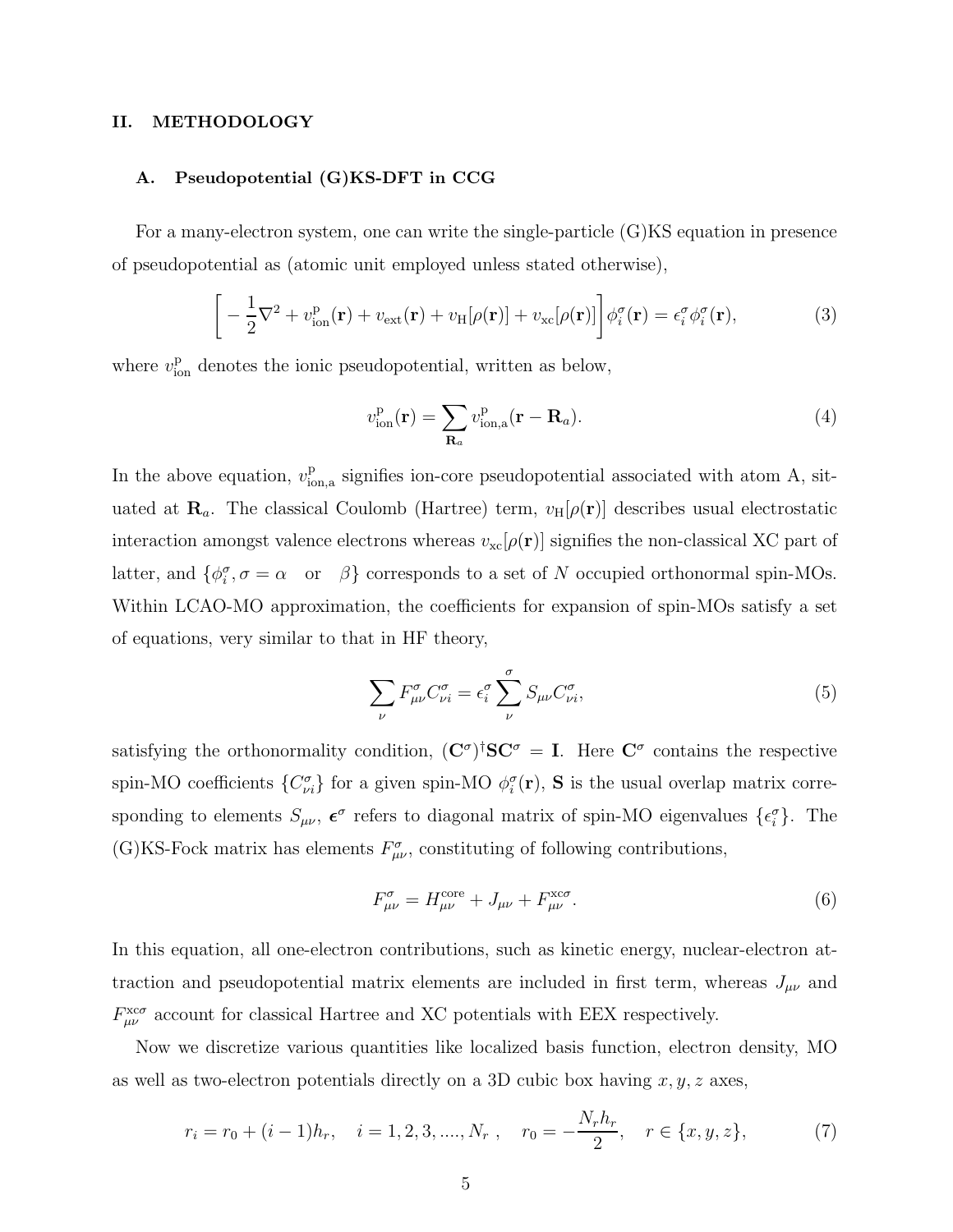where  $h_r$ ,  $N_r$  denote grid spacing and total number of points along each directions respectively. The electron density  $\rho(\mathbf{r})$  in this grid may be simply written as ("g" symbolizes discretized grid),

$$
\rho(\mathbf{r}_g) = \sum_{\mu,\nu} P_{\mu\nu} \chi_{\mu}(\mathbf{r}_g) \chi_{\nu}(\mathbf{r}_g), \tag{8}
$$

where  $\{\chi_{\mu}\}$  corresponds to atomic orbitals (AOs). At this stage, the two-electron contributions of KS matrix are computed through direct numerical integration in the grid,

$$
F_{\mu\nu}^{\text{Hxc}} = \langle \chi_{\mu}(\mathbf{r}_g) | v_{\text{Hxc}}(\mathbf{r}_g) | \chi_{\nu}(\mathbf{r}_g) \rangle = h_x h_y h_z \sum_g \chi_{\mu}(\mathbf{r}_g) v_{\text{Hxc}}(\mathbf{r}_g) \chi_{\nu}(\mathbf{r}_g). \tag{9}
$$

where  $v_{Hxc}(\mathbf{r}_g)$  refers to the combined Hartree and XC potential. The detailed construction of various potentials in CCG has been well documented in our earlier work [\[39](#page-31-5)[–45\]](#page-31-6); hence not repeated here.

## B. SR/LR exact exchange through FCT

A well-defined numerical methodology for the EEX energy and potential was recently developed in our group [\[38\]](#page-31-3). Accordingly the SR/LR EEX energy,  $E_{\text{eex},\sigma}^{\text{sr/lr}}$ , can be computed numerically by integrating the corresponding density  $e_{\text{eex},\sigma}^{\text{sr}/\text{lr}}(\mathbf{r})$  as given by,

$$
E_{\text{eex},\sigma}^{\text{sr/lr}} = \frac{1}{2} \int e_{\text{eex},\sigma}^{\text{sr/lr}}(\mathbf{r}) d\mathbf{r}.
$$
 (10)

Now,  $e_{\text{eex},\sigma}^{\text{sr/lr}}(\mathbf{r})$  can be defined as

$$
e_{\text{eex},\sigma}^{\text{sr/lr}}(\mathbf{r}) = -\sum_{i}^{\text{occ}} \sum_{j}^{\text{occ}} \int \frac{g^{\text{sr/lr}}(\gamma,\mathbf{r}')\phi_{i,\sigma}(\mathbf{r})\phi_{j,\sigma}(\mathbf{r})\phi_{j,\sigma}(\mathbf{r}')\phi_{j,\sigma}(\mathbf{r}')} d\mathbf{r}' \Bigg|_{\mathbf{r} - \mathbf{r}'|} = -\sum_{\mu\nu} \sum_{\lambda\eta} P^{\sigma}_{\mu\nu} P^{\sigma}_{\lambda\eta} \int \frac{g^{\text{sr/lr}}(\gamma,\mathbf{r}')\chi_{\mu}(\mathbf{r})\chi_{\lambda}(\mathbf{r})\chi_{\nu}(\mathbf{r}')\chi_{\eta}(\mathbf{r}')} {|\mathbf{r} - \mathbf{r}'|} d\mathbf{r}', g^{\text{sr}} = \tilde{g}(\gamma,\mathbf{r}) \text{ and } g^{\text{lr}} = g(\gamma,\mathbf{r}),
$$
(11)

where  $g^{\rm sr/lr}(\gamma, \mathbf{r})$  is the respective RS operator for a given functional. The two expressions are defined in terms of (G)KS occupied MOs  $\{\phi_{i,\sigma}\}\$  and AOs  $\{\chi_{\mu,\sigma}\}\$ . The complex conjugate sign is omitted here since the density matrix and basis are generally in real form. This definition of  $e_{\text{eex},\sigma}^{\text{sr/lr}}(\mathbf{r})$  is similar to the EEX energy density evaluation; only the *four-center* electron repulsion integrals are modified by RS operator.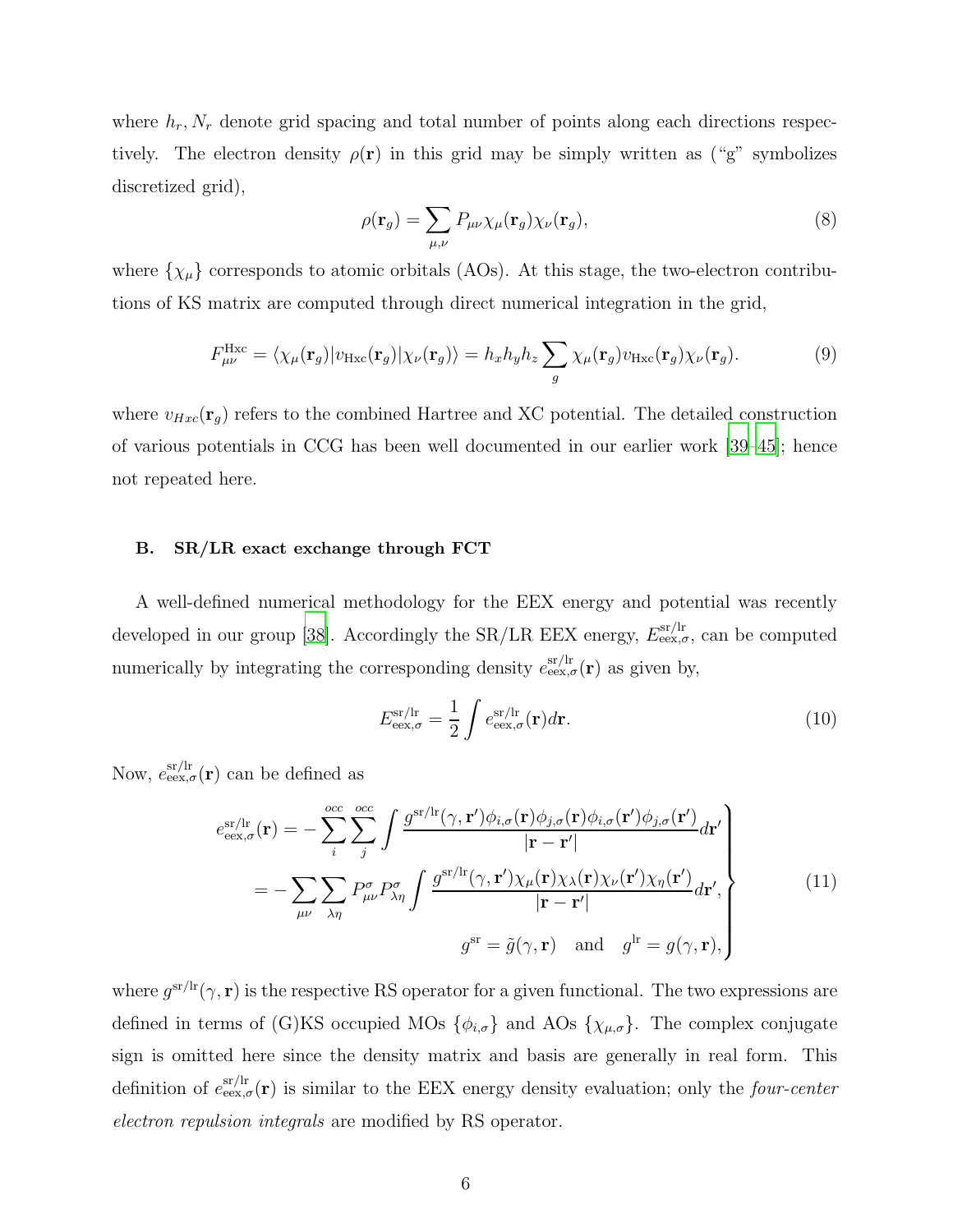At first glance, it seems to be computationally expensive due to the fact that it needs to be evaluated at each grid point with four AO indices. But, the scheme in [\[38](#page-31-3)] shows promise in substantial computational cost reduction. Accordingly Eq. (11) can be recast in the following form,

$$
e_{\text{eex},\sigma}^{\text{sr/lr}}(\mathbf{r}) = -\sum_{\nu} Q_{\nu}^{\sigma}(\mathbf{r}) M_{\nu}^{\sigma,\text{sr/lr}}(\mathbf{r}). \tag{12}
$$

One may anticipate the construction of  $e_{\text{eex},\sigma}^{\text{sr/lr}}(\mathbf{r})$  in three steps of comparable computational cost. The first quantity  $Q_{\nu}^{\sigma}(\mathbf{r})$  may be represented as follows:

$$
Q_{\nu}^{\sigma}(\mathbf{r}) = \sum_{\mu} \chi_{\mu}(\mathbf{r}) P_{\mu\nu}^{\sigma}, \qquad (13)
$$

in which the density matrix is combined with AOs through a simple matrix multiplication. The computational scaling of this step is  $\mathcal{O}(N_gN_B^2)$ , with  $N_g$ ,  $N_B$  denoting total number of grid points and number of AO basis functions. The next crucial (rate-determining) step is to evaluate the SR/LR *two-center electrostatic potential* (ESP) integral  $v_{\nu\eta}^{\rm sr/lr}(\mathbf{r})$  which is embedded in  $M_{\nu}^{\sigma,\text{sr/lr}}(\mathbf{r})$  and can be defined as,

$$
v_{\nu\eta}^{\text{sr/lr}}(\mathbf{r}) = \int \frac{g^{\text{sr/lr}}(\gamma, \mathbf{r}')\chi_{\nu}(\mathbf{r}')\chi_{\eta}(\mathbf{r}')}{|\mathbf{r} - \mathbf{r}'|} d\mathbf{r}'. \tag{14}
$$

The scaling cost of this integral is  $\mathcal{O}(N_gN_B^2)$ . Usually one may perform this integral *analyt*ically using primitive functions and different types of recursion algorithms, such as Obara-Saika [\[46](#page-31-7), [47\]](#page-31-8), Head-Gordon-Pople [\[48](#page-31-9)] or their combination [\[49](#page-31-10)]. Here, we perform FCT for accurate estimation of this integral, which is discussed in the following.

The final step consists of computation of the quantity  $M_{\nu}^{\sigma,\text{sr/lr}}(\mathbf{r})$  in accordance with the following expression:

$$
M_{\nu}^{\sigma,\text{sr/lr}}(\mathbf{r}) = \sum_{\eta} Q_{\eta}^{\sigma}(\mathbf{r}) v_{\nu\eta}^{\text{sr/lr}}.
$$
 (15)

The step involves same scaling, as the ESP integral evaluation, but requires fewer steps than latter; needing only one multiplication and one addition at innermost loop. This also effectively provides a purely numerical way to compute the LR/SR exact exchange matrix,  $F_{\mu\nu,\sigma}^{\text{x,sr/lr}}$ , which according to Eqs. [11-13] can be rewritten as,

$$
\frac{\partial E_{\text{eex},\sigma}^{\text{sr/lr}}}{\partial P_{\lambda\eta}^{\sigma}} = F_{\mu\nu,\sigma}^{\text{eex,sr/lr}} = -\int \chi_{\mu}(\mathbf{r}) M_{\nu}^{\sigma,\text{sr/lr}}(\mathbf{r}) d\mathbf{r}.
$$
\n(16)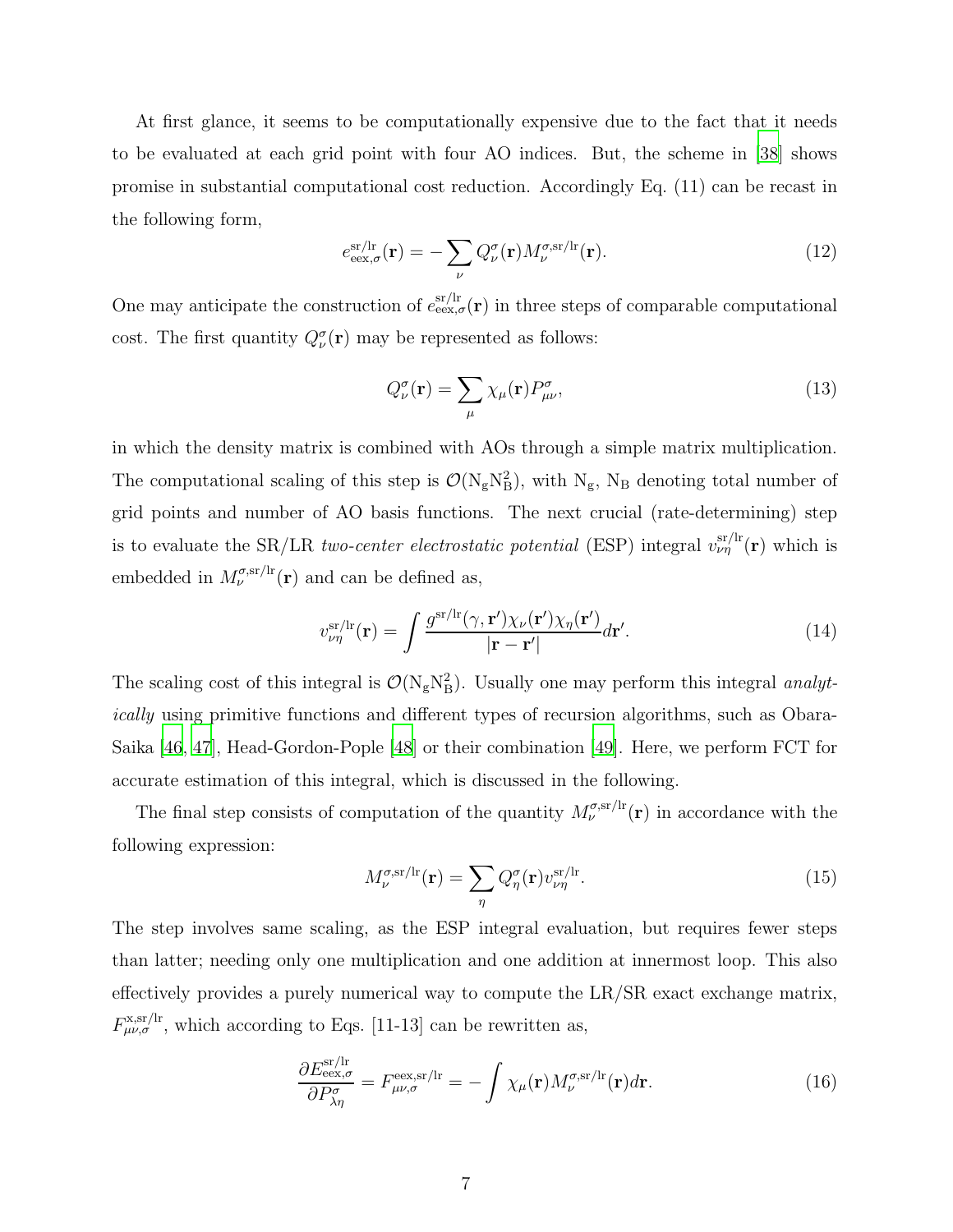Now the two-center SR/LR ESP integral, which is the core computing component, can be rewritten as,

$$
v_{\nu\eta}^{\text{sr/lr}}(\mathbf{r}) = \int \frac{g^{\text{sr/lr}}(\gamma, \mathbf{r}')\chi_{\nu}(\mathbf{r}')\chi_{\eta}(\mathbf{r}')}{|\mathbf{r} - \mathbf{r}'|} d\mathbf{r}' = \int \frac{\chi_{\nu\eta}(\mathbf{r}')g^{\text{sr/lr}}(\gamma, \mathbf{r}')}{|\mathbf{r} - \mathbf{r}'|} = \chi_{\nu\eta}(\mathbf{r}) \star v_{\text{c}}^{\text{sr/lr}}(\mathbf{r}). \tag{17}
$$

The last expression is in terms of convolution integral, where  $\chi_{\nu\eta}$  denotes simple multiplication of two AO basis functions and  $v_c^{\text{sr/lr}}(\mathbf{r})$  represents the modified Coulomb interaction kernel by a given RS operator. Now one can invoke FCT to further simplify this integral,

$$
v_{\nu\eta}^{\text{sr/lr}}(\mathbf{r}) = \mathcal{F}^{-1}\{v_{\text{c}}^{\text{sr/lr}}(\mathbf{k})\chi_{\nu\eta}(\mathbf{k})\} \quad \text{and} \quad \chi_{\nu\eta}(\mathbf{k}) = \mathcal{F}\{\chi_{\nu\eta}(\mathbf{r})\}.
$$
 (18)

Here,  $\mathcal F$  and  $\mathcal F^{-1}$  stand for fast Fourier transformation (FFT) and inverse FFT, respectively, and  $v_c^{\text{sr/lr}}(\mathbf{k})$  and  $\chi(\mathbf{k})$  denote Fourier integrals of the modified Coulomb kernel and AO basis functions respectively. From the foregoing discussion, it is evident that each ESP integral involves only a combination of FFT (two forward and one backward transformation simultaneously) leading to  $\mathcal{O}(N_g \log N_g)$  scaling. Here, the computational cost remains independent of degree of contraction, and apart from pre-factors,  $N_g$ , each ESP integral becomes logarithmic. This could be advantageous for basis sets with large degrees of contraction, for a system requiring moderate grid size. A detailed analysis including real-time performance of present approach with commonly used Gaussian basis functions, has already been enumerated in [\[38](#page-31-3)], and hence not repeated here.

Similarly, the  $SR/LR$  EEX energy and its contributions towards  $(G)KS$ -Fock matrix can be computed numerically in CCG as:

$$
E_{\text{eex},\sigma}^{\text{sr/lr}} = \frac{1}{2} h_x h_y h_z \sum_g e_{\text{eex},\sigma}^{\text{sr/lr}}(\mathbf{r}_g),
$$
  

$$
F_{\mu\nu,\sigma}^{\text{eex,sr/lr}} = -h_x h_y h_z \sum_g \chi_\mu(\mathbf{r}_g) M_\nu^{\sigma,\text{sr/lr}}(\mathbf{r}_g).
$$
 (19)

#### C. Optimal tuning of  $\gamma$  from first principles

Let us consider an atom A with ground-state density  $\rho_A(\mathbf{r})$  with  $\gamma_A \equiv \gamma[\rho_A]$  and similarly for an atom B. When both the atoms are taken together at infinite separation, then density of the composite system will be  $\rho_{A...B}(\mathbf{r}) = \rho_A(\mathbf{r}) + \rho_B(\mathbf{R} + \mathbf{r})$  considering **R** is very large. Then the system too has a RS parameter  $\gamma_{A...B} \equiv \gamma[\rho_{A...B}]$ . That is no longer possible using a universal  $\gamma$ . Traditionally, the common RSH functionals with fixed  $\gamma$  break the sizedependency of total energy. Therefore,  $\gamma$  should depend on system's size or more specifically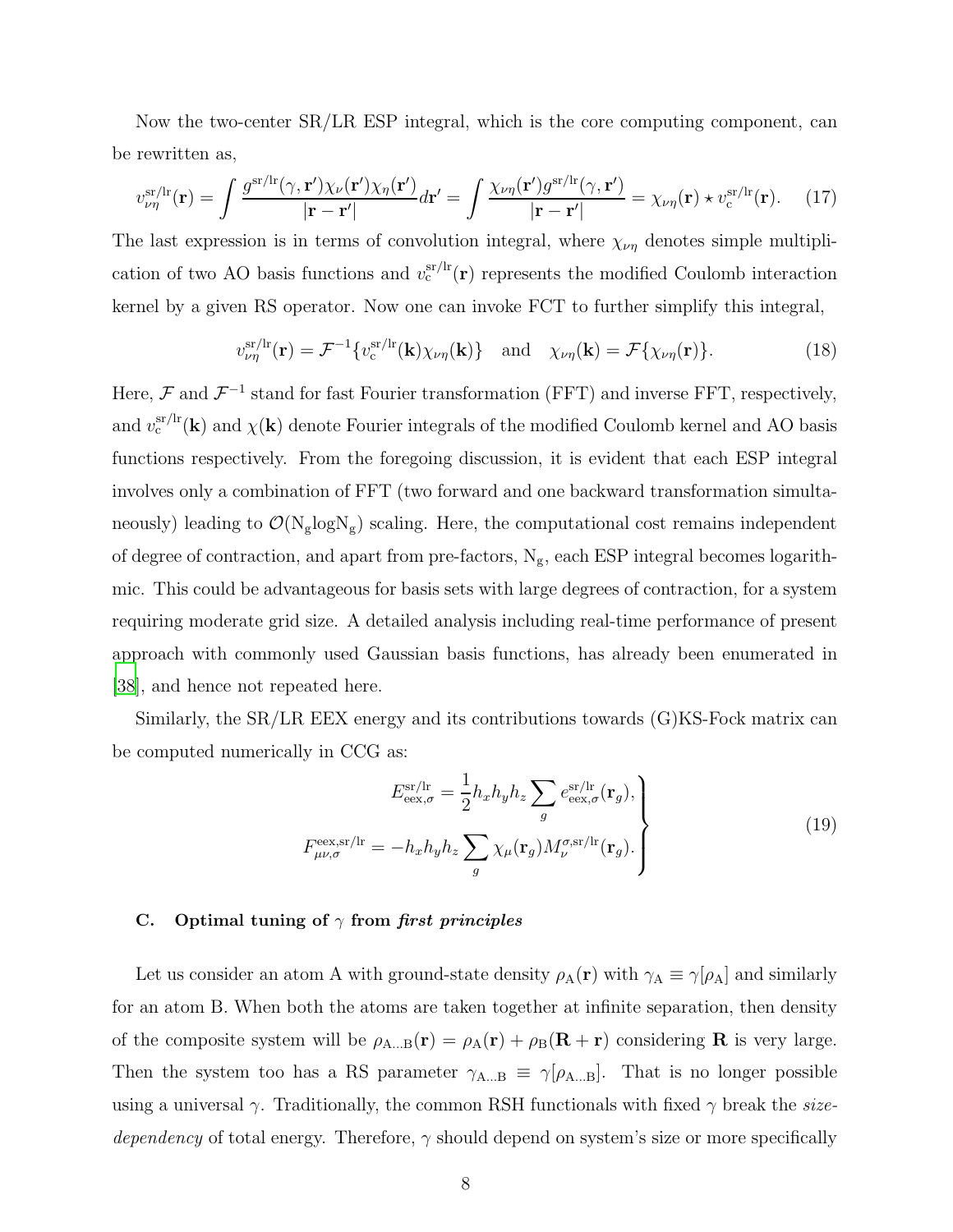be a functional of  $\rho(\mathbf{r})$ , and it has been confirmed both from formal consideration [\[50](#page-31-11)] and practical simulation for the homogeneous electron-gas problem [\[33\]](#page-30-25). Moreover, it has been proposed [\[34\]](#page-30-26) that a high level of performance can be achieved if one treats  $\gamma$  as a systemdependent parameter tuned from first principles. The great advantage of OT is that it preserves the size dependency.

Here we argue that it is possible to estimate  $\gamma$  systematically by optimizing the total energy of a given system. In [\[38](#page-31-3)[–40](#page-31-4), [51](#page-31-12)], we have shown that within a CCG framework, for each combination of  $N_x$ ,  $N_y$ ,  $N_z$ , we have the self-consistent field (SCF) density and total energy of a given system after solving Eq. (3). Thus, we can easily write as,

$$
\{N_x, N_y, N_z\}_i \iff \rho_i(\mathbf{r}) \iff E_{\text{tot},i},\tag{20}
$$

where "i" stands for ith combination of  $N_x$ ,  $N_y$ ,  $N_z$  with fixed  $h_r$ . Further, for a given  $h_r$ , one can find out an optimal value of  $\{N_x, N_y, N_z\}$  such that,

$$
\{N_x, N_y, N_z\}_i \equiv \{N_x, N_y, N_z\}_{\text{opt}} \quad \text{when}
$$

$$
\Delta E = (E_{\text{tot},i} - E_{\text{tot},i-1}) < \text{thresh},
$$

where the *thresh* is the grid accuracy for total energy convergence i.e., the energy difference between two successive calculations with different  $N_x$ ,  $N_y$  and  $N_z$ . Furthermore, each combination of  $\{N_r h_r\}_{\text{opt}}$ , where  $r \in \{x, y, z\}$ , actually defines the optimal length of the simulation box at each direction. Among them, the smallest one, defined as the minimum length, where  $\rho(\mathbf{r})$  exponentially decays to zero, becomes the characteristic length of a given system [\[27\]](#page-30-21).

Now for a given grid parameter,  $\gamma$  can be fixed through a mathematical constraint, similar to that used in [\[38](#page-31-3)[–40,](#page-31-4) [51\]](#page-31-12) in the context of Hartree potential and EEX contribution,

$$
\gamma \times L = 7, \quad L_r = N_r h_r; \quad r \in \{x, y, z\},\tag{21}
$$

where, L refers to the smallest length of the simulation box. This expression is rather more empirical than from physical grounds. It connects the physical parameter  $\gamma$ , which is local in nature, with the numerical parameter  $L$ . Note that  $L$  will change if the numerical grid parameter  $N_r$  is changed, which in turn, will modify  $\gamma$ . Moreover, the SCF density will alter for a variation in  $N_r$ , which will again modify  $\gamma$ . This prompts us to write,

$$
\{N_x, N_y, N_z\}_{\gamma} \iff \rho_{\gamma} \iff E_{\text{tot}, \gamma} \tag{22}
$$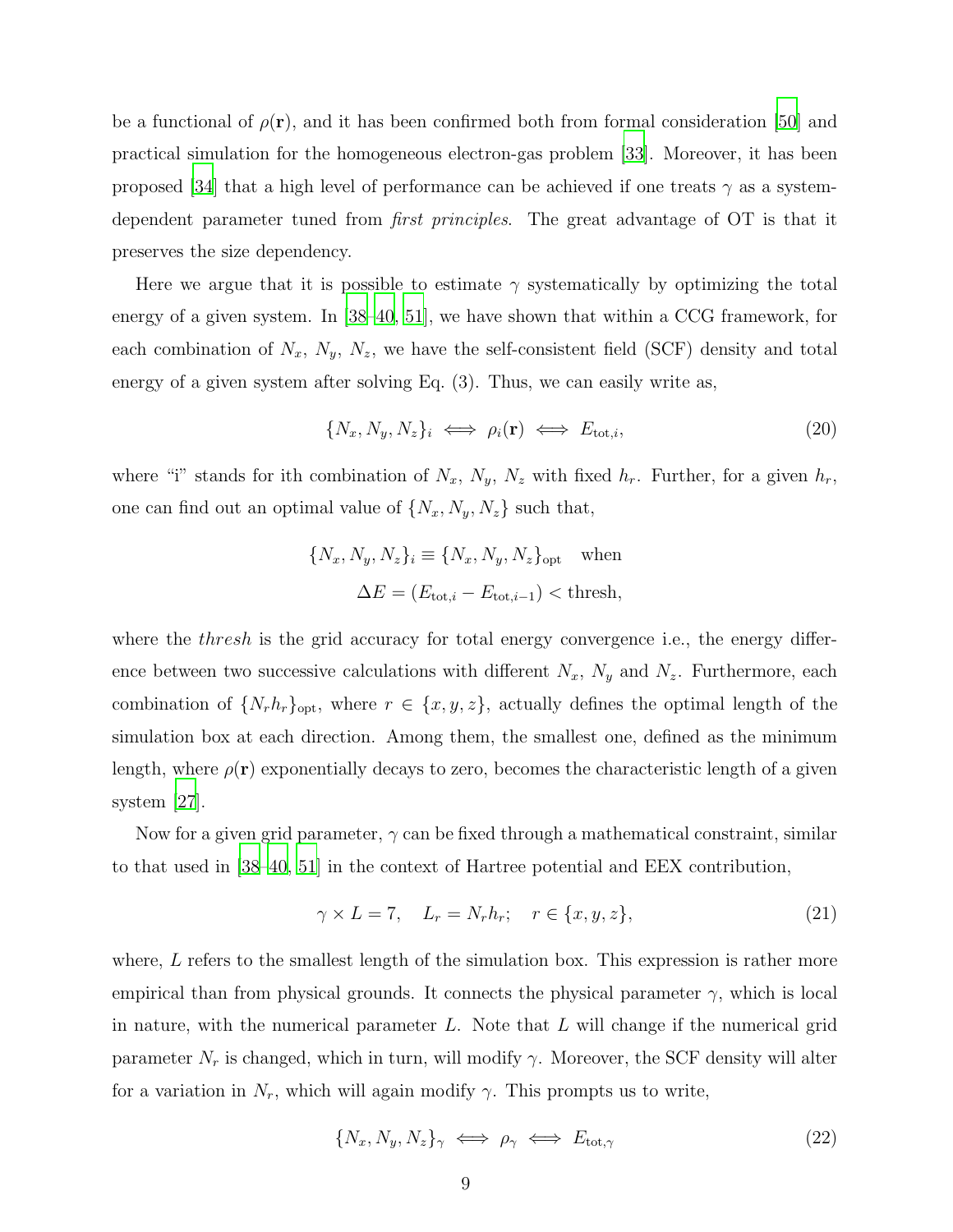Hence, each combination of  $N_x$ ,  $N_y$ ,  $N_z$  will fix L, and consequently  $\gamma$ . Accordingly, one can find the SCF density and total energy of a given system for this particular  $\gamma$ .

It inscribes formally the size dependency of  $\gamma$  for a given system through the self-consistent density and consequently, with the total energy of that system. Now, an optimization of the total energy with respect to grid parameters gives the characteristic length of a given system, and hence  $\gamma_{\text{OT}}$  from Eq. (21). Therefore,

$$
\gamma_{\text{OT}} \equiv \det_{N_x, N_y, N_z} E_{\text{tot}, \gamma}, \quad \text{at fixed } h_{\mathbf{r}}.
$$
 (23)

Here, we have not made use of any fitting procedure for  $\gamma$ , with experimental results. Each system has its own characteristic length [\[27\]](#page-30-21) and, therefore, the current procedure satisfies size dependency principle. It is itself sufficient to obtain the characteristic length, and hence, the optimal value of  $\gamma$ . This offers a simple machinery to estimate  $\gamma_{\text{OT}}$  directly in an RSH functionals from first principles.

It is to be noted that Eq. (23) provides a rather general mapping rule. Though, it is trivial to compute the characteristic length, L in CCG, its generalization towards other frameworks is highly demanding. Through out the optimization procedure, we have kept fixed  $h_r$  and the factor 7 in Eqs. (21) and (23). As pointed out in [\[52\]](#page-31-13), the primary effect of  $\gamma$  is to control the length scale for range separation, i.e., the screening of Coulomb interaction, in a particular system of interest. However, since  $\gamma_{\text{OT}}$  has to reflect Coulomb screening, it can be expected to be sensitive to the size and electronic structure of the system under consideration. The formal justification of Eq. (21) is well documented in [\[53\]](#page-31-14) in the context of treating longrange interactions in *ab initio* and force-field-based calculations in clusters. This is based on a convergent relationship between the expressions for long-range forces in an infinitely replicated periodic system and those in a finite system. It basically "screens" the interaction of the system with an infinite array of periodic images. They defined the screening function with a convergent parameter that controlled the range of interaction, and ensures that the error due to replicated periodic images in a finite system can be neglected. Here, we have redefined it in the desired context of exact long-range exchange of RSH functionals, based on the fact that we also used the same receiprocal based method to treat long-range interaction in a simulation box of finite length. Then, we have made an attempt to connect it through the characteristic length of a given system. Moreover, it has been well demonstrated that for a screening (convergence) function like erfc( $\gamma r$ ), the choice of  $\gamma \times L \ge 7$  yields accurate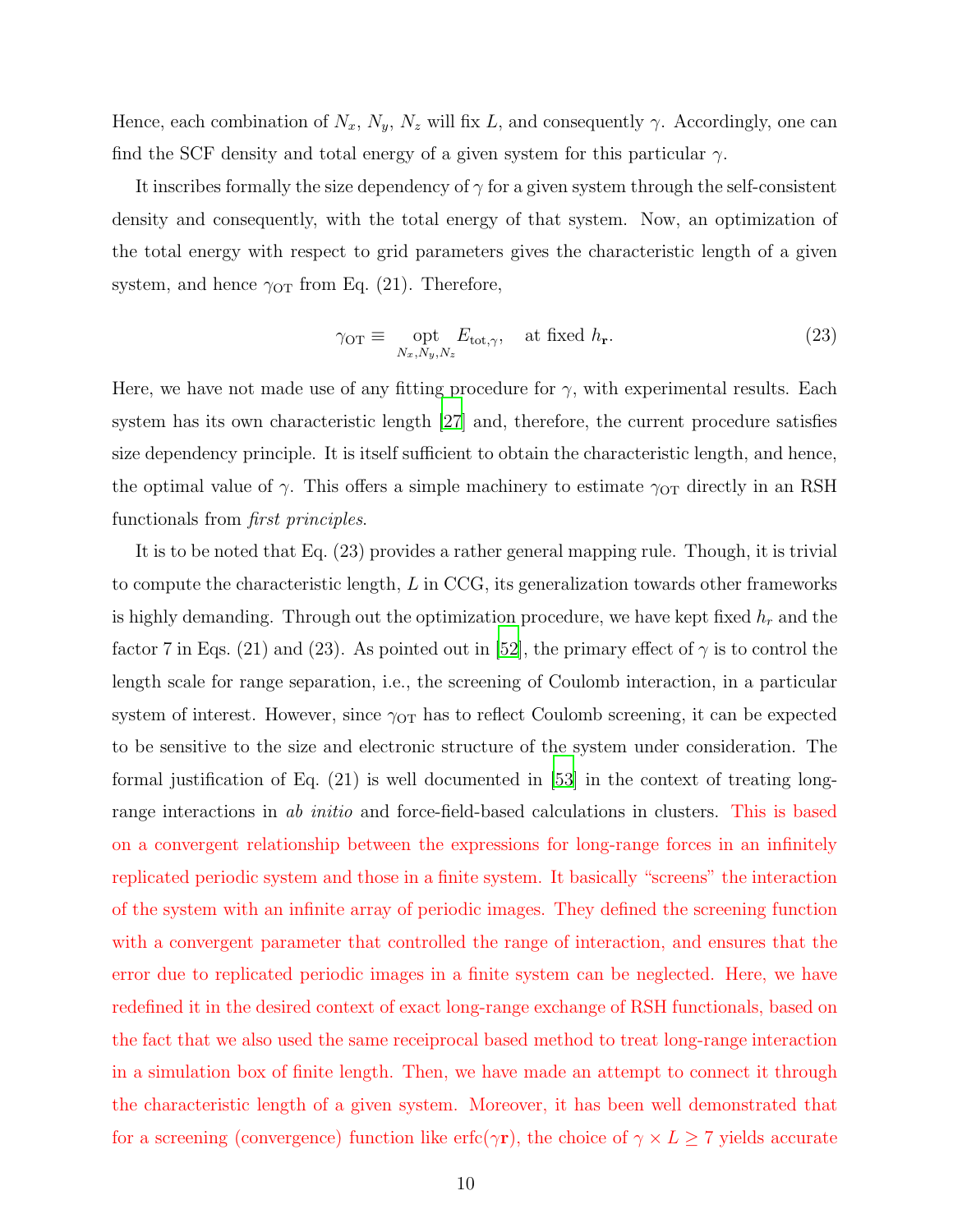results for a wide variety of systems where, L denotes the smallest size of simulation box. At the same time, it allows efficient numerical integration on the Cartesian grid. However our practical experience [\[38](#page-31-3)[–40,](#page-31-4) [51](#page-31-12)] suggests  $\gamma \times L$  to be an optimal condition in terms of cost and accuracy.

Note that, the OT as devised in [\[33](#page-30-25), [34,](#page-30-26) [37,](#page-31-2) [54\]](#page-31-15), for the standard OT-RSH functionals, is generally seen as estimating  $\gamma_{\text{OT}}$  from *first principles*. The basic difference of our representation and standard OT-RSH is as follows: our representation is completely different from their work requiring calculation only on neutral species and the optimization of total energy with respect to grid parameters. On the other hand, standard OT-RSH functionals used Koopmans' theorem and PWL condition on both neutral and charged species (corresponding cation and anion) requiring several calculations on whole range of  $\gamma$  for the properties derived from orbital energies. We believe that our representation may be useful in the future development of *ab initio* OT-RSH functionals.

## III. COMPUTATIONAL DETAILS

The general framework of RSH functionals is defined in Eq. (2), and in this rubric, we consider three well-established mode of partitioning. The first one, long-range correction (LC) scheme [\[28\]](#page-30-22) is represented as:

$$
E_{\rm xc}^{\rm LC} = E_{\rm dfa}^{\rm x,sr}(\gamma) + E_{\rm eex}^{\rm lr}(\gamma) + E_{\rm dfa}^{\rm c},
$$
  

$$
g(\gamma, \mathbf{r}) = \text{erf}(\gamma \mathbf{r}) \quad \text{and} \quad \tilde{g}(\gamma, \mathbf{r}) = \text{erfc}(\gamma, \mathbf{r}).
$$
 (24)

The second one is that of Coulomb-attenuating method (CAM) approach [\[30\]](#page-30-27) which was introduced using a more general form of RS operator as:

$$
g_{\alpha,\beta}(\gamma, \mathbf{r}) = \alpha + \beta \operatorname{erf}(\gamma \mathbf{r}) \quad \text{and} \quad \tilde{g}_{\alpha,\beta}(\gamma, \mathbf{r}) = 1 - [\alpha + \beta \operatorname{erf}(\gamma, \mathbf{r})],
$$
  

$$
0 \le \alpha + \beta \le 1, \quad 0 \le \alpha \le 1, \quad \text{and} \quad 0 \le \beta \le 1.
$$
 (25)

The parameter  $\alpha$  allows incorporation of EEX contribution over the whole range by a factor of  $\alpha$ , while  $\beta$  leads to inclusion of DFA in the entire range by a factor of  $1 - (\alpha + \beta)$ . In the special case, CAM approach leads to LC with  $\alpha = 0, \beta = 1$ . These two parameters are connected to  $a_{\text{eex}}^{\text{sr}}$  in a complicated manner. The last one, we consider here, is the so-called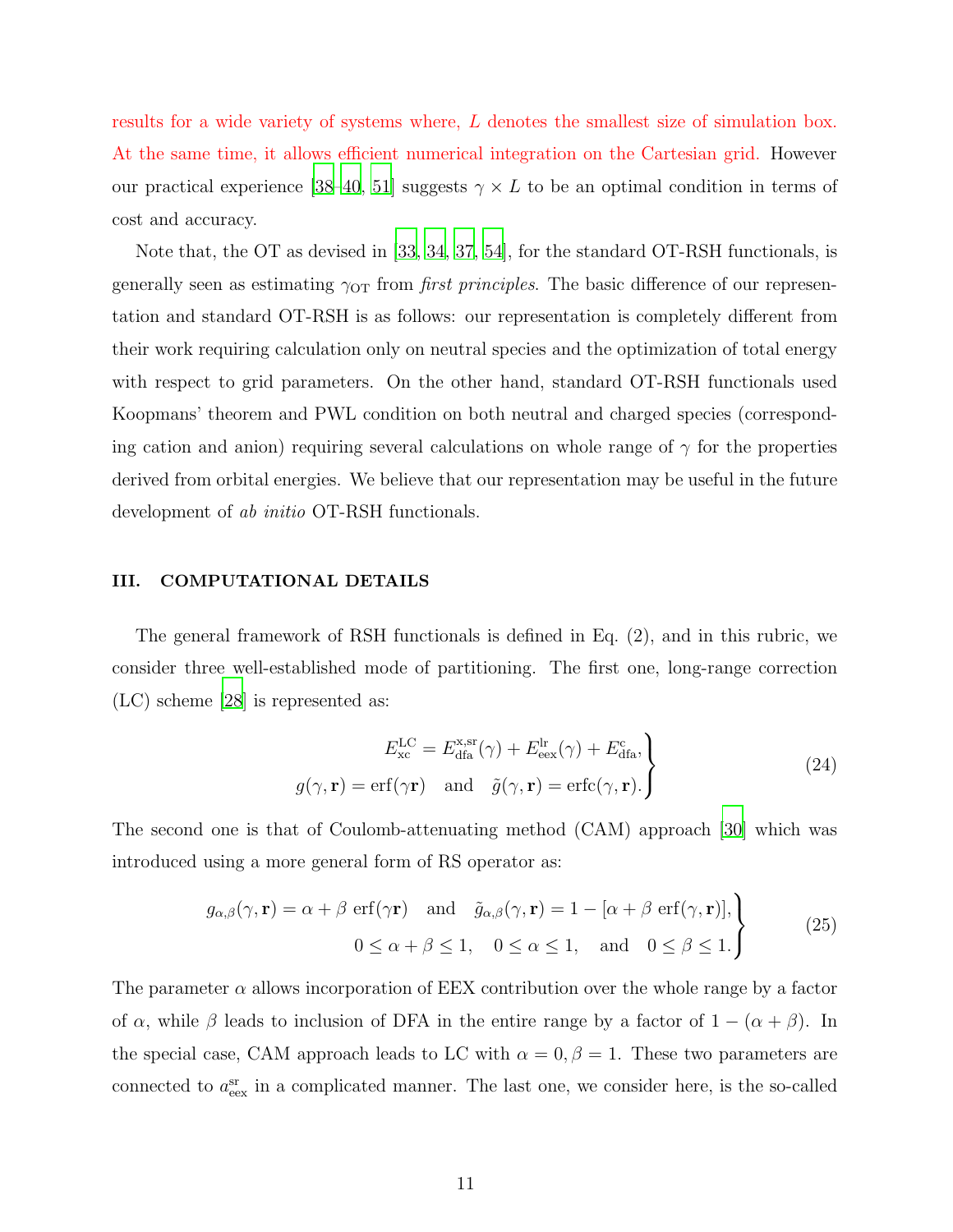long-range-corrected (LRC) approach [\[55](#page-31-16)], having an extra parameter for  $E_{\text{eex}}^{\text{sr}}$  as:

$$
E_{\rm xc}^{\rm LRC} = a_{\rm eex}^{\rm sr} E_{\rm eex}^{\rm sr}(\gamma) + (1 - a_{\rm eex}^{\rm sr}) E_{\rm dfa}^{\rm s, sr}(\gamma) + E_{\rm eex}^{\rm lr}(\gamma) + E_{\rm dfa}^{\rm c},
$$
  

$$
g(\gamma, \mathbf{r}) = \text{erf}(\gamma \mathbf{r}) \quad \text{and} \quad \tilde{g}(\gamma, \mathbf{r}) = \text{erfc}(\gamma, \mathbf{r}).
$$
 (26)

This parameter  $a_{\text{eex}}^{\text{sr}}$  allows to incorporate a desired amount of  $E_{\text{eex}}^{\text{sr}}$  by a factor of  $a_{\text{eex}}^{\text{sr}}$ . In special case, the LRC approach with  $a_{\text{eex}}^{\text{sr}} = 0$  leads to LC. A variety of other partitioning schemes including different RS operators have also been explored in the literature [\[56](#page-31-17)[–60\]](#page-31-18), mainly in connection with thermochemistry and reaction barrier heights.

An important aspect of RSH functionals is the successful development of  $E_{\text{dfa}}^{\text{x,sr}}$ . Several schemes have been proposed in the past, such as, based on model exchange hole [\[28](#page-30-22), [61\]](#page-32-0), adiabatic connection theorem [\[50](#page-31-11), [62\]](#page-32-1), exchange energy density [\[57,](#page-31-19) [63](#page-32-2)]. Here, we have used the formulation of [\[28\]](#page-30-22), applicable to any LDA or GGA type DFAs, which involves modified Fermi wave vector in exchange enhancement factor. This was later adopted to develop CAM-B3LYP functional [\[30\]](#page-30-27) using a more general form of RS operator as defined in Eq. (25). Accordingly, the SR GGA-exchange energy can be cast as:

$$
E_{\rm gga}^{\rm x,sr} = -\frac{1}{2} \sum_{\sigma} \int \rho_{\sigma}^{\frac{4}{3}} K_{\rm gga,\sigma}^{\rm x,sr} d\mathbf{r},
$$

$$
K_{\rm gga,\sigma}^{\rm x,sr} = K_{\rm gga,\sigma}^{\rm x} \left[ (1-\alpha) - \beta \left\{ \frac{8}{3} a_{\sigma} \left[ \sqrt{\pi} \, \text{erf} \left( \frac{1}{2a_{\sigma}} + 2a_{\sigma} (b_{\sigma} - c_{\sigma}) \right) \right] \right\} \right],
$$

$$
a_{\sigma} = \frac{\gamma}{2K_{\rm gga,\sigma}^{\rm f}}, b_{\sigma} = \exp \left( -\frac{1}{4a_{\sigma}^{2}} \right), c_{\sigma} = 2a_{\sigma}^{2} b_{\sigma} + \frac{1}{2}, K_{\rm gga,\sigma}^{\rm f} = \left( \frac{9\pi}{K_{\rm gga,\sigma}^{\rm x}} \right)^{\frac{1}{2}} \rho_{\sigma}^{\frac{1}{3}},
$$
(27)

where,  $K_{\text{gga},\sigma}^{\text{x}}$  is the usual enhancement factor. The average relative momentum for GGA,  $K_{\text{gga},\sigma}^{\text{f}}$  is used to define the modified GGA-enhancement factor,  $K_{\text{gga},\sigma}^{\text{x,sr}}$ . It is easily seen that Eq. (27) reproduces the original GGA DFAs for  $\gamma = \alpha = 0$ . The corresponding potential is evaluated using the modified GGA-enhancement factor as it was done for standard GGA DFAs [\[64](#page-32-3)]. Further development of more balanced SR DFAs can be found in [\[28](#page-30-22), [50,](#page-31-11) [57](#page-31-19), [61](#page-32-0)– [63\]](#page-32-2). Note that, the original LRC scheme was proposed based on Perdew-Burke-Ernzerhof (PBE) exchange hole, which satisfies the above constraints [\[65\]](#page-32-4) at all  $\gamma$ .

The three distinct kind of RSH functionals (LC, CAM and LRC) as mentioned above are used in our calculations keeping the mode of partitioning and RS operator fixed as in the original articles. As mentioned earlier, the default values of  $\gamma$ , and other auxiliary parameters  $(a_{\text{eex}}^{\text{sr}}, \alpha, \beta)$  were obtained semi-empirically by fitting the reference data. Here, however, we follow the strategy of Sec. II to determine  $\gamma_{\text{OT}}$ . These are implemented in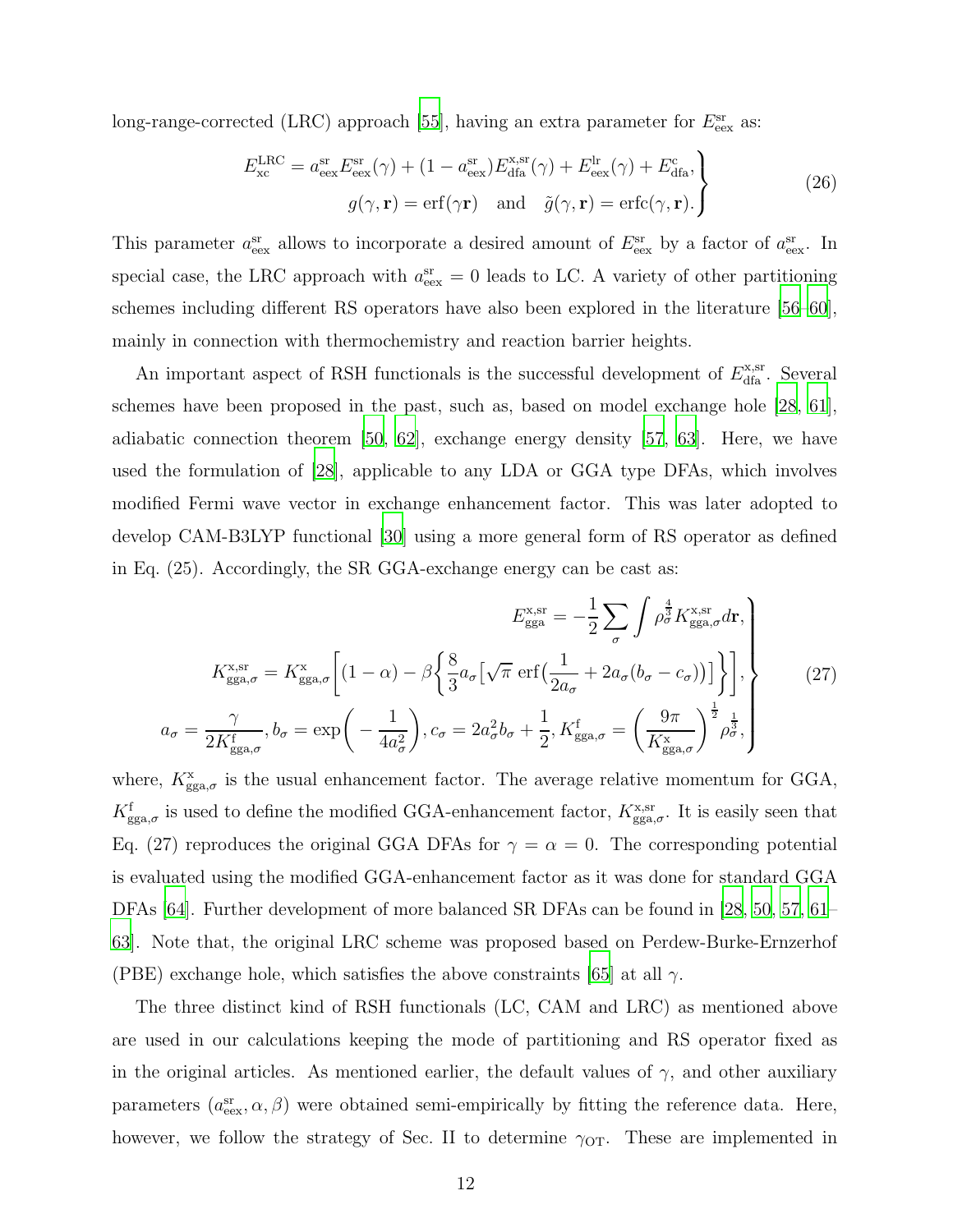|       |       | Set I |                     |       |       | Set II |                     |
|-------|-------|-------|---------------------|-------|-------|--------|---------------------|
| $N_x$ | $N_y$ | $N_z$ | $\langle E \rangle$ | $N_x$ | $N_y$ | $N_z$  | $\langle E \rangle$ |
| 32    | 32    | 32    | $-15.48226$         | 32    | 36    | 60     | $-15.50095$         |
|       |       | 36    | $-15.49414$         | 32    | 44    |        | $-15.50175$         |
|       |       | 40    | $-15.49695$         | 32    | 48    |        | $-15.50175$         |
|       |       | 44    | $-15.49760$         | 32    | 52    |        | $-15.50178$         |
|       |       | 48    | $-15.49775$         | 32    |       |        | $-15.50178$         |
|       |       | 52    | $-15.49777$         | 36    |       |        | $-15.50495$         |
|       |       | 56    | $-15.49778$         | 44    |       |        | $-15.50575$         |
|       |       | 60    | $-15.49778$         | 48    |       |        | $-15.50578$         |
|       |       | 64    | $-15.49778$         | 52    |       |        | $-15.50578$         |

TABLE I: Convergence of CAM-B3LYP<sup>†</sup> energy of HCl in the grid  $(h_r = 0.3)$ . Results are in a.u.

†Energy from GAMESS package [\[68](#page-32-5)]: −15.50592 a.u.

case of five representative set of functionals containing a variable amount of SR/LR exact exchange with SR DFA exchange and conventional correlation functional in our in-house pseudopotential  $(G)$ KS-DFT program in CCG, InDFT  $|66|$ . We consider the LC-BLYP [\[29](#page-30-28)] and LC-PBE [\[9,](#page-30-3) [28\]](#page-30-22) functionals from LC-hybrid group with  $\gamma = 0.33$  and  $\gamma = 0.30$ , respectively. Moreover, CAM-B3LYP [\[30](#page-30-27)] employing  $\alpha = 0.19, \beta = 0.46, \gamma = 0.33$  and CAM-PBE0 [\[31](#page-30-23)] with  $\alpha = 0.25, \beta = 0.75, \gamma = 0.30$  are used for CAM-hybrid group. The original LRC- $\omega$ PBEh functional [\[55\]](#page-31-16) with  $a^{x,sr} = 0.2$ ,  $\gamma = 0.2$  is used for LRC-hybrid group with slight modification. Here, it is denoted as  $LRC-\omega PBEh^*$ . It is superscripted with a  $\star$  to differentiate from the original. The only difference is about the construction of SR DFA-exchange. In [\[55](#page-31-16)], it is based on PBE exchange hole. In present work, we have used the procedure from one-particle density matrix, as we done for LC and CAM categories, to make them consistent with each other. All the parameters except  $\gamma$  are kept fixed as in the original article, and these functionals are denoted with the subscript "ot". Two global hybrid functionals, namely, B3LYP, and PBE0, containing a variable amount of EEX energy with a conventional DFA are also considered side by side [\[14,](#page-30-8) [67](#page-32-7)].

We employ following effective core potential (ECP) basis sets: SBKJC [\[69\]](#page-32-8) for species containing Group-II elements and LANL2DZ [\[70](#page-32-9)] for Group-III or higher group elements. These are adopted from EMSL Basis Set Library [\[71](#page-32-10)]. All one-electron integrals are generated by standard recursion relations [\[46\]](#page-31-7) using Cartesian Gaussian-type orbitals as prim-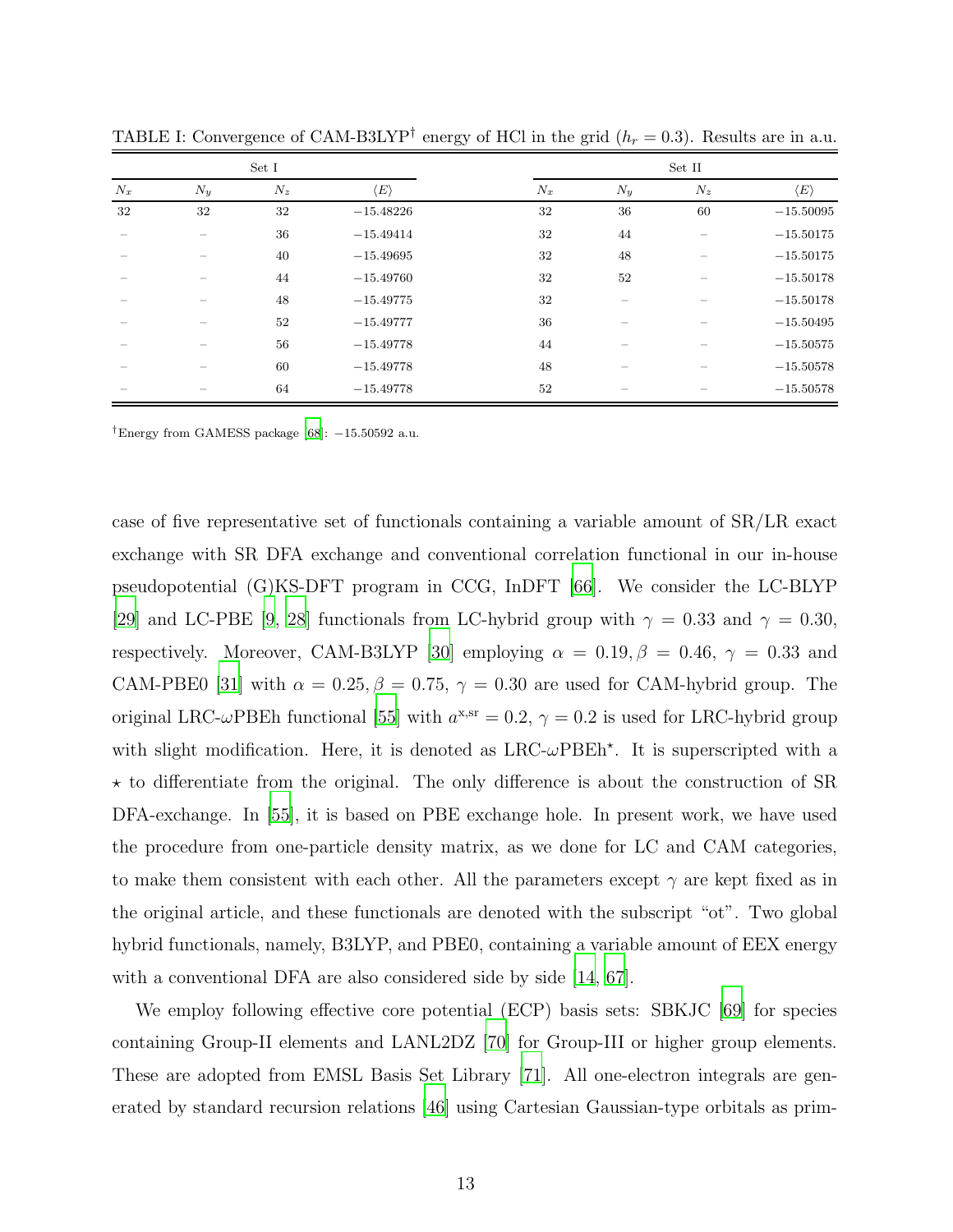itive basis functions. The norm-conserving pseudopotential matrix elements in contracted basis are imported from GAMESS [\[68\]](#page-32-5) suite of program package. The relevant LDA- and GGA-type of functionals in connection with B3LYP, and PBE0 are: (i) Vosko-Wilk-Nusair (VWN)–with the homogeneous electron gas correlation proposed in parametrization formula V [\[72](#page-32-11)] (ii) B88–incorporating Becke [\[8](#page-30-2)] semi-local exchange (iii) Lee-Yang-Parr (LYP) [\[73\]](#page-32-12) semi-local correlation (iv) PBE [\[9\]](#page-30-3) for semi-local exchange and correlation. The modified SR-exchange B88 from Eq. (27) and LYP correlation are invoked for LC-BLYP and CAM-B3LYP, whereas the modified SR-exchange PBE from Eq. (27) and PBE correlation for LC-PBE, CAM-PBE0, LRC- $\omega$ PBEh<sup>\*</sup>. All correlation functionals are directly adopted from density functional repository program [\[74\]](#page-32-13). The convergence criteria imposed in this communication are slightly tighter than our earlier work  $|41-44|$ ; this is to generate a more accurate orbital energy. Changes in following quantities were followed during the SCF process, viz., (i) orbital energy difference between two successive iterations and (ii) absolute deviation in a density matrix element. They both are required to remain below a prescribed threshold set to 10<sup>−</sup><sup>8</sup> a.u.; this ensured that total energy maintained a convergence of at least this much, in general. In order to perform discrete Fourier transform, standard FFTW3 package [\[75\]](#page-32-14) is invoked. The resulting generalized matrix-eigenvalue problem is solved through standard LAPACK routine [\[76\]](#page-32-15) accurately and efficiently. All molecular calculations are performed in their experimental geometries, taken from NIST database [\[77](#page-32-16)]. Other details including scaling properties may be found in references [\[38](#page-31-3)[–44,](#page-31-21) [51](#page-31-12), [78](#page-32-17)].

## IV. RESULTS AND DISCUSSION

Before proceeding for main results, it may be appropriate first to discuss the grid optimization on the convergence of total energy,  $E_{\text{tot}}$ , which plays a vital role for practical implementation of Eq. (23). For illustration, we choose two RSH functionals, namely, CAM-B3LYP and LC-BLYP. All the calculations presented in this section are performed through our in-house pseudopotential (G)KS-DFT program in CCG [\[66](#page-32-6)]. At first, Table I shows this for CAM-B3LYP for HCl at its experimental geometry (bond length  $1.2746\text{\AA}$ ). The total energy is provided in non-uniform grid with respect to *sparsity* (regulated by  $N_x, N_y, N_z$ ) for a fixed grid spacing (determined by  $h_r$ , chosen as 0.3), employing fixed parameter  $\alpha = 0.19$ ,  $\beta = 0.46$  and  $\gamma = 0.33$  from Eq. (25). Following our previous works [\[38](#page-31-3)[–40\]](#page-31-4) we first vary  $N_z$ ,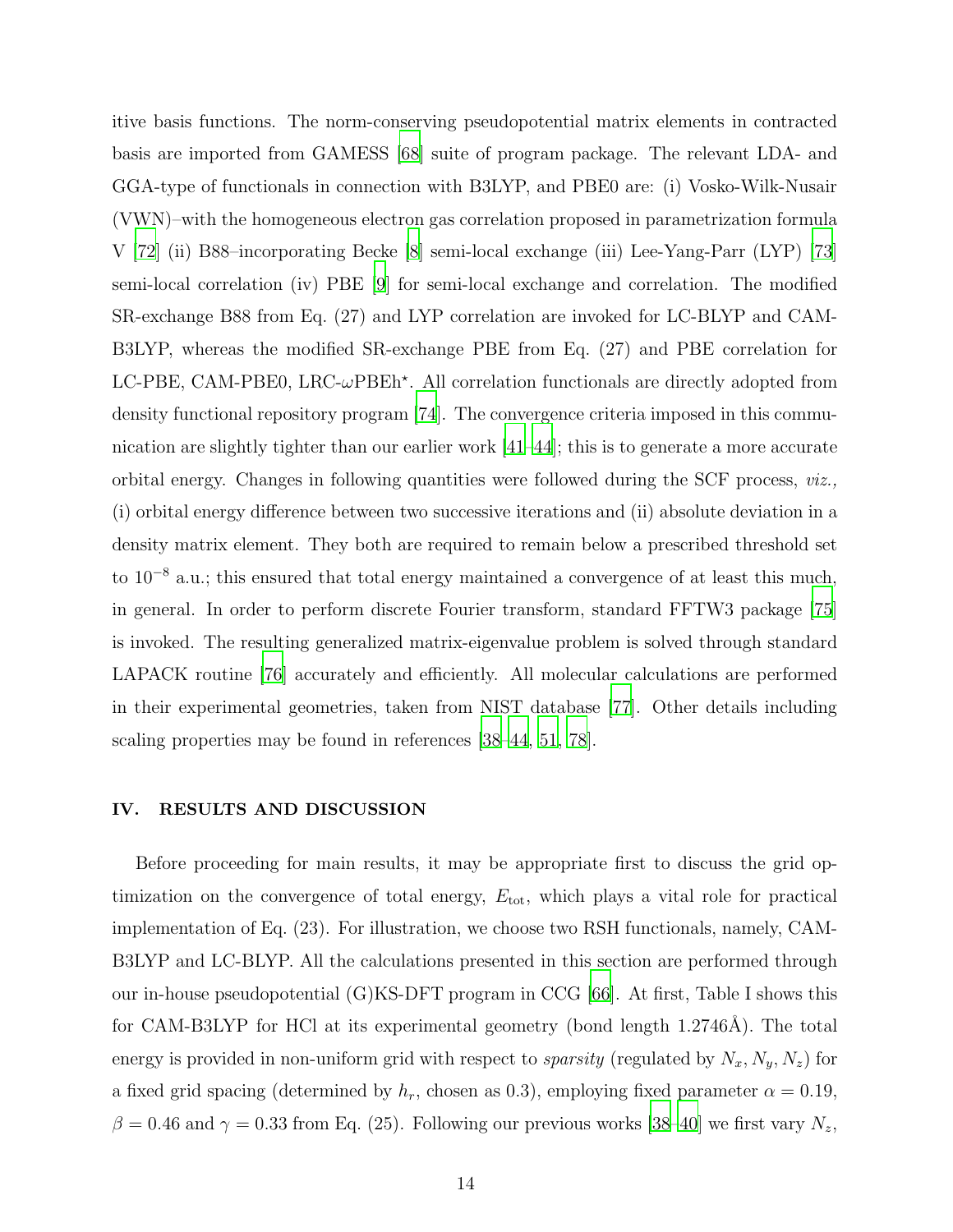|       |       | Set I |                     |       |       |       |                     |
|-------|-------|-------|---------------------|-------|-------|-------|---------------------|
| $N_x$ | $N_y$ | $N_z$ | $\langle E \rangle$ | $N_x$ | $N_y$ | $N_z$ | $\langle E \rangle$ |
| 32    | 32    | 32    | $-11.14114$         | 32    | 40    | 60    | $-11.17356$         |
|       |       | 36    | $-11.15210$         | 32    | 44    |       | $-11.17456$         |
|       |       | 40    | $-11.15508$         | 32    | 52    |       | $-11.17486$         |
|       |       | 44    | $-11.15583$         | 32    | 56    |       | $-11.17487$         |
|       |       | 48    | $-11.15600$         | 32    | 60    |       | $-11.17487$         |
|       |       | 52    | $-11.15604$         | 36    |       |       | $-11.18494$         |
|       |       | 56    | $-11.15605$         | 48    |       |       | $-11.18850$         |
|       |       | 60    | $-11.15606$         | 56    |       |       | $-11.18855$         |
|       |       | 64    | $-11.15606$         | 60    |       |       | $-11.18855$         |

TABLE II: Convergence of LC-BLYP<sup>†</sup> energy of H<sub>2</sub>S in the grid ( $h_r = 0.3$ ). All results are in a.u.

†Energy from GAMESS package [\[68](#page-32-5)]: −11.18865 a.u.

the number of grid points along inter-nuclear axis, keeping the same along xy plane static at certain reasonable value, say  $N_x = N_y = 32$ . As  $N_z$  is gradually increased from 32 to 64 with an increment of 4, there is a smooth convergence in energy at around  $N_z = 60$ , with a difference (we term it as grid accuracy) of about  $5 \times 10^{-6}$  a.u., between two successive steps. In the beginning, when  $N_z$  goes through  $40 - 44 - 48 - 52$ , one notices slow improvement in energy; after that it eventually attains the convergence for  $N_z$  at around 60 for a particular value of grid accuracy. Then in Set II in right-hand side, we vary sequentially  $N_y$  and  $N_x$ along xy plane keeping first  $N_z$  and  $N_x$  fixed at its previously determined value of 60 and 32 respectively, and then vary  $N_x$  keeping  $N_z$  and  $N_y$  fixed at 60 and 56 respectively. Now we can see that the convergence in energy takes place at  $N_x = 52$  and  $N_y = 56$  with same grid accuracy of Set I. For sake of completeness, the respective energy is also quoted from GAMESS [\[68](#page-32-5)] in footnote. Next we move toward the implementation of LC-BLYP using the same procedure mentioned above. For this, we consider a non-linear triatomic molecule H2S as a specimen case. The stability of our current implementation through the total energy convergence is illustrated in Table II at a grid spacing of  $h_r = 0.3$  using the same convergence criteria as imposed in Table I. Here also the respective energy value is quoted from GAMESS in footnote. The performance of our calculated energies from Tables I and II are quite accurate with the reference results for a given grid accuracy.

To broaden the scope of applicability, we now focus on certain properties derived from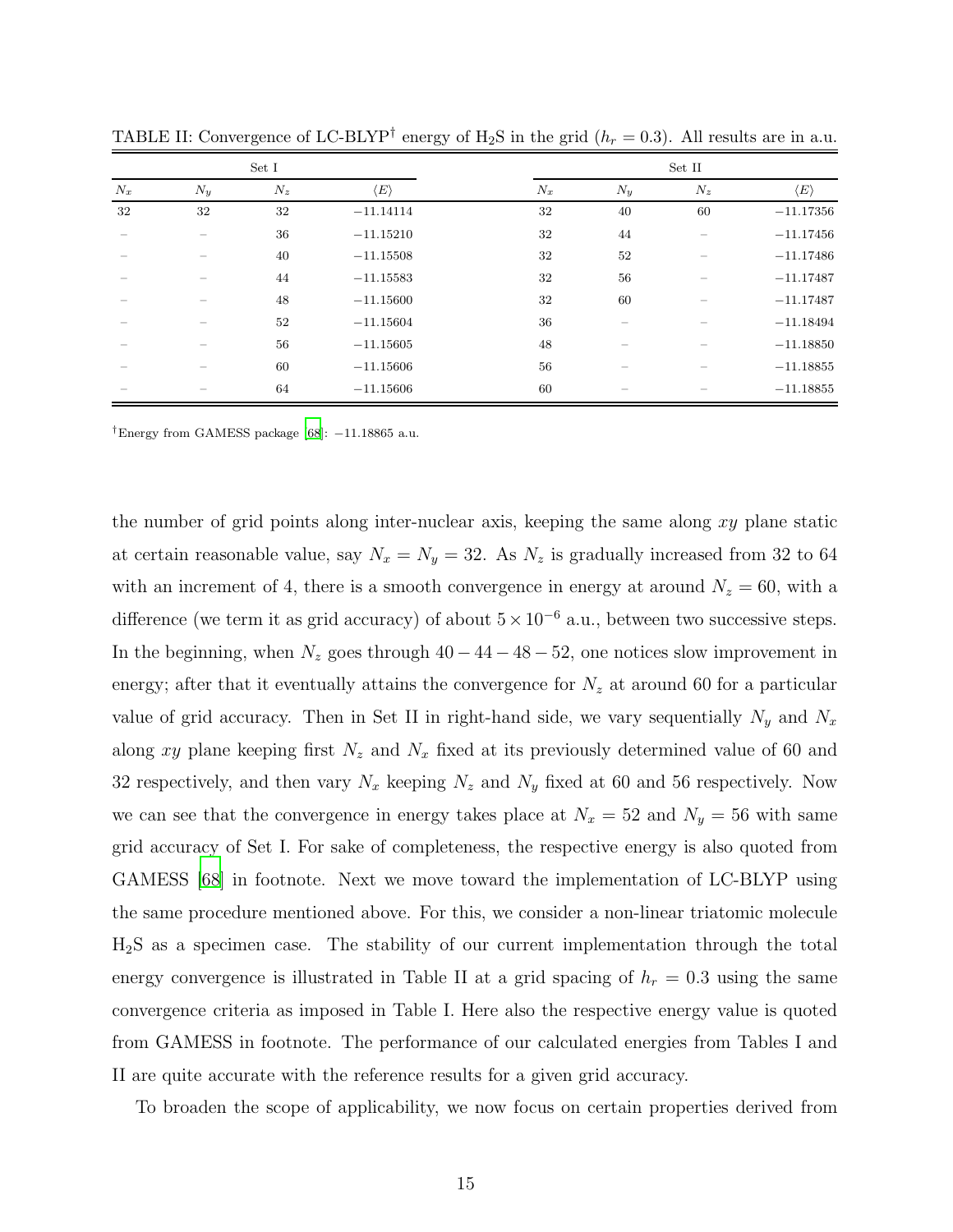|             |      |       |       |       |       |       |       |       |       |       |       | Atom B3LYP LC-BLYP LC-BLYP <sub>ot</sub> CAM-B3LYP CAM-B3LYP <sub>ot</sub> PBE0 LC-PBE LC-PBE <sub>0t</sub> CAM-PBE0 CAM-PBE0 <sub>0t</sub> LRC- $\omega$ PBEh <sup>*</sup> LRC- $\omega$ PBEh <sup>*</sup> <sub>ot</sub> | $Expt.$ <sup>†</sup> |
|-------------|------|-------|-------|-------|-------|-------|-------|-------|-------|-------|-------|---------------------------------------------------------------------------------------------------------------------------------------------------------------------------------------------------------------------------|----------------------|
| Be          | 6.23 | 8.52  | 8.50  | 7.64  | 7.63  | 6.50  | 8.58  | 8.67  | 8.71  | 8.78  | 8.23  | 8.75                                                                                                                                                                                                                      | 9.32                 |
| B           | 4.98 | 7.55  | 7.85  | 6.63  | 6.77  | 5.25  | 7.45  | 7.93  | 7.79  | 8.16  | 7.06  | 8.11                                                                                                                                                                                                                      | 8.30                 |
| $\mathbf C$ | 7.12 | 9.88  | 10.67 | 8.96  | 9.32  | 7.54  | 9.79  | 10.65 | 10.39 | 11.04 | 9.43  | 10.96                                                                                                                                                                                                                     | 11.26                |
| N           | 9.52 | 12.27 | 13.53 | 11.47 | 12.05 | 10.09 | 12.22 | 13.79 | 13.12 | 14.30 | 11.98 | 14.20                                                                                                                                                                                                                     | 14.53                |
| $\Omega$    | 8.83 | 11.42 | 12.97 | 10.77 | 11.49 | 9.19  | 11.13 | 13.00 | 12.10 | 13.50 | 10.95 | 13.40                                                                                                                                                                                                                     | 13.62                |
| Al          | 3.51 | 5.59  | 5.63  | 4.79  | 4.81  | 3.83  | 5.74  | 5.87  | 5.87  | 5.96  | 5.46  | 6.09                                                                                                                                                                                                                      | 5.99                 |
| Si          | 5.27 | 7.67  | 7.72  | 6.78  | 6.80  | 5.68  | 7.81  | 8.01  | 8.06  | 8.22  | 7.46  | 8.18                                                                                                                                                                                                                      | 8.15                 |
| P           | 6.93 | 9.46  | 9.77  | 8.57  | 8.71  | 7.43  | 9.63  | 10.13 | 10.03 | 10.40 | 9.29  | 10.35                                                                                                                                                                                                                     | 10.49                |
| S           | 6.82 | 9.37  | 9.82  | 8.49  | 8.69  | 7.14  | 9.34  | 10.00 | 9.75  | 10.24 | 8.97  | 10.19                                                                                                                                                                                                                     | 10.36                |
| Cl.         | 8.96 | 11.63 | 12.37 | 10.75 | 11.10 | 9.36  | 11.58 | 12.57 | 12.17 | 12.92 | 11.25 | 12.85                                                                                                                                                                                                                     | 12.97                |
| Ga          | 3.44 | 5.49  | 5.53  | 4.71  | 4.72  | 3.76  | 5.65  | 5.78  | 5.77  | 5.87  | 5.37  | 5.85                                                                                                                                                                                                                      | 6.00                 |
| Ge          | 4.97 | 7.27  | 7.32  | 6.41  | 6.43  | 5.37  | 7.44  | 7.62  | 7.66  | 7.79  | 7.12  | 7.76                                                                                                                                                                                                                      | 7.90                 |
| As          | 6.60 | 9.05  | 9.22  | 8.17  | 8.24  | 7.09  | 9.24  | 9.57  | 9.57  | 9.82  | 8.91  | 9.77                                                                                                                                                                                                                      | 9.82                 |
| Se          | 6.36 | 8.83  | 9.10  | 7.94  | 8.06  | 6.67  | 8.84  | 9.28  | 9.15  | 9.49  | 8.47  | 9.47                                                                                                                                                                                                                      | 9.75                 |
| Br          | 8.19 | 10.78 | 11.10 | 9.87  | 10.02 | 8.56  | 10.77 | 11.30 | 11.20 | 11.60 | 10.41 | 11.54                                                                                                                                                                                                                     | 11.81                |
| MAE         | 3.50 | 1.03  | 0.61  | 1.89  | 1.69  | 3.12  | 1.00  | 0.41  | 0.60  | 0.15  | 1.33  | 0.20                                                                                                                                                                                                                      |                      |
| МE          | 3.50 | 1.03  | 0.61  | 1.89  | 1.69  | 3.12  | 1.00  | 0.41  | 0.60  | 0.15  | 1.33  | 0.19                                                                                                                                                                                                                      |                      |
| Υ           |      |       | 1.69  |       | 1.12  |       |       | 2.44  |       | 4.00  |       | 6.65                                                                                                                                                                                                                      |                      |

TABLE III: Ionization energies,  $-\epsilon_{\text{HOMO}}$  for selected atoms in eV.

†Optical spectroscopy [\[77\]](#page-32-16). ‡Υ: Ratio between MAE value of RSH and OT-RSH.

frontier orbital energies. Henceforth we use the same grid optimization procedure through Eq. (23) maintaining the same grid accuracy of Tables I and II. To put things in perspective, we categorize the five functionals into two distinct blocks (B3LYP and PBE0) such that those RSH functionals containing "B88" exchange and "LYP" correlation belong to B3LYP and those including "PBE" exchange and correlation belong to PBE0 block. Moreover, the mean absolute error (MAE) and mean error (ME) from statistical analysis have been provided to facilitate a detailed comparison with the available *ab initio*/experimental results.

#### A. Ionization energies

The physical interpretation of KS frontier orbital and its energies as single-particle quantities is still far from straightforward, even if we know the exact XC potential, except the highest occupied molecular orbital (HOMO). It can be assigned using the "KS analogue of Koopmans' theorem in Hartree-Fock theory" [\[23](#page-30-17), [79](#page-32-18), [80\]](#page-32-19) and accordingly, one can write as,

$$
IE(M) = -\epsilon_{\text{HOMO}},\tag{28}
$$

where,  $IE(M)$  be the first ionization energy of a given M-electron system. In the context of LDA or GGA-type DFAs, Eq. (28) is no longer be a valid statement; the HOMO energy is usually underestimated. Moreover, this will not work for other functionals outside of KS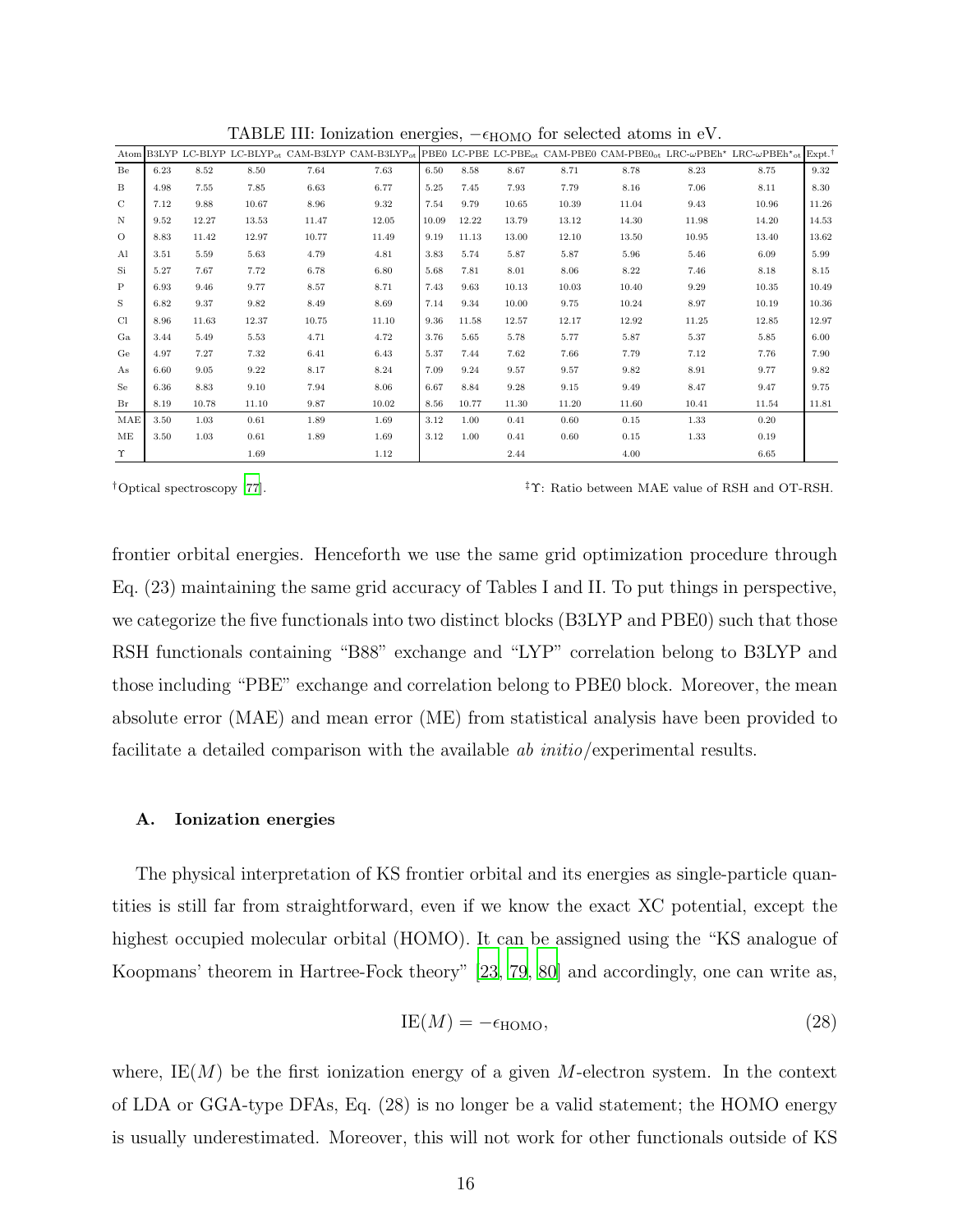|                                |       |       |       |       |       |       |       |       |       |         |       | System B3LYP LC-BLYP LC-BLYP <sub>ot</sub> CAM-B3LYP CAM-B3LYP <sub>ot</sub> PBE0 LC-PBE LC-PBE <sub>ot</sub> CAM-PBE0 CAM-PBE0 <sub>ot</sub> LRC- $\omega$ PBEh <sup>*</sup> LRC- $\omega$ PBEh <sup>*</sup> tRC- $\omega$ PBEh <sup>*</sup> t | $Expt.$ <sup>†</sup> |
|--------------------------------|-------|-------|-------|-------|-------|-------|-------|-------|-------|---------|-------|-------------------------------------------------------------------------------------------------------------------------------------------------------------------------------------------------------------------------------------------------|----------------------|
| $N_2$                          | 11.48 | 14.25 | 14.81 | 13.45 | 13.71 | 11.83 | 13.94 | 14.82 | 14.88 | 15.54   | 13.71 | 15.40                                                                                                                                                                                                                                           | 15.60                |
| $\mathrm{Si}_2$                | 5.71  | 7.91  | 7.90  | 7.09  | 7.08  | 6.03  | 8.10  | 8.16  | 8.21  | 8.26    | 7.82  | 8.24                                                                                                                                                                                                                                            | 7.90                 |
| P <sub>2</sub>                 | 7.89  | 10.33 | 10.50 | 9.46  | 9.54  | 8.23  | 10.33 | 10.69 | 10.70 | 10.97   | 10.01 | 10.92                                                                                                                                                                                                                                           | 10.62                |
| $S_2$                          | 6.66  | 8.49  | 8.69  | 7.59  | 7.69  | 7.06  | 8.45  | 8.86  | 8.91  | 9.21    | 8.11  | 9.14                                                                                                                                                                                                                                            | 9.40                 |
| Cl <sub>2</sub>                | 8.55  | 11.21 | 11.78 | 10.34 | 10.60 | 8.98  | 11.18 | 11.99 | 11.79 | 12.40   | 10.87 | 12.32                                                                                                                                                                                                                                           | 11.48                |
| $_{\rm CO}$                    | 10.30 | 13.10 | 13.58 | 12.21 | 12.44 | 10.60 | 12.82 | 13.59 | 13.56 | 14.14   | 12.49 | 14.03                                                                                                                                                                                                                                           | 14.10                |
| NaCl                           | 5.79  | 8.37  | 7.67  | 7.44  | 7.12  | 6.12  | 8.33  | 7.81  | 8.79  | 8.45    | 8.26  | 8.33                                                                                                                                                                                                                                            | 9.80                 |
| HCl                            | 8.91  | 11.60 | 12.35 | 10.71 | 10.98 | 9.32  | 11.55 | 12.54 | 12.15 | 12.90   | 11.22 | 12.83                                                                                                                                                                                                                                           | 12.79                |
| CO <sub>2</sub>                | 10.30 | 13.10 | 13.58 | 12.21 | 12.44 | 10.61 | 12.82 | 13.59 | 13.56 | 14.14   | 12.49 | 14.03                                                                                                                                                                                                                                           | 14.10                |
| $H_2O$                         | 8.26  | 10.97 | 11.51 | 10.21 | 10.45 | 8.63  | 10.71 | 11.55 | 11.65 | 12.28   | 10.51 | 12.14                                                                                                                                                                                                                                           | 12.62                |
| $H_2S$                         | 7.12  | 9.77  | 10.11 | 8.84  | 8.99  | 7.48  | 9.74  | 10.29 | 10.18 | 10.60   | 9.37  | 10.54                                                                                                                                                                                                                                           | 10.48                |
| $C_2H_2$                       | 7.94  | 10.72 | 11.04 | 9.68  | 9.83  | 8.33  | 10.71 | 11.24 | 11.08 | 11.47   | 10.28 | 11.42                                                                                                                                                                                                                                           | 11.40                |
| NH <sub>3</sub>                | 6.65  | 9.39  | 9.86  | 8.53  | 8.75  | 7.02  | 9.21  | 9.96  | 9.95  | 10.51   | 8.92  | 10.40                                                                                                                                                                                                                                           | 10.82                |
| PH <sub>3</sub>                | 7.25  | 9.77  | 9.96  | 8.88  | 8.97  | 7.55  | 9.72  | 10.10 | 10.11 | 10.40   | 9.37  | 10.34                                                                                                                                                                                                                                           | 9.89                 |
| CH <sub>4</sub>                | 10.48 | 13.19 | 13.78 | 12.30 | 12.57 | 10.85 | 13.06 | 13.91 | 13.68 | 14.32   | 12.73 | 14.24                                                                                                                                                                                                                                           | 13.6                 |
| CH <sub>3</sub> Cl             | 8.02  | 10.67 | 11.04 | 9.76  | 9.94  | 8.39  | 10.60 | 11.20 | 11.14 | 11.59   | 10.27 | 11.51                                                                                                                                                                                                                                           | 11.29                |
| SiH <sub>4</sub>               | 9.71  | 12.28 | 12.37 | 11.40 | 11.44 | 10.02 | 12.19 | 12.49 | 12.65 | 12.88   | 11.84 | 12.80                                                                                                                                                                                                                                           | 12.30                |
| $C_2H_4$                       | 7.27  | 10.00 | 10.18 | 8.95  | 9.03  | 7.67  | 10.06 | 10.41 | 10.34 | 10.60   | 9.62  | 10.56                                                                                                                                                                                                                                           | 10.51                |
| $C_2H_6$                       | 9.12  | 11.71 | 11.95 | 10.86 | 10.97 | 9.46  | 11.59 | 12.06 | 12.16 | 12.52   | 11.28 | 12.43                                                                                                                                                                                                                                           | 11.99                |
| Si <sub>2</sub> H <sub>6</sub> | 8.23  | 10.62 | 10.59 | 9.76  | 9.74  | 8.54  | 10.62 | 10.75 | 10.94 | 11.04   | 10.30 | 10.98                                                                                                                                                                                                                                           | 10.53                |
| MAE                            | 3.28  | 0.70  | 0.47  | 1.58  | 1.45  | 2.93  | 0.80  | 0.44  | 0.43  | 0.38    | 1.09  | 0.37                                                                                                                                                                                                                                            |                      |
| ME                             | 3.28  | 0.69  | 0.40  | 1.58  | 1.45  | 2.93  | 0.77  | 0.26  | 0.24  | $-0.15$ | 1.09  | $-0.07$                                                                                                                                                                                                                                         |                      |
| $\Upsilon$                     |       |       | 1.49  |       | 1.09  |       |       | 1.8   |       | 1.13    |       | 2.95                                                                                                                                                                                                                                            |                      |

TABLE IV: Ionization energies,  $-\epsilon_{\text{HOMO}}$  for selected molecules in eV.

regime, particularly in which we are interested in this communication. The RSH functionals, in principle, have correct asymptotic behavior at LR region, but the essence of HOMO and its energy is possible only through (G)KS version of Koopmans' theorem. It has been proved that for the specific case of an EEX operator, it is still possible to identify the (G)KS HOMO energy with  $-\text{IE}(M)$  [\[81](#page-32-20)], and accordingly

$$
IE(M) = -\epsilon_{\text{HOMO}}^{\gamma}.
$$
\n(29)

. Like KS mapping, the (G)KS map is not unique, and considering RSH functional, any choice of  $\gamma$  generates a legitimate approximate (G)KS map. The obvious question is then, whether RSH functionals with fixed values of  $\gamma$  can approximate (G)KS HOMO energy accurately with  $-IE(M)$ , irrespective of systems of interest? Therefore, the comparison of the (G)KS HOMO energy with experimental  $-IE(M)$  is a good test in determining  $\gamma_{\text{OT}}$ through Eq. (23).

To evaluate the performance of our approach on (G)KS HOMO energy, we consider 15 atoms and 20 molecules in our dataset; such molecules are taken from G1 database [\[82\]](#page-32-21). The calculated negative (G)KS HOMO energies for 12 functionals (considering B3LYP and PBE0

<sup>†</sup>Photo-electron spectroscopy [\[77\]](#page-32-16). ‡Υ: Ratio between MAE value of RSH and OT-RSH.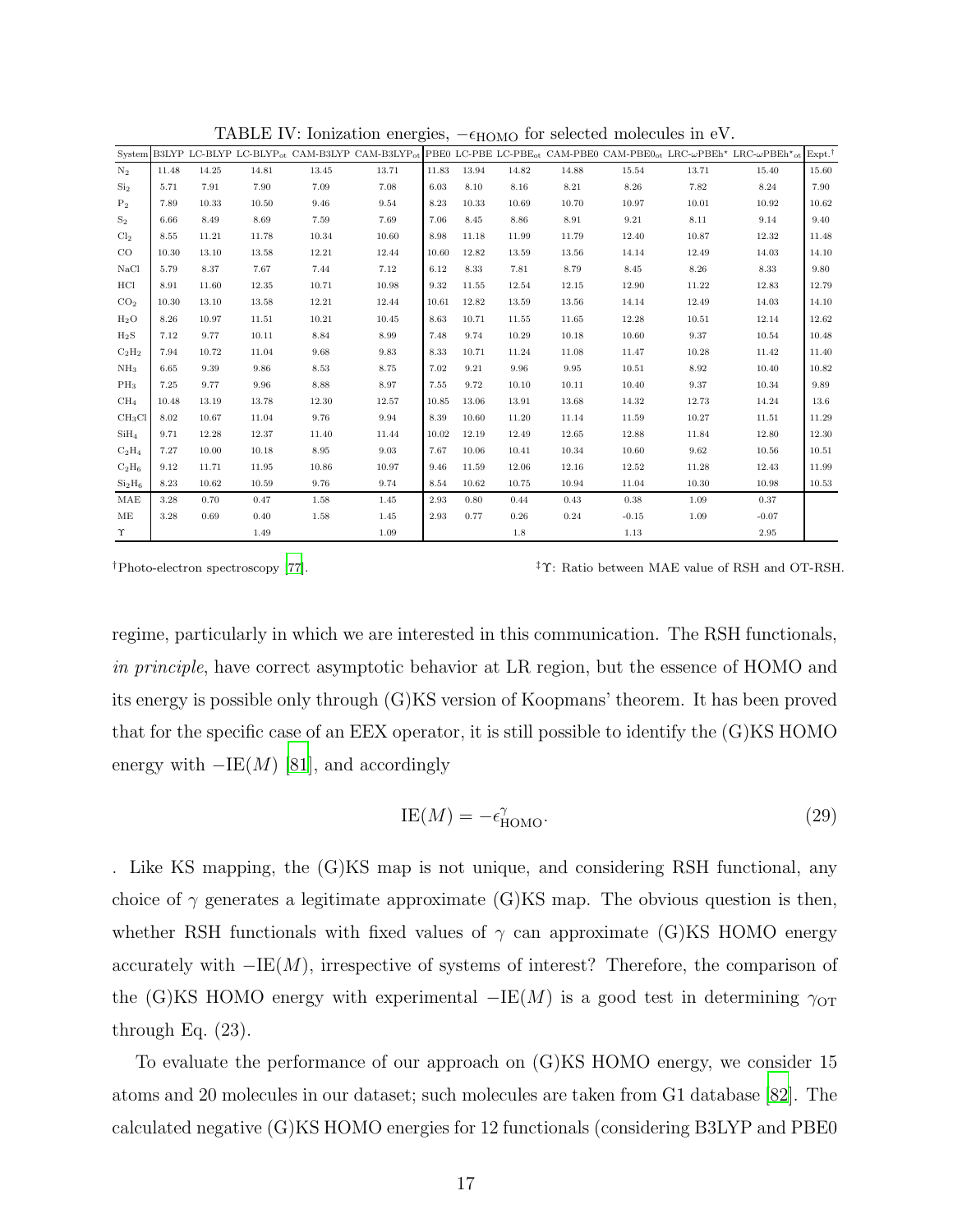blocks) including experimental  $IE(M)$  from NIST database [\[77](#page-32-16)] are collected in Tables III and IV. A glance at both MAE and ME of Table III, reveals that these are more or less close to each other for all functionals and also having a positive ME. These clearly indicate an underestimation of IE from the experimental values. But, at the same time, these also provide a scope to further reduce the error systematically within our proposed scheme, which is discussed later. Now, the fruitfulness of OT-RSH functionals is reflected through  $\Upsilon$ , a ratio of MAE between RSH and its respective OT-RSH counterpart. The value of Υ for all five functionals are quoted in Table III. Accordingly,  $LRC-\omega PBEh^{\star}{}_{ot}$  has the largest value of 6.65 i.e., it reduces the error 6.65 times more relative to that of  $LRC$ - $\omega$ PBEh<sup>\*</sup>. Now, based on this, one can arrange the five functionals in descending order of performance as:  $LRC-\omega PBEh\star_{ot}$ , CAM-PBE $0_{ot}$ , LC-PBE<sub>ot</sub>, LC-BLYP<sub>ot</sub>, CAM-B3LYP<sub>ot</sub>. But, if we compare only MAE, then the performances of  $LRC$ - $\omega$ PBE $h^{\star}{}_{ot}$  and CAM-PBE $0_{ot}$  are very close to each other, having MAE of 0.20 and 0.15. Again, MAE of OT-RSH from PBE0 block is less than 0.5 eV, being more accurate than OT-RSH functionals from B3LYP block.

For molecules, a closer look at both MAE and ME in Table IV, reveals that these are also more or less equal to each other except for CAM-PBE $0_{ot}$  and LRC- $\omega$ PBE $h^*_{ot}$ . The MAE and ME for latter two functionals are not close to each other and also these have negative ME. The systematic underestimation of IE of atoms does not happen in most of the cases here, so nicely. Here also, the comparison of respective  $\Upsilon$  is quite useful. Accordingly, LRC- $\omega$ PBEh<sup>\*</sup><sub>ot</sub> has largest value of 2.95 i.e., it reduces the error 2.95 times more relative to that of LRC- $\omega$ PBEh<sup>\*</sup>. In this occasion, the functionals can be arranged in the following descending order of performance as:  $LRC-\omega PBEh^*$ <sub>ot</sub>,  $LC-PBE_{ot}$ ,  $CAM-PBE0_{ot}$ , LC-BLYP<sub>ot</sub>, CAM-B3LYP<sub>ot</sub>. The relative performance of LC-PBE<sub>ot</sub> and LC-BLYP<sub>ot</sub> are much better than  $CAM-PBE0<sub>ot</sub>$  and  $CAM-B3LYP<sub>ot</sub>$  respectively. It may be due to fact that the auxiliary parameters  $(\alpha, \beta, a^{x,sr})$  may have some sensitivity during self-consistent tuning process, which have been kept fixed. However, the performance of CAM-PBE0 is evidently better than CAM-B3LYP. This may be possibly due to the fact that, it is necessary to have  $\alpha + \beta = 1$  for asymptotically correct Coulomb-attenuating method, at least for atoms. But the compatibility of  $\gamma_{\text{OT}}$  with these auxiliary parameters present in RSH functionals, should be given due consideration during the optimization procedure, and it is indeed important for molecular systems. In fact, caution should be exercised during their implementation, and an elaborate analysis is required to uncover the compatibility of these parameters with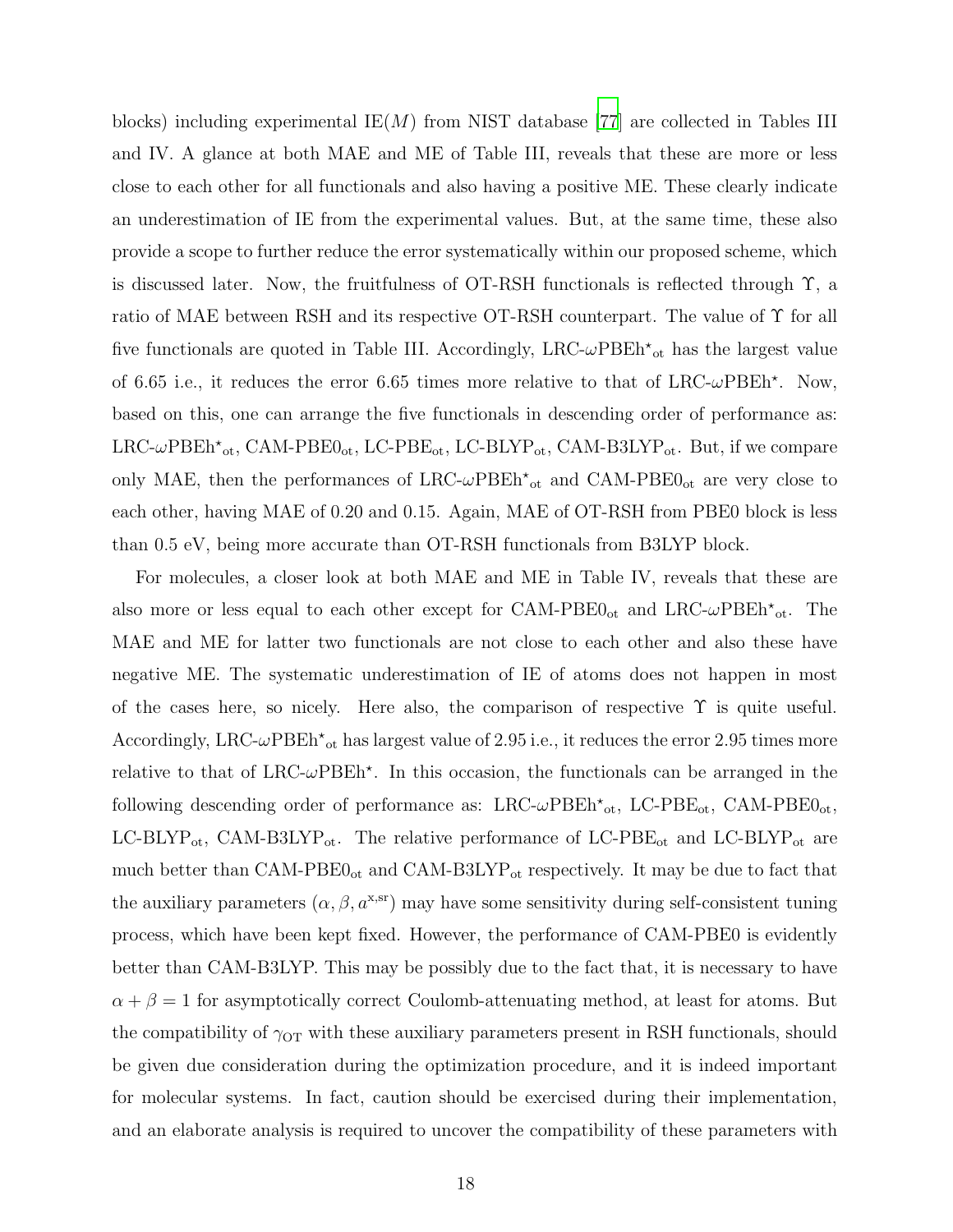|                |      |      |      |      |      |      |      |      |      |      |      | Atom B3LYP LC-BLYP LC-BLYP <sub>ot</sub> CAM-B3LYP CAM-B3LYP <sub>ot</sub> PBE0 LC-PBE LC-PBE <sub>0t</sub> CAM-PBE0 CAM-PBE0 <sub>0t</sub> LRC- $\omega$ PBEh <sup>*</sup> LRC- $\omega$ PBEh <sup>*</sup> ot |
|----------------|------|------|------|------|------|------|------|------|------|------|------|----------------------------------------------------------------------------------------------------------------------------------------------------------------------------------------------------------------|
| B              | 2.69 | 0.39 | 0.26 | 1.28 | 1.20 | 2.46 | 0.42 | 0.15 | 0.16 | 0.03 | 0.72 | 0.03                                                                                                                                                                                                           |
| $\mathcal{C}$  | 3.33 | 0.85 | 0.39 | 1.73 | 1.52 | 3.07 | 1.03 | 0.41 | 0.49 | 0.05 | 1.28 | 0.12                                                                                                                                                                                                           |
| $\Omega$       | 4.13 | 1.65 | 0.51 | 2.37 | 1.86 | 3.59 | 1.69 | 0.26 | 0.78 | 0.25 | 1.79 | 0.15                                                                                                                                                                                                           |
| Al             | 2.14 | 0.19 | 0.23 | 1.00 | 1.00 | 1.95 | 0.15 | 0.08 | 0.06 | 0.02 | 0.37 | 0.03                                                                                                                                                                                                           |
| Si             | 2.71 | 0.41 | 0.37 | 1.33 | 1.33 | 2.49 | 0.47 | 0.31 | 0.28 | 0.15 | 0.78 | 0.19                                                                                                                                                                                                           |
| P              | 3.00 | 0.60 | 0.41 | 1.56 | 1.49 | 2.58 | 0.46 | 0.12 | 0.23 | 0.01 | 0.79 | 0.01                                                                                                                                                                                                           |
| S              | 3.30 | 0.76 | 0.49 | 1.74 | 1.60 | 2.91 | 0.75 | 0.29 | 0.40 | 0.06 | 1.08 | 0.10                                                                                                                                                                                                           |
| <sup>C</sup> l | 3.81 | 1.19 | 0.68 | 2.14 | 1.90 | 3.43 | 1.28 | 0.55 | 0.77 | 0.23 | 1.59 | 0.30                                                                                                                                                                                                           |
| Ga             | 2.15 | 0.21 | 0.21 | 1.01 | 0.98 | 1.95 | 0.16 | 0.09 | 0.07 | 0.02 | 0.38 | 0.03                                                                                                                                                                                                           |
| Ge             | 2.57 | 0.34 | 0.34 | 1.24 | 1.24 | 2.36 | 0.38 | 0.27 | 0.21 | 0.13 | 0.67 | 0.16                                                                                                                                                                                                           |
| As             | 2.79 | 0.49 | 0.39 | 1.42 | 1.37 | 2.38 | 0.32 | 0.10 | 0.15 | 0.01 | 0.63 | 0.01                                                                                                                                                                                                           |
| Se             | 3.05 | 0.61 | 0.45 | 1.57 | 1.50 | 2.69 | 0.56 | 0.26 | 0.30 | 0.07 | 0.90 | 0.11                                                                                                                                                                                                           |
| Br             | 3.34 | 0.79 | 0.51 | 1.77 | 1.64 | 3.00 | 0.84 | 0.38 | 0.48 | 0.13 | 1.18 | 0.18                                                                                                                                                                                                           |
| MAE            | 3.00 | 0.65 | 0.40 | 1.55 | 1.43 | 2.68 | 0.65 | 0.25 | 0.34 | 0.09 | 0.94 | 0.11                                                                                                                                                                                                           |

TABLE V: The relative error in  $\epsilon_{\text{LUMO}}$  as compared to  $\Delta \text{SCF}$ . All results are in eV.

 $\gamma_{\text{OT}}$ . Nevertheless, the accuracy of OT-RSH functionals is always improved than that of RSH functionals for all the species and blocks of interest.

#### B. Fundamental Gaps

The fundamental gap (FG),  $E_{\text{FG}}$  is defined by "charged excitation" as,

$$
E_{\text{FG}} = \text{IE}(M) - \text{EA}(M),\tag{30}
$$

with  $EA(M)$  being the first electron affinity of an M-electron system. According to quasi-particle theory [\[83](#page-33-0)], the maximum energy required for simultaneous creation of noninteracting quasi-particle and quasi-hole will be given by FG [\[54](#page-31-15)]. In principle, it is possible to compute FG from the energy difference between HOMO and lowest unoccupied molecular orbital (LUMO) of KS-DFT calculation. Even if exact XC potential were known, KS-HOMO will correspond to the lowest quasi-hole excitation energy, but KS-LUMO will not reflect the lowest quasi-electron excitation energy, due to presence of derivative discontinuity (DD) in XC potential at an integer particle number. Therefore, it can be redefined as,

$$
E_{\rm FG} = \text{IE}(M) - \text{EA}(M) = \epsilon_{\text{LUMO}} - \epsilon_{\text{HOMO}} + \Delta_{\text{xc}},\tag{31}
$$

where  $\Delta_{xc}$  is denoted as DD. Therefore, the KS-DFT framework is inherently incompatible with simultaneous interpretation of HOMO and LUMO with IE and EA respectively. The comparison of KS gaps (difference between  $\epsilon_{\text{HOMO}}$  and  $\epsilon_{\text{LUMO}}$ ) with FG is beyond the physical consideration. We, however, note that for finite systems, one can always compute the FG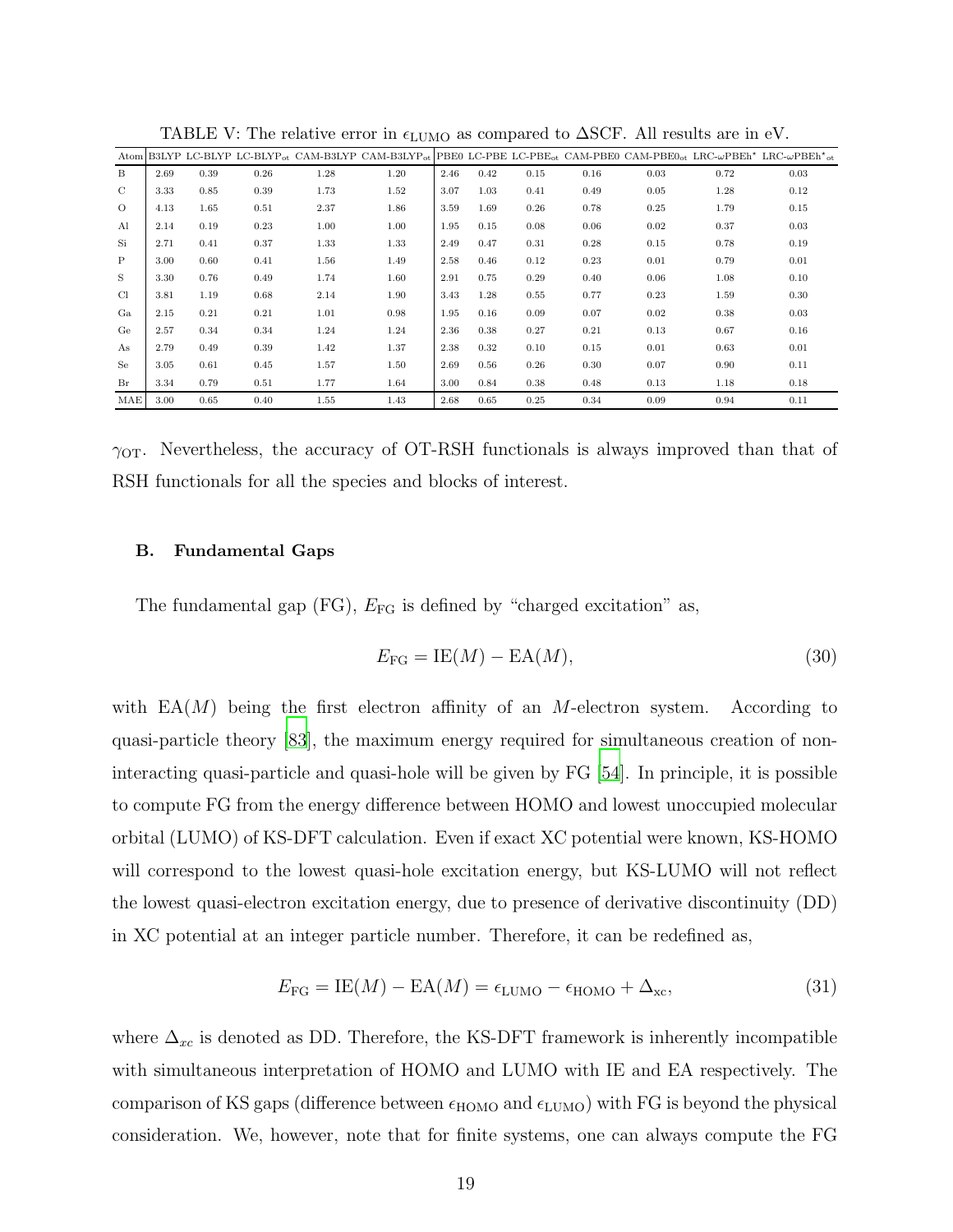|               |      |      |       |      | Atom B3LYP LC-BLYP LC-BLYP <sub>ot</sub> CAM-B3LYP CAM-B3LYP <sub>ot</sub> |      |      |       |       |         |      | PBE0 LC-PBE LC-PBE <sub>0t</sub> CAM-PBE0 CAM-PBE0 <sub>0t</sub> LRC- $\omega$ PBEh <sup>*</sup> LRC- $\omega$ PBEh <sup>*</sup> <sub>0t</sub> Exp.[77] |       |
|---------------|------|------|-------|------|----------------------------------------------------------------------------|------|------|-------|-------|---------|------|---------------------------------------------------------------------------------------------------------------------------------------------------------|-------|
| B             | 2.57 | 7.38 | 7.88  | 5.54 | 5.78                                                                       | 2.84 | 6.95 | 7.78  | 7.58  | 8.20    | 6.31 | 8.12                                                                                                                                                    | 8.02  |
| $\mathcal{C}$ | 3.19 | 8.34 | 9.72  | 6.55 | 7.19                                                                       | 3.59 | 7.69 | 9.21  | 8.86  | 10.00   | 7.16 | 9.84                                                                                                                                                    | 10.00 |
| $\circ$       | 4.40 | 9.32 | 12.13 | 7.98 | 9.28                                                                       | 5.33 | 8.93 | 12.37 | 10.91 | 13.44   | 8.81 | 13.23                                                                                                                                                   | 12.18 |
| Al            | 1.48 | 5.57 | 5.63  | 3.89 | 3.91                                                                       | 1.77 | 5.45 | 5.66  | 5.66  | 5.81    | 4.95 | 6.02                                                                                                                                                    | 5.56  |
| Si            | 1.75 | 6.49 | 6.59  | 4.59 | 4.63                                                                       | 2.08 | 6.20 | 6.55  | 6.62  | 6.88    | 5.55 | 6.82                                                                                                                                                    | 6.76  |
| P             | 4.07 | 9.11 | 9.61  | 7.14 | 7.37                                                                       | 4.96 | 9.29 | 10.11 | 9.91  | 10.52   | 8.64 | 10.44                                                                                                                                                   | 9.74  |
| S             | 2.20 | 7.32 | 8.14  | 5.38 | 5.76                                                                       | 2.83 | 7.14 | 8.34  | 7.89  | 8.78    | 6.45 | 8.69                                                                                                                                                    | 8.34  |
| Cl            | 2.46 | 7.78 | 9.13  | 5.87 | 6.49                                                                       | 3.10 | 7.42 | 9.22  | 8.48  | 9.82    | 6.78 | 9.70                                                                                                                                                    | 9.36  |
| Ga            | 1.49 | 5.58 | 5.63  | 3.89 | 3.92                                                                       | 1.79 | 5.48 | 5.69  | 5.69  | 5.84    | 4.98 | 5.81                                                                                                                                                    | 5.57  |
| Ge            | 1.64 | 6.25 | 6.33  | 4.39 | 4.43                                                                       | 1.97 | 6.02 | 6.33  | 6.38  | 6.62    | 5.39 | 6.56                                                                                                                                                    | 6.67  |
| As            | 3.74 | 8.60 | 8.89  | 6.67 | 6.79                                                                       | 4.60 | 8.83 | 9.38  | 9.34  | 9.75    | 8.19 | 9.68                                                                                                                                                    | 9.02  |
| Se            | 1.92 | 6.90 | 7.39  | 4.96 | 5.18                                                                       | 2.50 | 6.78 | 7.59  | 7.35  | 7.96    | 6.08 | 7.89                                                                                                                                                    | 7.73  |
| Br            | 2.04 | 7.24 | 7.83  | 5.26 | 5.54                                                                       | 2.61 | 6.96 | 7.93  | 7.72  | 8.45    | 6.26 | 8.35                                                                                                                                                    | 8.32  |
| MAE           | 5.72 | 0.88 | 0.20  | 2.70 | 2.38                                                                       | 5.18 | 1.09 | 0.26  | 0.49  | 0.38    | 1.67 | 0.34                                                                                                                                                    |       |
| МE            | 5.72 | 0.88 | 0.18  | 2.70 | 2.38                                                                       | 5.18 | 1.09 | 0.09  | 0.38  | $-0.37$ | 1.67 | $-0.30$                                                                                                                                                 |       |
| Υ             |      |      | 4.40  |      | 1.13                                                                       |      |      | 4.19  |       | 1.29    |      | 4.91                                                                                                                                                    |       |

TABLE VI: (G)KS gap vs experimental fundamental gap for selected atoms in eV.

†Υ: Ratio between MAE value of RSH and OT-RSH.

from differences of ground-state energies (for anion, cation, neutral). We do not follow this approach; rather explore the credibility of our OT-RSH functionals for elucidation of frontier orbital energies in harmony with the quasi-hole and quasi-electron excitation.

The comparison of  $(G)KS$  gap with FG depends solely on the choice of *non-local*, orbitalspecific operator within the  $(G)KS$  framework [\[54](#page-31-15)]. It has been shown that a judicious choice of non-local operator would diminish DD in the remaining potential [\[54](#page-31-15)] to such an extent that (G)KS gap would reflect FG accurately [\[54\]](#page-31-15). In RSH functionals, one can choose an optimal non-local operator by tuning  $\gamma$  such that the residual DD in remaining potential would diminish. Therefore,

$$
E_{\rm FG} = \epsilon_{\rm LUMO}^{\gamma} - \epsilon_{\rm HOMO}^{\gamma},\tag{32}
$$

and immediately one can ask whether our tuning procedure is sufficient to choose an optimal non-local operator, such that it would satisfy Eqs. [29,32] simultaneously.

Before getting into FG, it is important to make an analysis between (G)KS LUMO energy and EA computed from the energy difference between two successive SCF calculation on neutral atom and anion. Table V displays the calculated relative error in EA,  $\Delta EA$  as,

$$
\Delta \text{EA} = |(-\epsilon_{\text{LUMO}^{\gamma}, \text{Neutral}}) - (E_{\text{Neutral}}^{\gamma} - E_{\text{Anion}}^{\gamma})|,
$$
\n(33)

for same set of atoms of Table III. The performance of OT-RSH functionals is reflected through respective MAE values. Again, LRC- $\omega$ PBEh<sup>\*</sup>0<sub>ot</sub> along with CAM-PBE0<sub>ot</sub> show superiority in reducing  $\Delta EA$  than other functionals. On the basis of MAE, one can arrange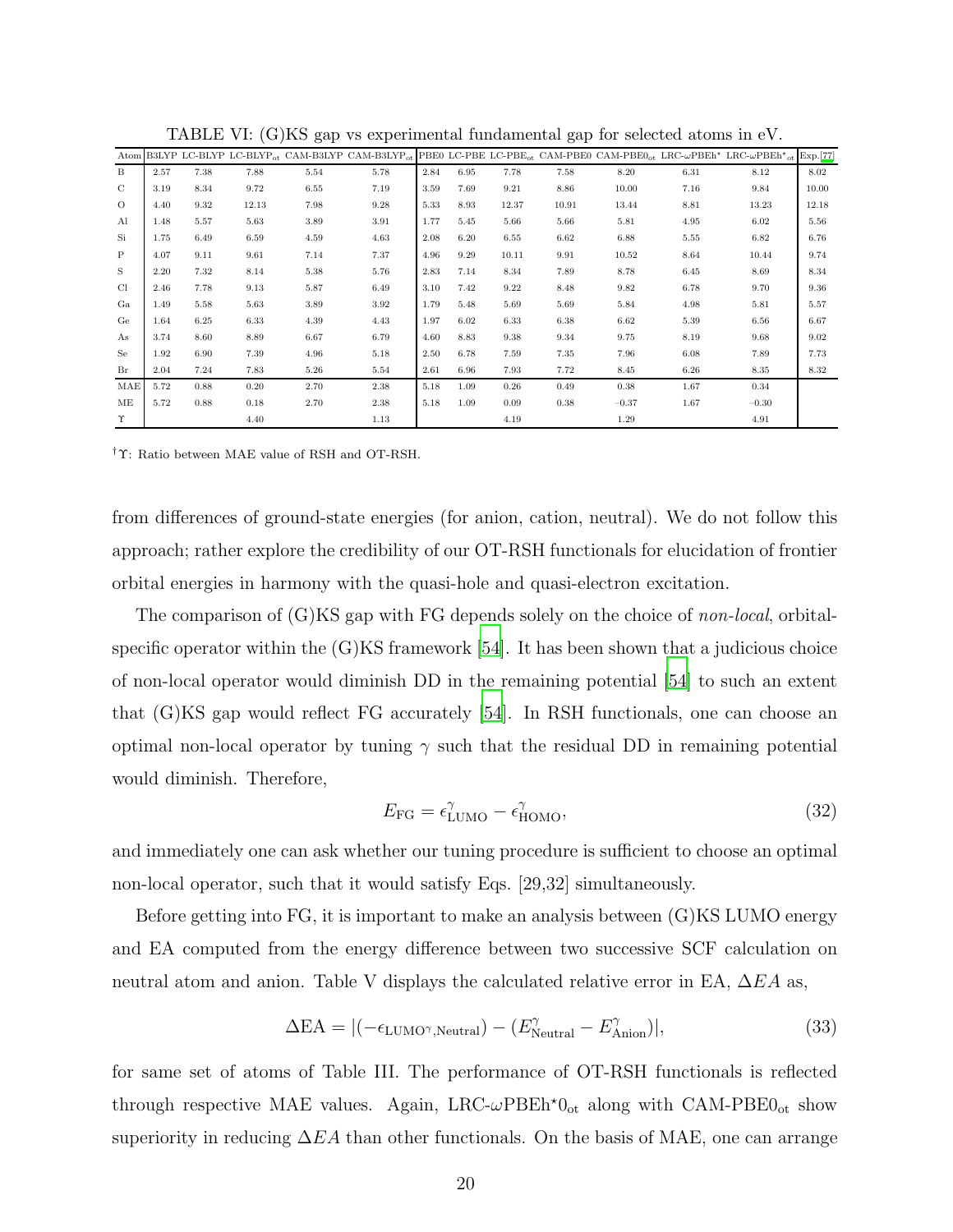five functionals in descending order of performance as:  $\text{CAM-PBE0}_{\text{ot}}$ , LRC- $\omega$ PBEh<sup> $\star$ </sup>0<sub>ot</sub>, LC- $PBE_{ot}$ , LC-BLYP<sub>ot</sub>, CAM-B3LYP<sub>ot</sub>. Surprisingly, the  $\Delta EAs$  for OT-RSH functionals from B3LYP block is larger than PBE0 block. It may be due to a better compatibility of latter block XC's with the remaining potential. In any case, the performance of OT-RSH hybrid functionals is improved from respective RSH functionals for all the atoms in both blocks.

Now, the computed (G)KS gap along with experimental values [\[77](#page-32-16)] are produced in Table VI for all functionals for the same atoms of previous table. A closer look at both MAE and ME reveals that their values are close to each other for all functionals except LC- $PBE_{ot}$ . Moreover, the ME for CAM-PBE $0_{ot}$  and LRC- $\omega PBEh^{\star}{}_{ot}$  are negative, indicating that the systematic underestimation of FG of atoms does not happen most of the cases here, so nicely. One sees that,  $LRC\text{-}\omega PBEh^*$ <sub>ot</sub> has the largest values of 4.91 i.e., it reduces the error 4.91 times more relative to that of  $LRC\text{-}\omega\text{PBEh}^*$ . The five functionals in descending order are as follows: LRC- $\omega$ PBEh<sup>\*</sup><sub>ot</sub>, LC-PBE<sub>ot</sub>, LC-BLYP<sub>ot</sub>, CAM-PBE $0_{ot}$ , CAM-B3LYP<sub>ot</sub>. On the other hand, if we compare them with MAE, then OT-RSH (LC) functionals seem to perform better than OT-RSH (LRC) and OT-RSH (CAM). As found in  $IV(A)$ , here also, CAM-PBE0 appears to execute better than CAM-B3LYP, possibly for a similar reason, as delineated there. In any case, however, the accuracy of OT-RSH functionals is found to be greater than that of RSH for all species. Among them,  $LRC-\omega PBEh^*$ <sub>ot</sub> with  $MAE = 0.34$ and LC-BLYP<sub>ot</sub> with  $MAE = 0.20$  exhibit excellent performance, which is very close to the recently published results using OT-BNL functional with a mean absolute deviation of 0.1 eV [\[34\]](#page-30-26). Here, the performance of OT-RSH functionals is limited by use of pseudo-valence basis and SR LDA/GGA exchange. Therefore, there is a strong possibility of further improvement using all-electron basis set, and incorporating modern SR exchange functionals.

#### C. Fractional occupation in atoms

An important challenge in DFT is a proper description of fractional charge systems. This was first introduced in [\[84\]](#page-33-1) in relation to the exhibition of convexity in the curve of total energy  $E(M + \delta)$  as function of fractional number of electron,  $\delta$ . According to the generalization of ground-state energy to systems with fractional number of electrons, the exact behavior of energy upon  $\delta$  should be a straight line connecting the values at integer,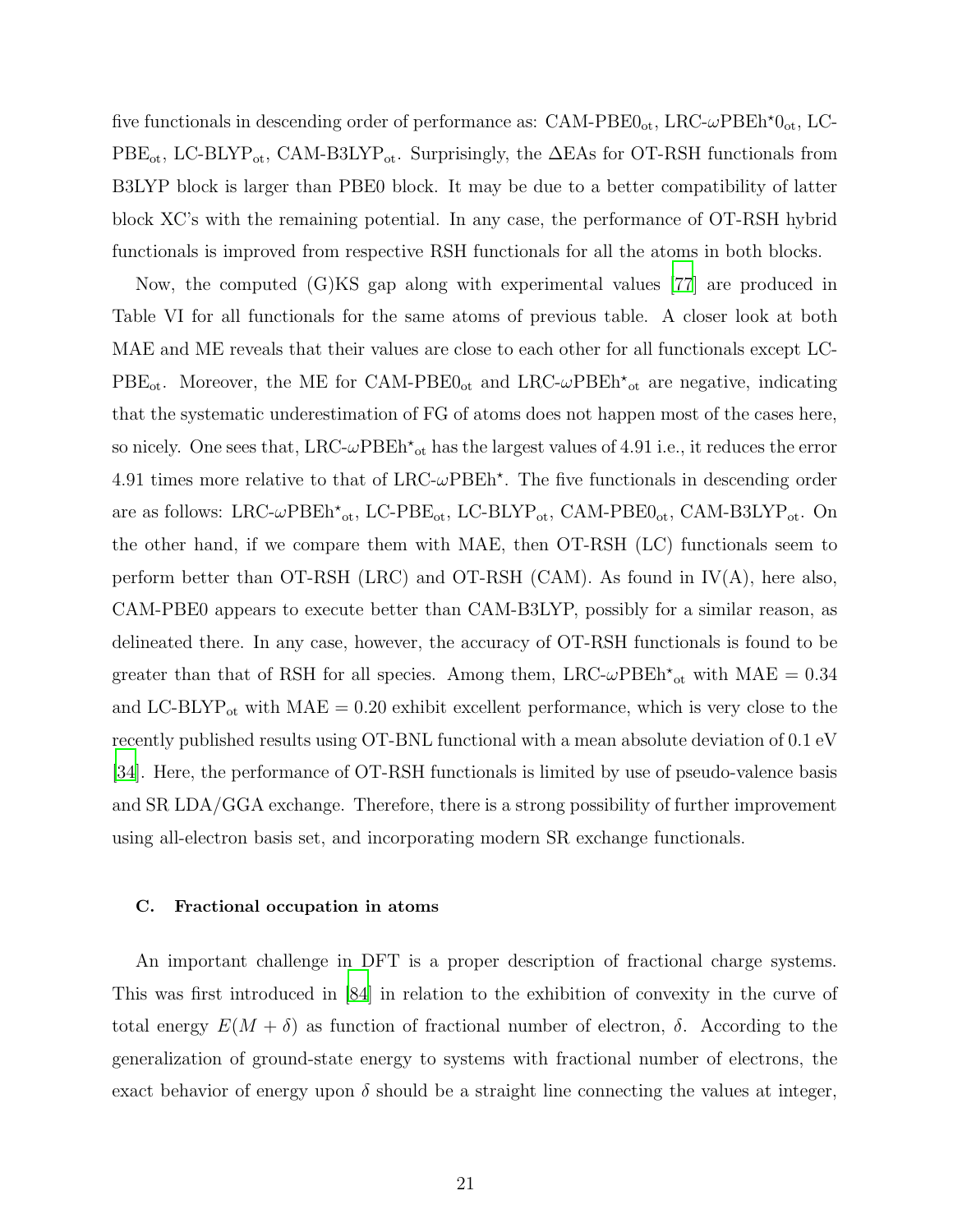

FIG. 1: Performance of different functionals on fractional occupation in C atom. The upper panel shows (a) highest occupied energy of C atom as a fraction of occupied p-electron number with  $0 \le N \le 2$ , (c)  $0 \le N \le 1$ , and (e)  $1 \le N \le 2$  for B3LYP block functionals. The bottom panels (b), (d) and (f) correspond to PBE0 block functionals.

the so-called PWL condition [\[79](#page-32-18)]. It can be defined as,

$$
E_{\text{frac}}(N) = E(N) - E_{\text{PWL}}(N), \quad N = M + \delta,
$$
  
\n
$$
E_{\text{PWL}}(N) = (1 - \delta)E(M) + \delta E(M + 1), \quad 0 \le \delta \le 1,
$$
  
\n
$$
E_{\text{PWL}}(N) = (1 + \delta)E(M) - \delta E(M - 1), \quad -1 \le \delta \le 0,
$$
\n(34)

where  $E(N)$  and  $E_{\text{PWL}}(N)$  define the energy and PWL interpolation of energy for fractional number of electrons respectively. Actually, the value of  $E_{\text{frac}}$  provides a measure of deviation from PWL behavior. If  $E_{\text{frac}} < 0$ , the curve is convex and it is concave for  $E_{\text{frac}} > 0$ . All the familiar DFAs face certain difficulties, giving smooth convex curve, whereas exact exchange shows an opposite trend. It has been found that there is a sign of improvement in the description of fractional number of electron systems with RSH functionals [\[84\]](#page-33-1) which combine these two ingredients in the respective inter-electronic regions. But still, they do not portray the PWL feature properly, sometimes quite convex. Furthermore, there is a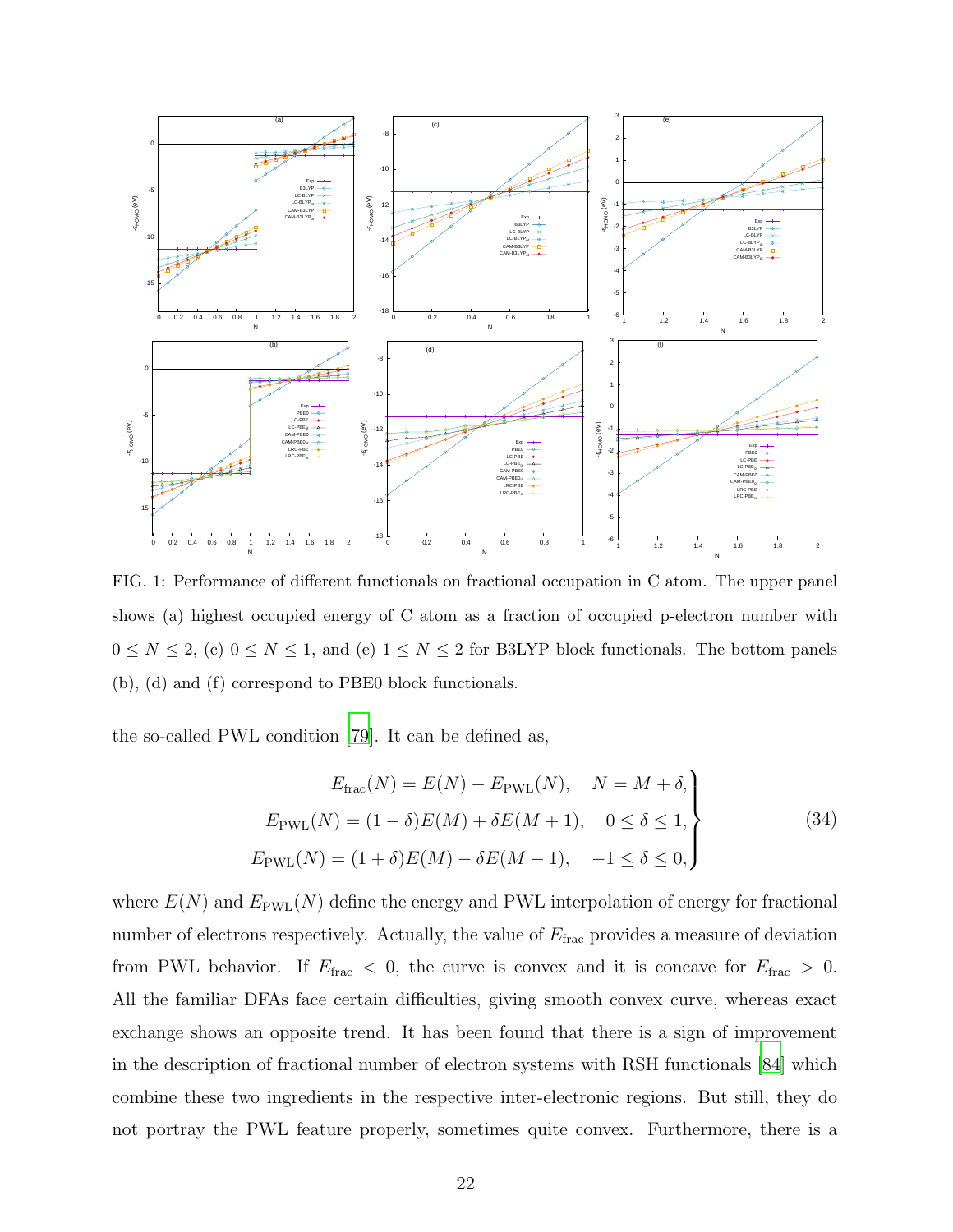

FIG. 2: Performance of different functionals on fractional occupation in C atom. The upper panel shows (a)  $E_{\text{frac}}$  of C atom as a fraction of total number of valence electrons with  $3 \le N \le 4$ , and (b)  $4 \leq N \leq 5$  for PBE0 block functionals.

great sensitivity of latter to the value of  $\gamma$ , besides other effects. Therefore, immediately one can ask whether our tuning procedure is sufficient to maintain PWL condition by satisfying Eq. [34] along with Eqs. [29,32] simultaneously.

To put things in perspective, we consider Janak's theorem [\[85\]](#page-33-2), and accordingly, each occupied eigenvalue is given by the derivative of energy with respect to its occupation number. Applying this rule to the (G)KS HOMO, the variation of  $\epsilon_{\text{HOMO}}$  with respect to fractional occupation number should be straight line. Then, there is finite jump due to presence of DD at the integer point, and again the variation of occupied  $\epsilon_{\text{LUMO}}$  with respect to the fractional occupation number should be straight line up to the next integer point. In order to do that we incorporate the fractional occupation number  $n_i$  in the expression of density as,

$$
\rho(\mathbf{r}) = \sum_{i} n_i |\phi_i(\mathbf{r})|^2, n_i \begin{cases} 0, & i > i_{max} \\ \delta, & i = i_{max} \\ 1, & i < i_{max} \end{cases} \tag{35}
$$

where  $i_{max}$  corresponds to HOMO level. We assume no degeneracy in HOMO level, and remove the spin indices for simplicity. Here, we consider C atom as a specimen case, to demonstrate the relative performance of OT-RSH functionals. In an exact scenario, the behavior in the range  $-1 \le \delta \le 0$  ( $0 \le N \le 1$ ) is obtained from experimental IE, while in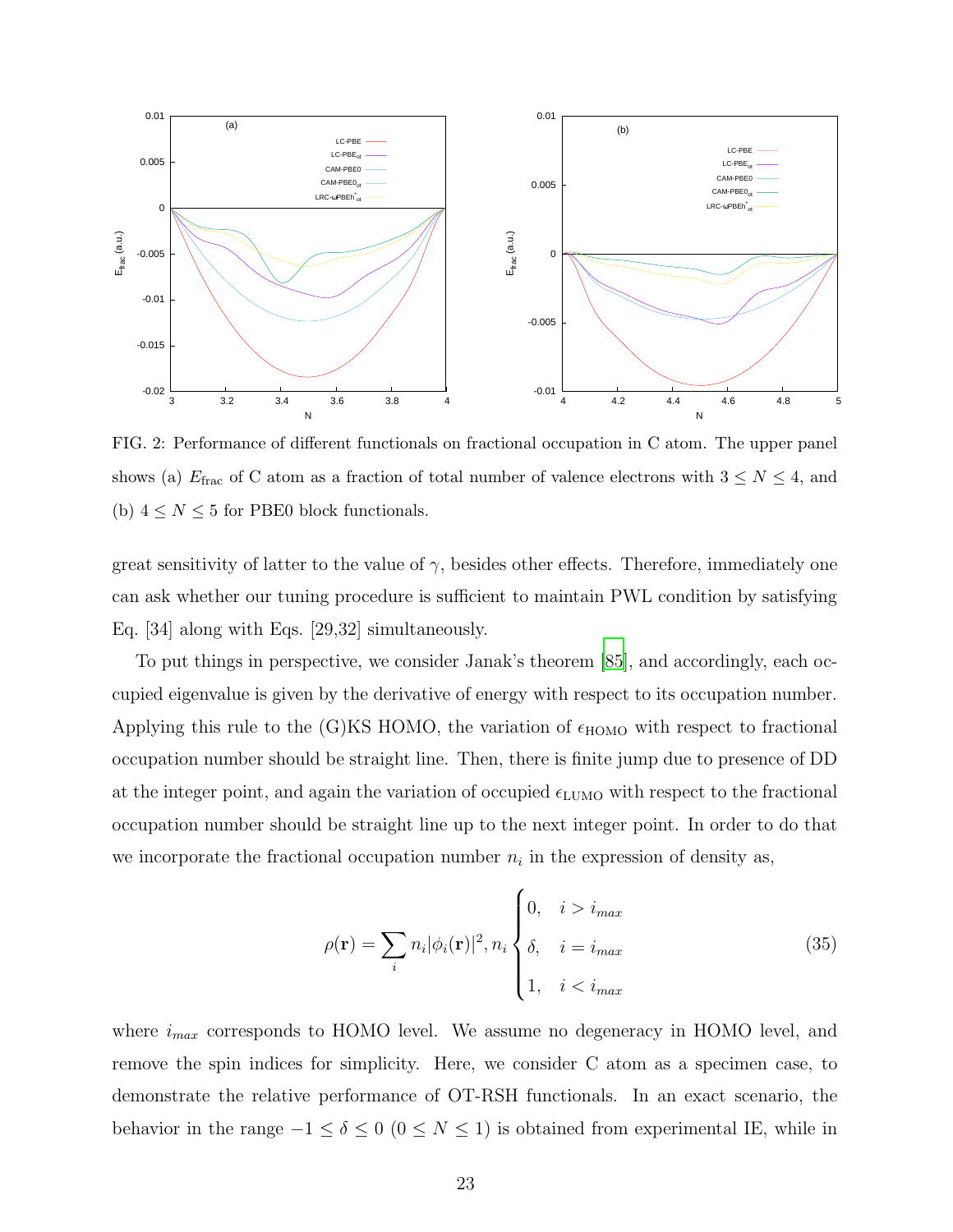

FIG. 3: The characteristic length of  $SR/LR$  separation  $(1/\gamma_{\text{OT}})$  for (a) linear polyene chains  $(C_{2n}H_{2n+2})$  (b) linear alkane chains  $(C_{2n}H_{4n+2})$ , as a function of n.

 $0 \le \delta \le 1$  ( $1 \le N \le 2$ ), from experimental EA. In Fig. 1, we demonstrate the performance of RSH functionals in C atom. The upper panel contains B3LYP block functionals in three respective regions:  $0 \le N \le 2$  (Fig. 1a),  $0 \le N \le 1$  (Fig 1c), and  $1 \le N \le 2$  (Fig. 1e). From Fig. 1a, one can observe the pattern across the whole region along with a step-like feature at integer point for all functionals except B3LYP and PBE0. The OT-RSH functionals clearly perform better than the respective RSH functionals. A closer look at Fig. 1c and 1e uncovers that the LC-BLYP<sub>ot</sub> is in close proximity with the straight-line behavior in both regions, and it shows a much better performance in  $1 \leq N \leq 2$ . Furthermore, the performance of  $CAM-B3LYP_{ot}$  is not so pronounced than  $CAM-B3LYP$ ; and not even of LC-BLYP.

On the other hand, the lower block of Fig. 1 corresponds to the PBE0 functional, in three respective regions:  $0 \le N \le 2$  (Fig. 1b),  $0 \le N \le 1$  (Fig 1d), and  $1 \le N \le 2$  (Fig. 1f). Here also, OT-RSH functionals fare better than conventional RSH. From a glance at Fig. 1d and 1f, it follows that  $LRC\text{-}\omega PBEh\text{*}_{ot}$  and  $CAM-PBE0_{ot}$  behave in a quite similar manner with each other. They also behave very close to experiment in the region  $1 \leq N \leq 2$  with a small overall positive shift in energy. From a comparison of two blocks, it appears OT-RSHs (PBE0) appears to be significantly better than OT-RSHs (B3LYP); more specifically the CAM-PBE $0_{\text{ot}}$  fares much better than that of CAM-B3LYP<sub>ot</sub>. Based on all these facts, now one can arrange the five OT functionals in descending order of performance as: LRC- $\omega$ PBEh<sup>\*</sup><sub>ot</sub>  $\approx$  CAM-PBE0<sub>ot</sub>  $>$  LC-PBE<sub>ot</sub>  $\approx$  LC-BLYP<sub>ot</sub>  $>$  CAM-B3LYP<sub>ot</sub>.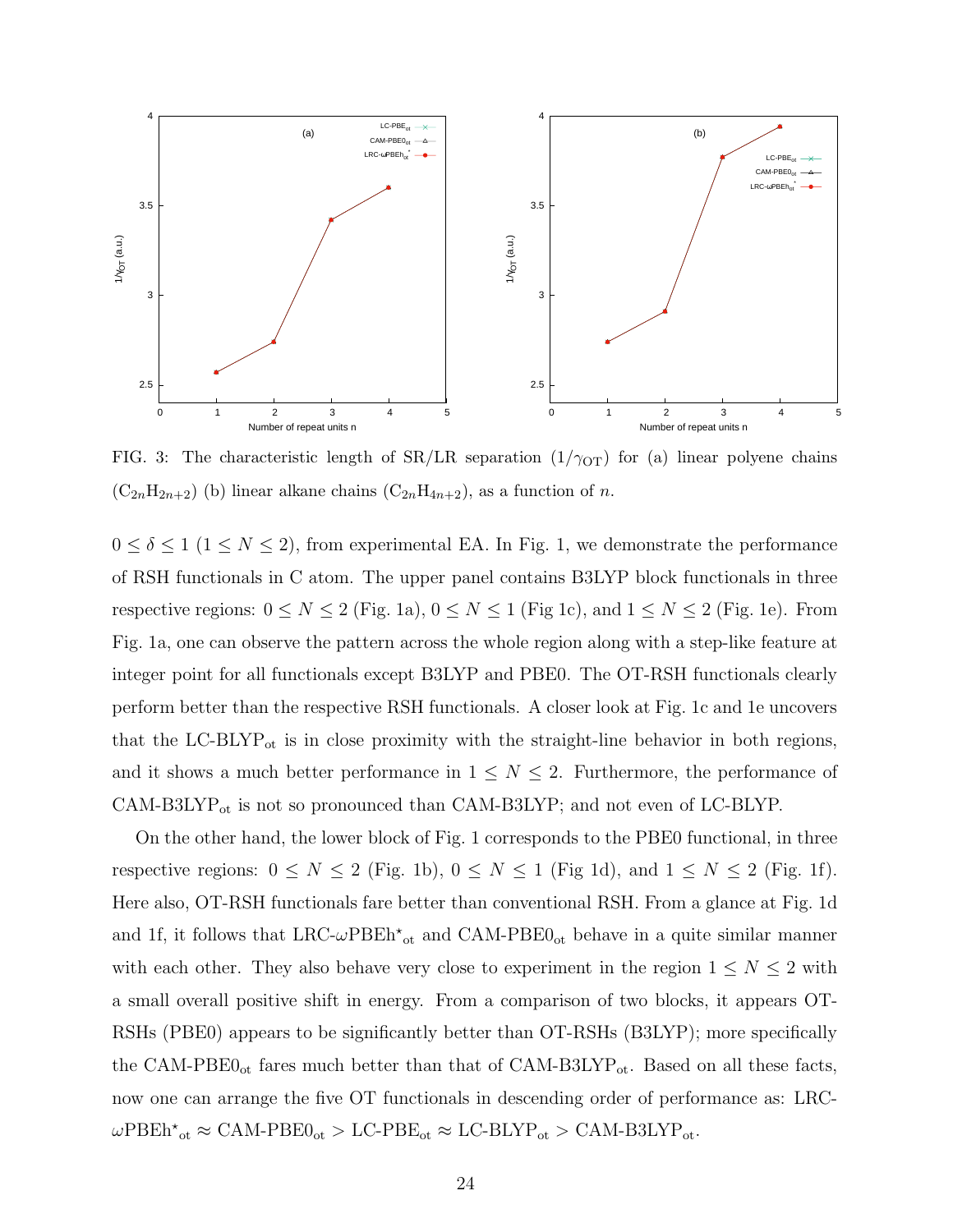

FIG. 4: The difference in ionization energies ( $|\varepsilon_{\text{IE}}(\gamma)|$ ) for carbon atom as a function of  $\gamma$ .

Further, we have also presented the variation of  $E_{\text{frac}}$  according to Eq. [34] along with Eqs. [29,32]. Once again, C is chosen as a specimen case, to illustrate the relative performance of OT-RSH functionals on PWL behaviour. In an exact scenario, the nature in the range  $(3 \ge N \ge 4)$  and  $(4 \ge N \ge 5)$  should be straight line. Figure 2 offers this for RSH functionals from PBE0 block; all the five functionals record convex nature, with LC-PBE showing maximum. In keeping with Fig. 1, here also OT-RSH functionals fare better than the conventional RSH. It also appears that,  $LRC-\omega PBEh_{ot}^{\star}$  and  $CAM-PBE0_{ot}$  show some similarity between them. These two turn out to be the closest ones near the straight line in region  $(4 \ge N \ge 5)$  with much reduced convex deviation. This establishes the fact that the current tuning procedure is sufficient to maintain PWL condition with a considerably small convex deviation.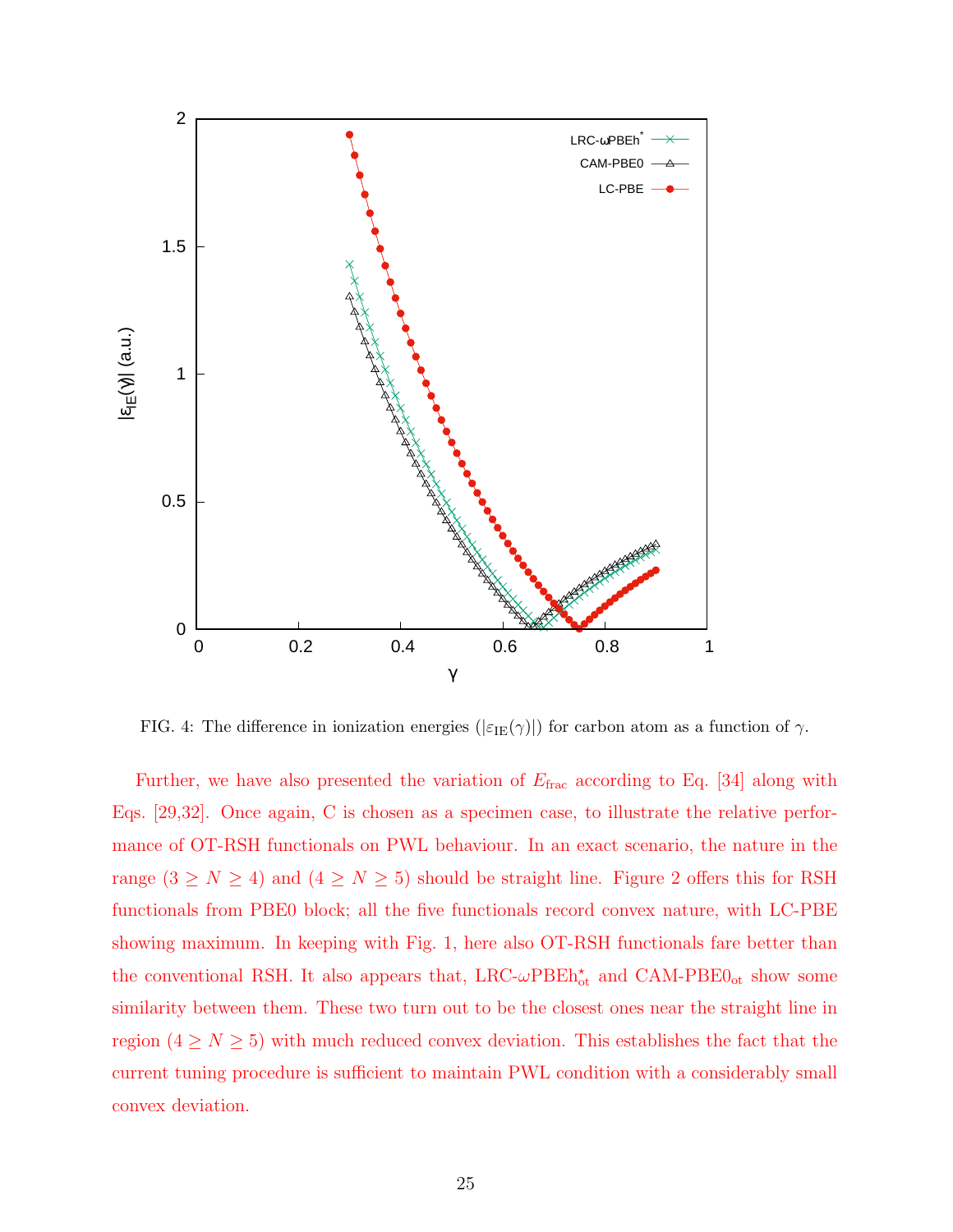|             |       |      | PR1   |      |                                                                                                                                                                                  |      | PR2     |      |         |      |                                                                                                                                                               |         |           |
|-------------|-------|------|-------|------|----------------------------------------------------------------------------------------------------------------------------------------------------------------------------------|------|---------|------|---------|------|---------------------------------------------------------------------------------------------------------------------------------------------------------------|---------|-----------|
| Atoms       |       |      |       |      | LC-PBE <sub>OT</sub> $\gamma_{\text{OT}}$ CAM-PBE <sub>0</sub> <sub>OT</sub> $\gamma_{\text{OT}}$ LRC- $\omega$ PBE <sub>h</sub> <sup>*</sup> <sub>OT</sub> $\gamma_{\text{OT}}$ |      |         |      |         |      | LC-PBE <sub>OT</sub> $\gamma$ <sub>OT</sub> CAM-PBE <sub>0</sub> <sub>OT</sub> $\gamma$ <sub>OT</sub> LRC- $\omega$ PBEh <sub>OT</sub> $\gamma$ <sub>OT</sub> |         | Exp. [77] |
| Be          | 8.67  | 0.32 | 8.78  | 0.32 | 8.75                                                                                                                                                                             | 0.32 | 9.08    | 0.75 | 9.08    | 0.70 | 9.08                                                                                                                                                          | 0.72    | 9.32      |
| B           | 7.93  | 0.39 | 8.16  | 0.39 | 8.11                                                                                                                                                                             | 0.39 | 8.74    | 0.80 | 8.73    | 0.73 | 8.73                                                                                                                                                          | 0.75    | 8.02      |
| $\mathbf C$ | 10.65 | 0.42 | 11.04 | 0.42 | 10.96                                                                                                                                                                            | 0.42 | 11.82   | 0.75 | 11.76   | 0.65 | 11.79                                                                                                                                                         | 0.68    | 11.26     |
| $\,$ N      | 13.79 | 0.49 | 14.30 | 0.49 | 14.20                                                                                                                                                                            | 0.49 | 15.18   | 0.82 | 15.08   | 0.70 | 15.11                                                                                                                                                         | 0.73    | 14.53     |
| $\circ$     | 13.00 | 0.53 | 13.50 | 0.53 | 13.40                                                                                                                                                                            | 0.53 | 13.73   | 0.69 | 13.66   | 0.57 | 13.69                                                                                                                                                         | $0.6\,$ | 13.62     |
| Si          | 8.01  | 0.34 | 8.22  | 0.34 | 8.18                                                                                                                                                                             | 0.34 | 8.69    | 0.69 | 8.68    | 0.62 | 8.68                                                                                                                                                          | 0.64    | 8.15      |
| $\mathbf P$ | 10.13 | 0.39 | 10.40 | 0.39 | 10.35                                                                                                                                                                            | 0.39 | 10.91   | 0.68 | 10.90   | 0.61 | 10.91                                                                                                                                                         | 0.63    | 10.49     |
| S           | 10.00 | 0.42 | 10.24 | 0.42 | 10.19                                                                                                                                                                            | 0.42 | 9.13    | 0.48 | 9.13    | 0.42 | 9.12                                                                                                                                                          | 0.43    | 10.36     |
| Cl          | 12.57 | 0.45 | 12.92 | 0.45 | 12.85                                                                                                                                                                            | 0.45 | 13.27   | 0.64 | 13.27   | 0.56 | 13.27                                                                                                                                                         | 0.58    | 12.97     |
| Ge          | 7.62  | 0.34 | 7.79  | 0.34 | 7.76                                                                                                                                                                             | 0.34 | 8.20    | 0.68 | 8.19    | 0.62 | 8.19                                                                                                                                                          | 0.63    | 7.90      |
| As          | 9.57  | 0.36 | 9.82  | 0.36 | 9.77                                                                                                                                                                             | 0.36 | 10.31   | 0.66 | 10.30   | 0.59 | 10.31                                                                                                                                                         | 0.61    | 9.82      |
| Se          | 9.28  | 0.39 | 9.49  | 0.39 | 9.47                                                                                                                                                                             | 0.39 | 9.71    | 0.54 | 9.69    | 0.47 | 9.70                                                                                                                                                          | 0.49    | 9.75      |
| Br          | 11.30 | 0.39 | 11.60 | 0.39 | 11.54                                                                                                                                                                            | 0.39 | 11.85   | 0.54 | 11.95   | 0.51 | 11.94                                                                                                                                                         | 0.52    | 11.81     |
| MAE         | 0.41  |      | 0.15  |      | 0.20                                                                                                                                                                             |      | 0.43    |      | 0.41    |      | $0.42\,$                                                                                                                                                      |         |           |
| МE          | 0.41  |      | 0.15  |      | 0.19                                                                                                                                                                             |      | $-0.31$ |      | $-0.29$ |      | $-0.30$                                                                                                                                                       |         |           |

TABLE VII: Present (PR1) vs conventional (PR2) optimally tuned IEs for atoms, in eV.

#### D. Short polyenes and alkane chains

It is known that molecules of similar size can still possess a  $\gamma_{\text{OT}}$  that is quite different, and the extent of conjugation plays an important role in determining this, besides size [\[52\]](#page-31-13). To make a direct comparison in such systems, here we pick polyenes,  $C_{2n}H_{2n+2}$ , and alkane chains,  $C_{2n}H_{4n+2}$ , with  $n = 1 - 4$ , from [\[52\]](#page-31-13). In this occasion, the repeat unit  $(n)$ is defined in a way such that they are consistent with each other. To pursue this, we plot the characteristic length of  $SR/LR$  separation i.e.,  $1/\gamma_{\text{OT}}$  as defined in [\[52](#page-31-13)], as a function of number of repeat unit, in panels (a), (b) of Fig. 3, for polyenes and alkane chains respectively. Only three functionals from PBE0 block are adopted, as the choice of semi-local functionals in determining  $\gamma_{\text{OT}}$  is completely negligible. From these, a very strong dependence of  $1/\gamma_{\text{OT}}$ on chain length is observed, for all three functionals, having identical slope. It is expected, as our self-consistent systematic optimization procedure is based on size dependency principle. To explore the role of conjugation in determining  $\gamma_{\text{OT}}$ , a comparison between polyenes versus alkane chains is very important, and thus undertaken. It reveals that, the evolution of  $1/\gamma_{\text{OT}}$ is linear and similar in both cases. But the value in alkane chains is larger than those for polyenes. Thus, it reaffirms the crucial role played by the extent of conjugation in such a scenario. Therefore, it is consistent with the analysis of [\[52](#page-31-13)]. A more elaborate comparison for larger  $n$  may be considered in future; however this basic analysis augurs well for the optimization procedure proposed here.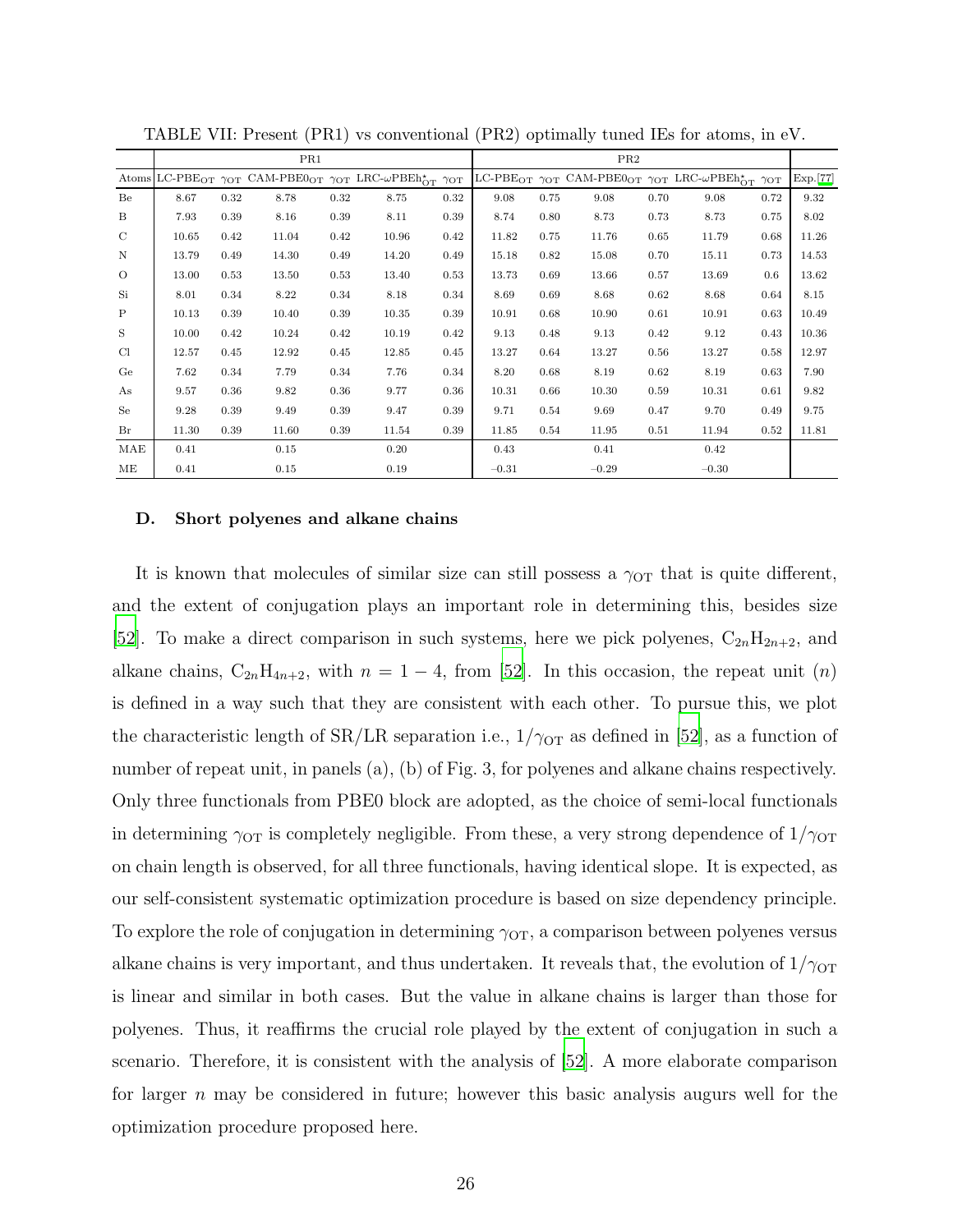#### E. A comparison with traditional optimal tuning

At last, a comparison in the accuracy between present results and conventional OT procedure [\[33](#page-30-25), [34](#page-30-26), [37](#page-31-2), [54\]](#page-31-15), based on Koopmans' theorem, would be worthwhile. Thus we have examined the IEs of same set of atoms from Table III. In the latter scheme,  $\gamma$  is tuned in such a way that the HOMO eigenvalue of neutral system equals IE, with the latter determined as a difference in ground-state energy of neutral  $(E(\gamma, N))$  and cationic  $(E(\gamma, N-1))$  species. Consequently, the IE-optimized  $\gamma$  can be obtained by minimizing,

$$
\varepsilon_{\text{IE}}(\gamma) = |\epsilon_{\text{HOMO}}^{\gamma} - E(\gamma, N) - E(\gamma, N - 1)|. \tag{36}
$$

As a specimen case, the implementation of this method is presented in Fig. 4 considering C atom, using three PBE0 block functionals. It is revealed that each plot of  $\varepsilon_{IE}(\gamma)$  vs  $\gamma$  finds a unique minima for three functionals. This procedure is followed for all atoms, enabling one to estimate the respective  $\gamma_{\text{OT}}$ 's. The  $\gamma_{\text{OT}}$  and its corresponding IE values are presented in Table VII (PR2 columns). As expected, this procedure gives a unique value of  $\gamma$  for each of them that depends strongly on the electronic structure, and to a lesser extent on the choice of semi-local functionals. The present estimates of  $\gamma$ <sub>OT</sub> along with respective IE's are provided in PR1 columns. Similar general observations as in PR2, also hold for PR1. It is noticed that  $\gamma_{\text{OT}}$  is significantly lower in PR1, from PR2.

Let us now discuss the accuracy of these two methods, in terms of MAE and ME values collected at the bottom of the table. A glance reveals that, for all three functionals, these are identical in PR1, with all ME having (+)ve sign. In contrast, the ME values are found to be (−)ve for all functionals in case of conventional PR2 scheme. This indicates an underestimation and overestimation of IE from experiment, in PR1 and PR2 respectively. However, these error are systematic in nature. Now, the performance of these methods is reflected through respective MAE values. Though the MAE of  $LC-PBE<sub>OT</sub>$  in PR1 is very close to that of PR2, but the same in case of remaining two functionals is substantially lower (at least by a factor of 2) in PR1 from their PR2 counterparts, implying PR1 to be supposedly more accurate than PR2.

Next, we also consider the IEs of same set of molecules from Table IV (excluding NaCl) using present and conventional OT procedure as presented in Table VII, for atoms. It is already mentioned that the auxiliary parameters  $(\alpha, \beta, a^{x,sr})$  used in different functionals may have some sensitivity during self-consistent tuning process, and it is indeed important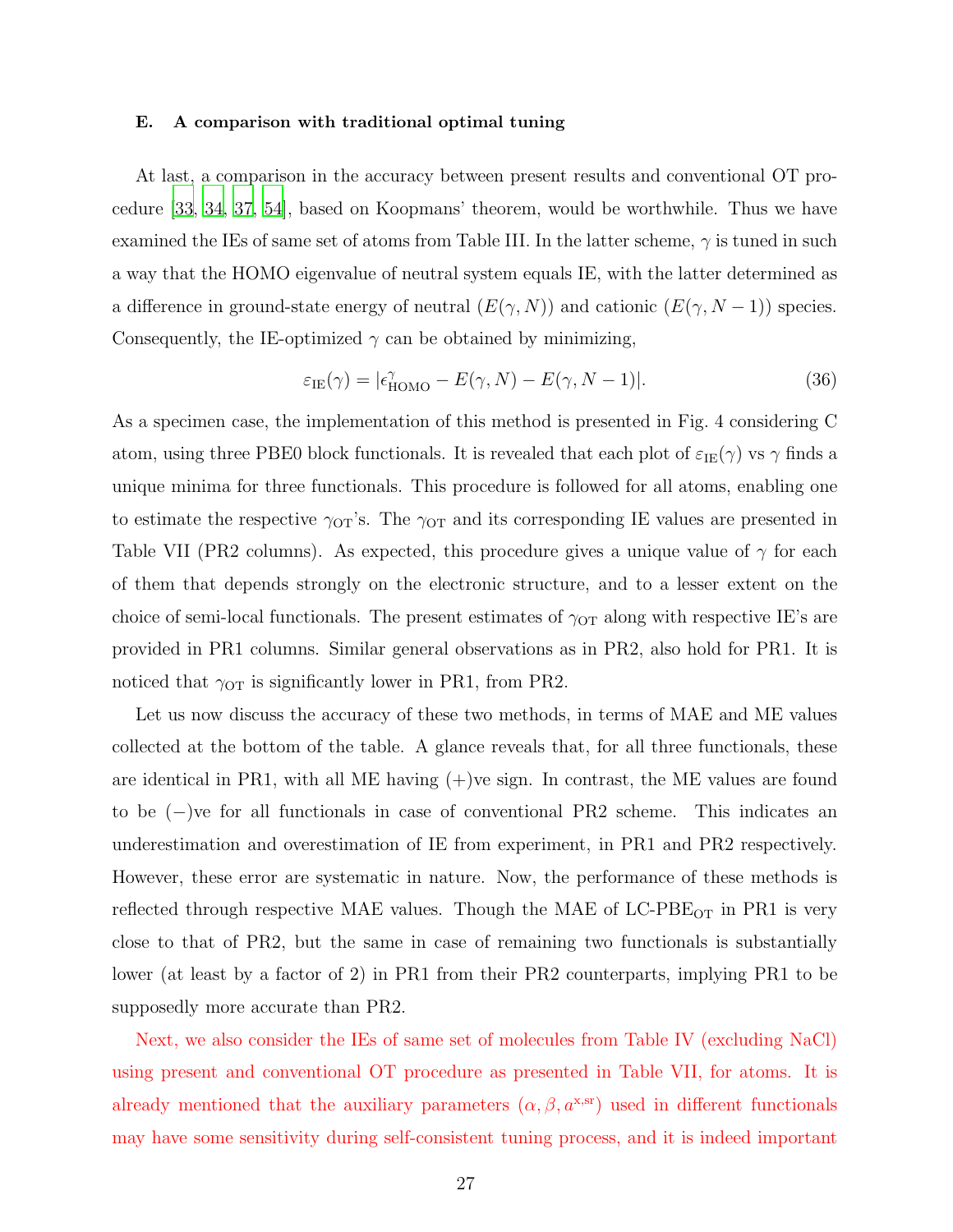|                                |                                                                                                    | PR1        |           |            |                                            | PR <sub>2</sub> |         |            |           |
|--------------------------------|----------------------------------------------------------------------------------------------------|------------|-----------|------------|--------------------------------------------|-----------------|---------|------------|-----------|
|                                | Molecules LC-BLYP <sub>OT</sub> $\gamma$ <sub>OT</sub> LC-PBE <sub>OT</sub> $\gamma$ <sub>OT</sub> |            |           |            | LC-BLYPOT $\gamma$ OT LC-PBEOT $\gamma$ OT |                 |         |            | Exp.[77]  |
| $N_2$                          | 14.81                                                                                              | 0.39       | 14.82     | 0.39       | 16.37                                      | 0.64            | 16.43   | 0.65       | 15.60     |
| Si <sub>2</sub>                | 7.90                                                                                               | $\rm 0.32$ | 8.16      | 0.32       | 7.35                                       | 0.43            | 8.29    | 0.44       | 7.90      |
| P <sub>2</sub>                 | 10.50                                                                                              | 0.36       | 10.69     | 0.36       | 10.91                                      | 0.51            | 11.13   | 0.48       | 10.62     |
| $S_2$                          | 8.69                                                                                               | $0.36\,$   | 8.86      | 0.36       | 10.13                                      | 0.52            | 9.48    | 0.51       | 9.40      |
| Cl <sub>2</sub>                | 11.78                                                                                              | 0.42       | 11.99     | 0.42       | 12.61                                      | 0.62            | 12.82   | 0.62       | 11.48     |
| CO <sub>2</sub>                | 13.58                                                                                              | $0.39\,$   | 13.59     | 0.39       | 13.96                                      | 0.51            | 14.10   | 0.52       | 14.10     |
| HCl                            | 12.35                                                                                              | 0.49       | 12.54     | 0.49       | 12.90                                      | 0.58            | 13.06   | 0.57       | 12.79     |
| CO                             | 13.58                                                                                              | 0.39       | 13.59     | 0.39       | 14.28                                      | $0.50\,$        | 14.24   | 0.49       | 14.10     |
| $H_2O$                         | 11.51                                                                                              | $0.39\,$   | 11.55     | 0.39       | 12.59                                      | $\rm 0.55$      | 12.64   | $\rm 0.55$ | 12.62     |
| $H_2S$                         | 10.11                                                                                              | 0.39       | 10.29     | 0.39       | 10.60                                      | 0.51            | 10.71   | 0.49       | 10.48     |
| $C_2H_2$                       | 11.04                                                                                              | 0.39       | 11.24     | 0.39       | 11.32                                      | 0.46            | 11.49   | 0.45       | 11.40     |
| NH <sub>3</sub>                | 9.86                                                                                               | 0.39       | 9.96      | 0.39       | 10.48                                      | 0.49            | 10.58   | 0.49       | 10.82     |
| $PH_3$                         | 9.96                                                                                               | $0.36\,$   | 10.10     | $0.36\,$   | 10.36                                      | 0.46            | 10.43   | 0.44       | 9.89      |
| CH <sub>4</sub>                | 13.78                                                                                              | 0.42       | 13.91     | 0.42       | 14.17                                      | 0.49            | 14.29   | 0.49       | 13.60     |
| CH <sub>3</sub> Cl             | $11.04\,$                                                                                          | $0.39\,$   | 11.20     | 0.39       | 11.39                                      | 0.46            | 11.55   | $0.46\,$   | 11.29     |
| $C_2H_4$                       | 10.18                                                                                              | 0.36       | 10.41     | 0.36       | 10.39                                      | 0.42            | 10.56   | 0.40       | 10.51     |
| $C_2H_6$                       | $11.95\,$                                                                                          | $0.36\,$   | $12.06\,$ | $0.36\,$   | 12.49                                      | $0.46\,$        | 12.60   | 0.46       | 11.99     |
| SiH <sub>4</sub>               | 12.37                                                                                              | $0.34\,$   | 12.49     | $0.34\,$   | 12.96                                      | $0.46\,$        | 13.12   | 0.47       | 12.30     |
| Si <sub>2</sub> H <sub>6</sub> | 10.59                                                                                              | $\rm 0.32$ | 10.75     | $\rm 0.32$ | 10.81                                      | 0.37            | 10.93   | $0.36\,$   | $10.53\,$ |
| <b>MAE</b>                     | $0.38\,$                                                                                           |            | $0.36\,$  |            | $0.32\,$                                   |                 | 0.40    |            |           |
| ME                             | $0.31\,$                                                                                           |            | 0.17      |            | $-0.19$                                    |                 | $-0.37$ |            |           |

TABLE VIII: Present (PR1) vs conventional (PR2) optimally tuned IEs for molecules, in eV.

for molecular systems. To be consistent with this fact, here, two such functionals such as LC-BLYP and LC-PBE, which are devoid of auxiliary parameters, are used for an unbiased comparison. In the conventional OT scheme, we follow the same procedure as depicted in Fig. 4 for all molecules. The  $\gamma$ <sub>OT</sub> and its corresponding IE values are presented in Table VIII (PR2 columns). As in atoms, this procedure gives a unique value of  $\gamma$  for each of them that depends strongly on the electronic structure, and to a lesser extent on the choice of semilocal functionals. The present estimates of  $\gamma_{\text{OT}}$  along with respective IE's are provided in PR1 columns. Similar general observations as in PR2, also hold for PR1. Further, we also found the same trend in  $\gamma_{\text{OT}}$ ; which is usually lower in PR1, compared with PR2.

A glance at MAE and ME at the bottom of the table reveals that, for two such functionals,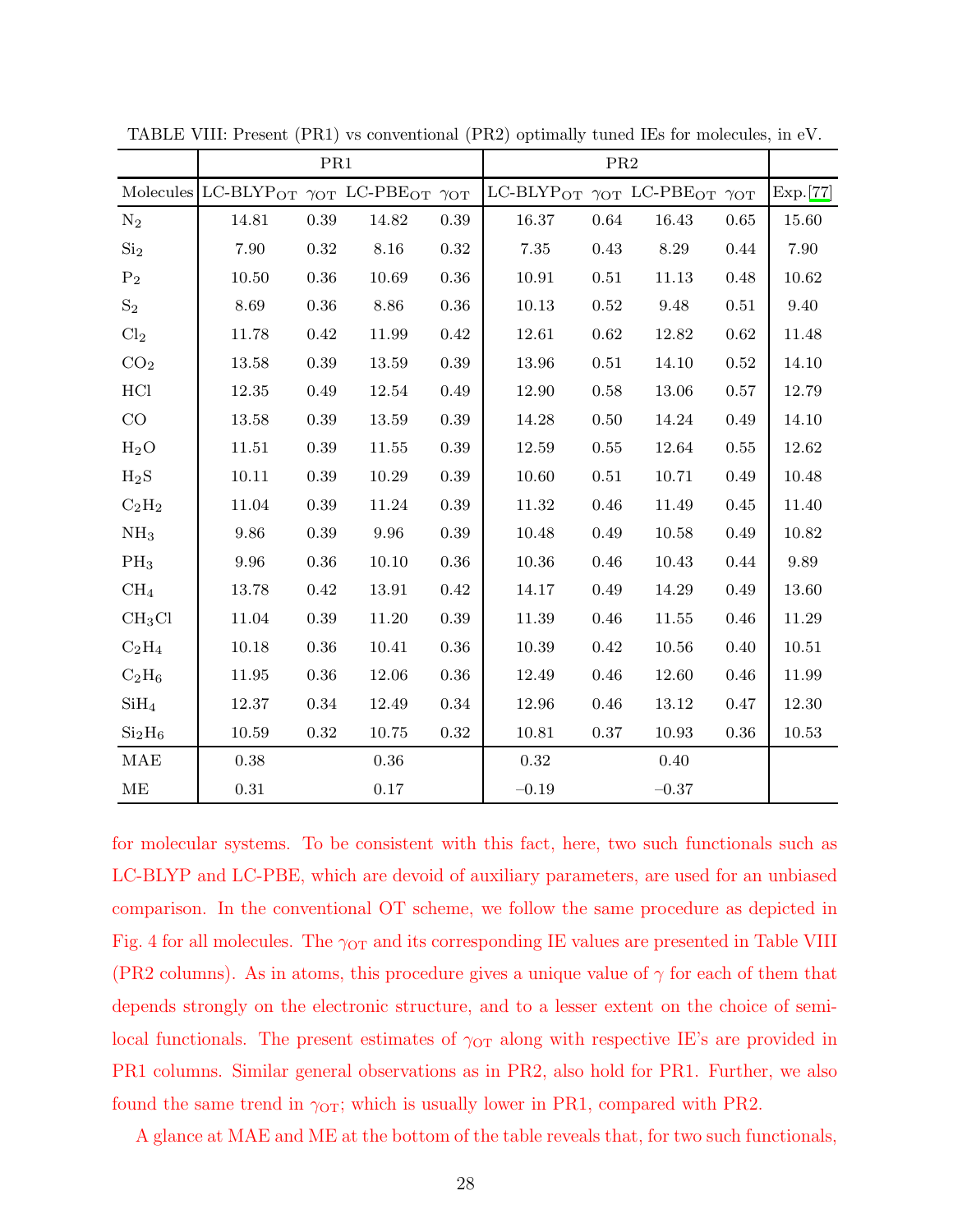these are quite close for PR1 and PR2 having (+)ve and (−)ve signs in MEs. This indicates an underestimation and overestimation of IE from experiment, in PR1 and PR2 respectively. However, these error are not systematic as found in case of atoms. Moreover, the MAE values signify that these two methods are reasonably close to each other in terms of accuracy. It is to be noted that  $\gamma_{\text{OT}}$  values differ significantly (for the same system and functional) from the IP-tuning approach, which was also observed in case of atoms. But, it is consistent with the fact that if we follow carefully the ME values which are  $(+)$  and  $(-)$  signs for the present method and IP-tuning approach respectively.

A few remarks may now be made before passing. The computational overhead of each step during optimization is at same level as in commonly used standard RSH functionals; the additional time is required only for grid optimization as discussed in Tables I, II. The computation cost for each optimization step with respect to system size has already been mentioned in Sec. II(B), and hence not repeated here. Moreover, if we consider  $t_{SCF}$  to be the time required to complete one SCF cycle,  $N_{\text{SCF}}$  the number of SCF iteration and  $N_{\text{OP}}^{\text{PR1}}$ as total number of optimization steps, then the real time computational cost can be simply estimated as:  $t_{SCF} \times N_{SCF} \times N_{OP}^{\text{PR1}}$ . This equivalently holds for PR2 method. However, a real time difference can only come through the respective value of  $N_{\text{OP}}^{\text{PR1}}$  and  $N_{\text{OP}}^{\text{PR2}}$ . Now the basic advantage of our method is its ease of implementation through a simple energy optimization, keeping the development from first principles and this may offer considerable benefit for periodic systems, for which calculation on charged systems can be rather difficult. Moreover, it is sufficient to maintain Koopmans' theorem [\[32\]](#page-30-24) and PWL conditions without imposing it during optimization. In future, it may be a viable alternative to popular ab initio OT-RSH schemes [\[33](#page-30-25), [34,](#page-30-26) [37,](#page-31-2) [54\]](#page-31-15). It would be worthwhile to compare our results with the latter scheme in terms of accuracy and cost in a more elaborate fashion for other properties besides IE. Currently this is being pursued and may be communicated in future.

## V. FUTURE AND OUTLOOK

We have demonstrated the feasibility and practicability of a self-consistent systematic optimization procedure for OT-RSH functionals from first principles. This was applied for a host of atoms and molecules; properties derived from frontier orbital energies were offered, within a pseudopotential (G)KS-DFT framework. Besides these, their performances on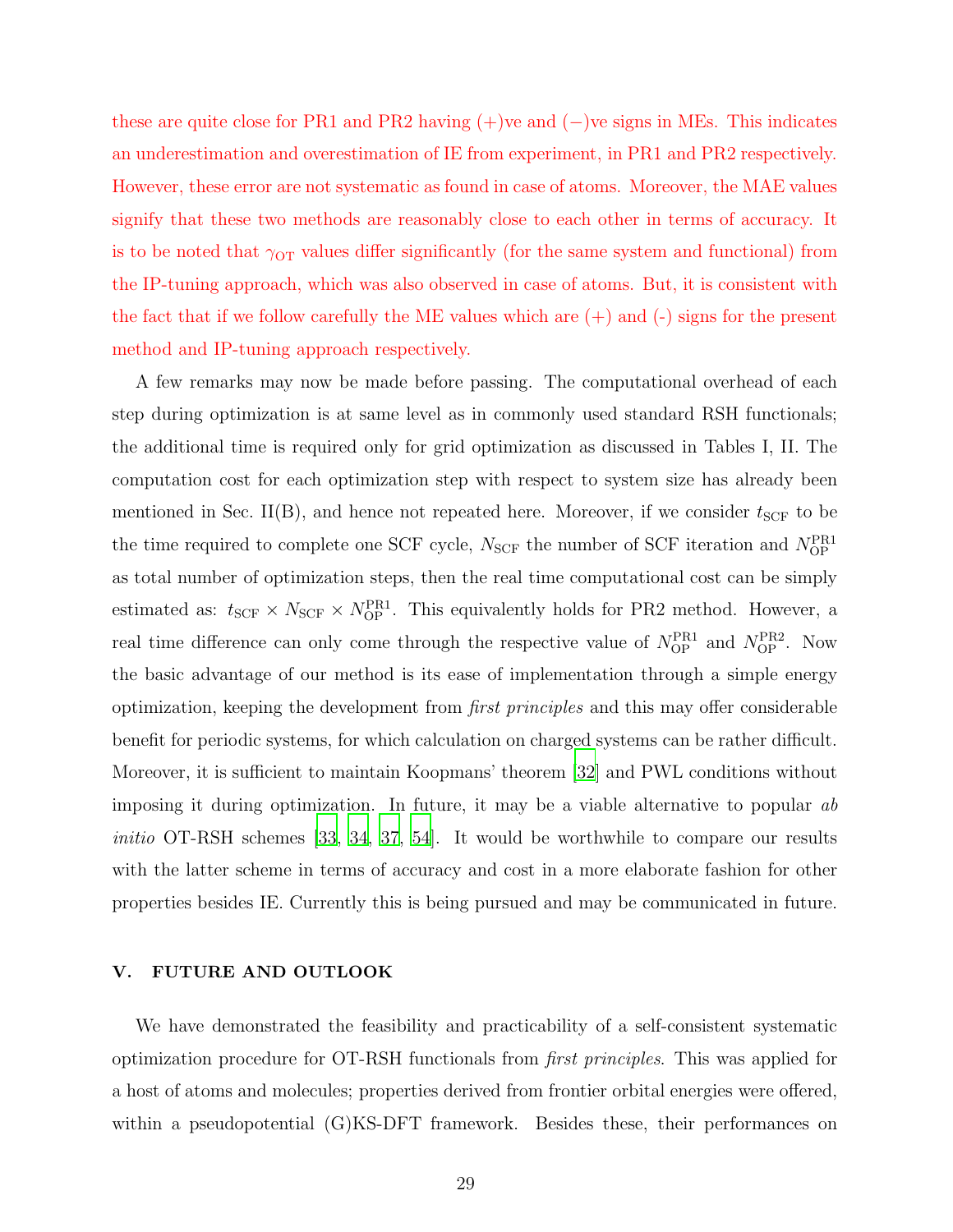fractional occupation of electron on HOMO were also presented. The accuracy of OT-RSH functionals is always improved than that of RSH functionals for all the species in case of both B3LYP and PBE0 series, in case of the properties derived from orbital energies. The success of this approach relies on accurate estimation of  $\gamma_{\text{OT}}$  based on size dependency principle.

So far, we have taken in to account only the properties derived from frontier orbital energies. But, other properties derived from total energy of a system, may also improve the quality of these designed functionals. In this scenario, an extensive analysis is required to maintain the *size consistency* on total energy. Again, the compatibility of  $\gamma_{\text{OT}}$  with auxiliary parameters present in RSH functionals should be taken into consideration during the optimization procedure. Furthermore, the relative performance of B3LYP block functionals seems to be less affected by our proposed scheme. This leads us to conclude that, there is a possibility of further improving the results, notably, by incorporating the recently developed SR GGA exchange functionals satisfying a set of prescribed constraints, and using better basis set from all-electron calculations. In essence, we believe that the current approach may provide a useful practical framework for future development and application (such as static electric response properties, charge-transfer excitation, Rydberg excitation).

## VI. AVAILABILITY OF DATA

Data available on request from the authors.

## VII. ACKNOWLEDGEMENT

AG is grateful to UGC for a senior research fellowship. AKR thankfully acknowledges funding from DST SERB, New Delhi, India (sanction order: CRG/2019/000293).

- <span id="page-29-0"></span>[1] P. Hohenberg and W. Kohn, Phys. Rev. 136, B864 (1964).
- <span id="page-29-1"></span>[2] A. J. Cohen, P. Mori-Sánchez, and W. Yang, Chem. Rev. 112, 289 (2011).
- [3] K. Burke, J. Chem. Phys. **136**, 150901 (2012).
- [4] A. D. Becke, J. Chem. Phys. 140, 18A301 (2014).
- <span id="page-29-2"></span>[5] R. O. Jones, Rev. Mod. Phys. 87, 897 (2015).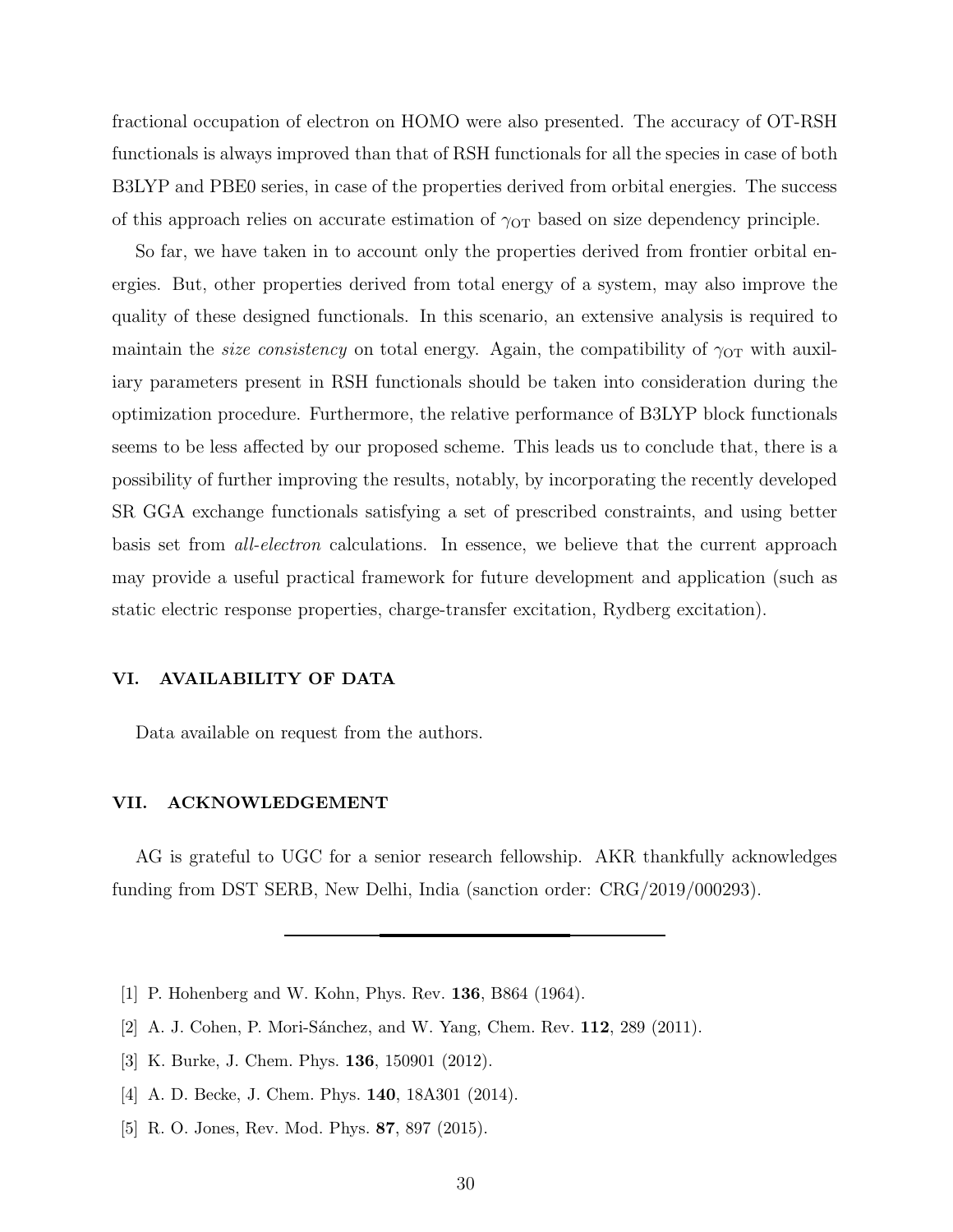- <span id="page-30-1"></span><span id="page-30-0"></span>[6] W. Kohn and L. J. Sham, Phys. Rev. 140, A1133 (1965).
- <span id="page-30-2"></span>[7] A. Seidl, A. Görling, P. Vogl, J. A. Majewski, and M. Levy, Phys. Rev. B  $53, 3764$  (1996).
- <span id="page-30-3"></span>[8] A. D. Becke, Phys. Rev. A 38, 3098 (1988).
- <span id="page-30-4"></span>[9] J. P. Perdew, K. Burke, and M. Ernzerhof, Phys. Rev. Lett. 77, 3865 (1996).
- [10] J. Tao, J. P. Perdew, V. N. Staroverov, and G. E. Scuseria, Phys. Rev. Lett. 91, 146401 (2003).
- <span id="page-30-6"></span><span id="page-30-5"></span>[11] Y. Zhao and D. G. Truhlar, Theor. Chem. Acc. 41, 157 (2008).
- <span id="page-30-7"></span>[12] J. P. Perdew and K. Schmidt, AIP Conf. Proc. 577, 1 (2000).
- <span id="page-30-8"></span>[13] A. D. Becke, J. Chem. Phys. **98**, 1372 (1993).
- <span id="page-30-9"></span>[14] J. P. Perdew, M. Ernzerhof, and K. Burke, J. Chem. Phys. 105, 9982 (1996).
- <span id="page-30-10"></span>[15] A. D. Becke, J. Chem. Phys. **122**, 064101 (2005).
- <span id="page-30-11"></span>[16] J. P. Perdew, V. N. Staroverov, J. Tao, and G. E. Scuseria, Phys. Rev. A 78, 052513 (2008).
- <span id="page-30-12"></span>[17] S. Grimme and F. Neese, J. Chem. Phys. 127, 154116 (2007).
- <span id="page-30-13"></span>[18] Y. Zhang, X. Xu, and W. Goodard, Proc. Nat. Acad. Sci. (USA). 106, 4963 (2009).
- <span id="page-30-14"></span>[19] J. P. Perdew and Y. Wang, Phys. Rev. B 45, 13244 (1992).
- <span id="page-30-15"></span>[20] W. Yang, Y. Zhang, and P. W. Ayers, Phys. Rev. Lett. 84, 5172 (2000).
- [21] J. P. Perdew and A. Zunger, Phys. Rev. B 23, 5048 (1981).
- <span id="page-30-16"></span>[22] J. L. Bao, L. Gagliardi, and D. G. Truhlar, J. Phys. Chem. Lett. 9, 2353 (2018).
- <span id="page-30-17"></span>[23] M. Levy, J. P. Perdew, and V. Sahni, Phys. Rev. A 30, 2745 (1984).
- <span id="page-30-18"></span>[24] L. Kronik and S. Kümmel, Phys. Chem. Chem. Phys. **22**, 16467 (2020).
- <span id="page-30-19"></span>[25] L. Kronik and S. Kümmel, Adv. Mat. **30**, 1706560 (2018).
- <span id="page-30-20"></span>[26] R. Baer, E. Livshits, and U. Salzner, Annu. Rev. Phys. Chem. 61, 85 (2010).
- <span id="page-30-21"></span>[27] T. Leininger, H. Stoll, H. J. Werner, and A. Savin, Chem. Phys. Lett. 275, 151 (1997).
- <span id="page-30-22"></span>[28] H. Iikura, T. Tsuneda, and K. Hirao, J. Chem. Phys. 115, 3540 (2001).
- <span id="page-30-28"></span>[29] Y. Tawada, T. Tsuneda, S. Yanagisawa, T. Yanai, and K. Hirao, J. Chem. Phys. 120, 8425 (2004).
- <span id="page-30-27"></span>[30] T. Yanai, D. P. Tew, and N. C. Handy, Chem. Phys. Lett. 393, 51 (2004).
- <span id="page-30-23"></span>[31] A. W. Lange, M. A. Rohrdanz, and J. M. Herbert, J. Phys. Chem. B 112, 6304 (2008).
- <span id="page-30-24"></span>[32] U. Salzner and R. Baer, J. Chem. Phys. 131, 231101 (2009).
- <span id="page-30-25"></span>[33] E. Livshits and R. Baer, Phys. Chem. Chem. Phys. 9, 2932 (2007).
- <span id="page-30-26"></span>[34] T. Stein, H. Eisenberg, L. Kronik, and R. Baer, Phys. Rev. Lett. 105, 266802 (2010).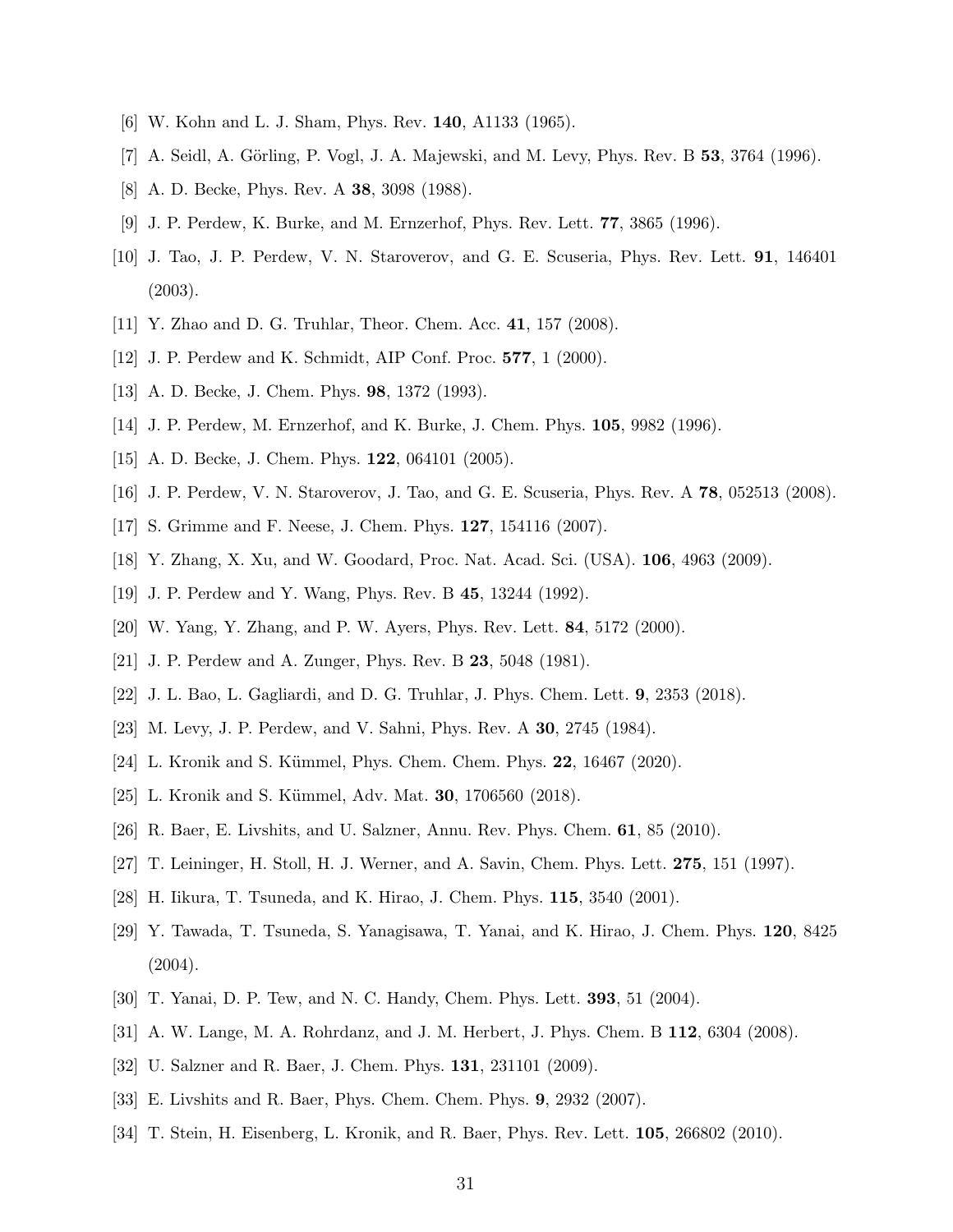- <span id="page-31-1"></span><span id="page-31-0"></span>[35] M. P. Borpuzari and R. Kar, J. Comput. Chem. 38, 2258 (2017).
- <span id="page-31-2"></span>[36] C. Wang and Q. Zhang, J. Phys. Chem. C 123, 4407 (2018).
- [37] I. Tamblyn, S. Refaely-Abramson, J. B. Neaton, and L. Kronik, J. Phys. Chem. Lett. 5, 2734 (2014).
- <span id="page-31-5"></span><span id="page-31-3"></span>[38] A. Ghosal, T. Mandal, and A. K. Roy, J. Chem. Phys. 150, 064104 (2019).
- [39] A. Ghosal and A. K. Roy, *In Specialist Periodical Reports: Chemical Modelling, Applications and Theory; M. Springborg and J.-O. Joswig (Eds.) Vol. 13* (Royal Society of Chemistry, London, 2016).
- <span id="page-31-20"></span><span id="page-31-4"></span>[40] A. Ghosal, T. Mandal, and A. K. Roy, Int. J. Quant. Chem. 118, e25708 (2018).
- [41] A. K. Roy, Int. J. Quant. Chem. 108, 837 (2008).
- [42] A. K. Roy, Chem. Phys. Lett. **461**, 142 (2008).
- <span id="page-31-21"></span>[43] A. K. Roy, Trends in Phys. Chem. **14**, 27 (2010).
- <span id="page-31-6"></span>[44] A. K. Roy, J. Math. Chem. **49**, 1687 (2011).
- [45] A. K. Roy, in *Handbook of Computational Chemistry Research*, edited by C. T. Collett and C. D. Robson (Nova publishers, New York, 2009), pp. 409–434.
- <span id="page-31-8"></span><span id="page-31-7"></span>[46] S. Obara and A. Saika, J. Chem. Phys. 84, 3963 (1986).
- [47] S. Obara and A. Saika, J. Chem. Phys. **89**, 1540 (1988).
- <span id="page-31-9"></span>[48] M. Head-Gordon and J. A. Pople, J. Chem. Phys. 89, 5777 (1988).
- <span id="page-31-10"></span>[49] F. Liu, T. Furlani, and J. Kong, J. Phys. Chem. A 120, 10264 (2016).
- <span id="page-31-12"></span><span id="page-31-11"></span>[50] R. Baer and D. Neuhauser, Phys. Rev. Lett. 94, 043002 (2005).
- [51] T. Mandal, A. Ghosal, and A. K. Roy, Theor. Chem. Acc. 138, 10 (2019).
- <span id="page-31-13"></span>[52] T. Körzdörfer, J. S. Sears, C. Sutton, and J.-L. Brédas, J. Chem. Phys. 135, 204107 (2011).
- <span id="page-31-14"></span>[53] G. J. Martyna and M. E. Tuckerman, J. Chem. Phys. **110**, 2810 (1999).
- <span id="page-31-15"></span>[54] L. Kronik, T. Stein, S. Refaely-Abramson, and R. Baer, J. Chem. Theory Comput. 8, 1515 (2012).
- <span id="page-31-16"></span>[55] M. A. Rohrdanz, K. M. Martins, and J. M. Herbert, J. Chem. Phys. 130, 054112 (2009).
- <span id="page-31-17"></span>[56] J.-D. Chai and M. Head-Gordon, Chem. Phys. Lett. 467, 176 (2008).
- <span id="page-31-19"></span>[57] J.-D. Chai and M. Head-Gordon, J. Chem. Phys. 128, 084106 (2008).
- [58] R. Peverati and D. G. Truhlar, Phys. Chem. Chem,. Phys. 14, 16187 (2012).
- [59] T. Vikramaditya, J.-D. Chai, and S.-T. Lin, J. Comp. Chem. 39, 2378 (2018).
- <span id="page-31-18"></span>[60] B. Chan, Y. Kawashima, and K. Hirao, J. Comput. Chem. 40, 29 (2019).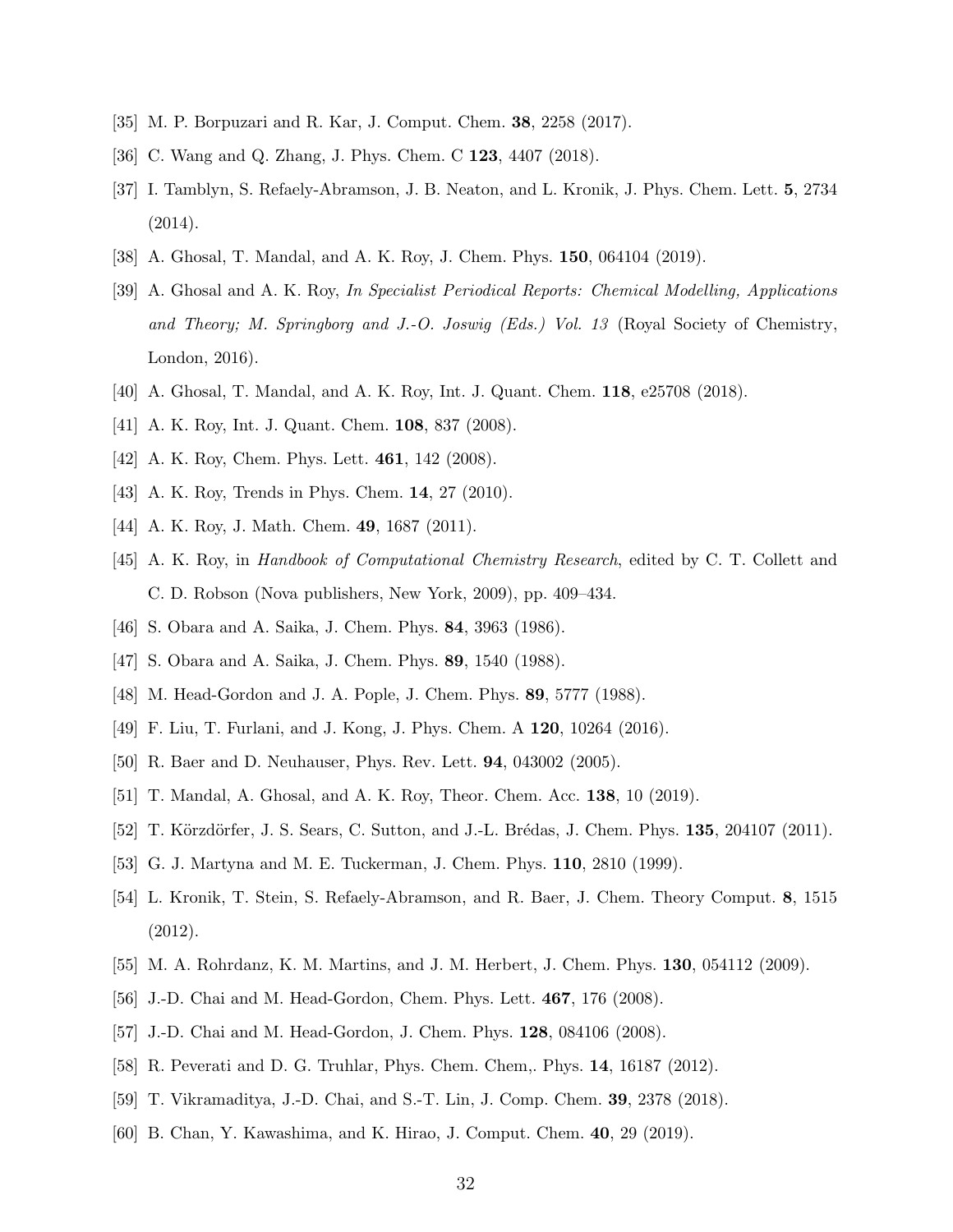- <span id="page-32-1"></span><span id="page-32-0"></span>[61] T. M. Henderson, B. G. Janesko, and G. Scuseria, J. Chem. Phys. 128, 194105 (2008).
- <span id="page-32-2"></span>[62] A. J. Cohen, P. Mori-Sánchez, and W. Yang, J. Chem. Phys. **126**, 191109 (2007).
- [63] Y.-S. Lin, C.-W. Tsai, G.-D. Li, and J.-D. Chai, J. Chem. Phys. **136**, 154109 (2012).
- <span id="page-32-4"></span><span id="page-32-3"></span>[64] B. G. Johnson, P. M. W. Gill, and J. A. Pople, J. Chem. Phys. 98, 5612 (1993).
- <span id="page-32-6"></span>[65] M. Ernzerhof and J. P. Perdew, J. Chem. Phys. 109, 3313 (1998).
- [66] A. K. Roy, A. Ghosal and T. Mandal, *InDFT: A DFT Program for Atoms and Molecules in CCG* (Theoretical Chemistry Laboratory, IISER Kolkata, India, 2019), This is based on the extension of an initial version of the code, established by A. K. Roy, in 2008, whose results were published in refs. [41-45].
- <span id="page-32-7"></span>[67] P. J. Stephens, F. J. Devlin, C. F. Chabalowski, and M. J. Frisch, J. Chem. Phys. 98, 11623 (1994).
- <span id="page-32-5"></span>[68] M. W. Schmidt, K. K. Baldridge, J. A. Boatz, S. T. Elbert, M. S. Gordon, J. H. Hensen, S. Koseki, N. Matsunaga, K. A. Nguyen, S. J. Su, et al., J. Comput. Chem. 14, 1347 (1993).
- <span id="page-32-9"></span><span id="page-32-8"></span>[69] W. J. Stevens, H. Basch, and M. Krauss, J. Chem. Phys. 81, 6026 (1984).
- <span id="page-32-10"></span>[70] P. J. Hay and W. R. Wadt, J. Chem. Phys. 82, 284 (1985).
- <span id="page-32-11"></span>[71] D. Feller, J. Comp. Chem. 17, 1571 (1996).
- [72] S. H. Vosko, L. Wilk, and M. Nusair, Can. J. Phys. 58, 1200 (1980).
- <span id="page-32-12"></span>[73] C. Lee, W. Yang, and R. G. Parr, Phys. Rev. B 37, 785 (1988).
- <span id="page-32-13"></span>[74] *Density Functional Repository, Quantum Chemistry Group* (CCLRC Daresbury Laboratory, Daresbury, Cheshire, UK, 2001).
- <span id="page-32-14"></span>[75] M. Frigo and S. G. Johnson, Proceedings of the IEEE 93, 216 (2005).
- <span id="page-32-15"></span>[76] E. Anderson, Z. Bai, C. Bischof, S. Blackford, J. Dongarra, J. D. C. A. Greenbaum, S. Hammarling, A. A. McKenney, and D. Sorensen, *LAPACK Users' Guide*, vol. 9 (SIAM, 1999).
- <span id="page-32-16"></span>[77] R. D. Johnson, *III (Ed.) NIST Computational Chemistry Comparisons and Benchmark Database, NIST Standard Reference Database, Number, Release 18* (NIST, Gaithersburg, MD, 2016).
- <span id="page-32-17"></span>[78] A. Ghosal, T. Gupta, K. Mahato, and A. K. Roy, Theor. Chem. Acc. 140, 1 (2021).
- <span id="page-32-18"></span>[79] J. P. Perdew, R. G. Parr, M. Levy, and J. L. Balduz Jr., Phys. Rev. Lett. 49, 1691 (1982).
- <span id="page-32-19"></span>[80] J. P. Perdew and M. Levy, Phys. Rev. B 56, 16021 (1997).
- <span id="page-32-20"></span>[81] A. Görling and M. Levy, J. Chem. Phys. 106, 2675 (1997).
- <span id="page-32-21"></span>[82] J. A. Pople, M. Head-Gordon, D. J. Fox, K. Raghavachari, and L. A. Curtiss, J. Chem. Phys.